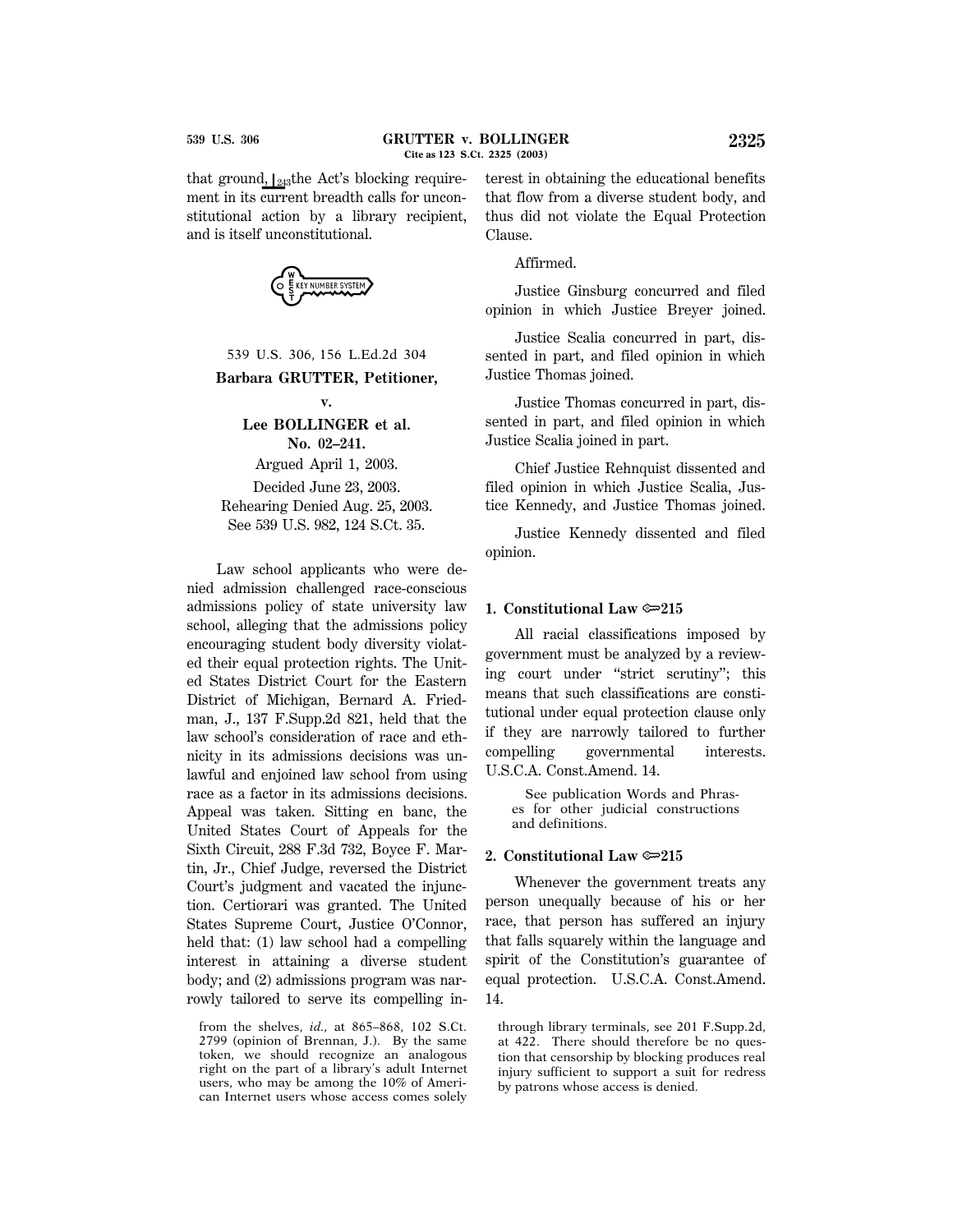## **3. Constitutional Law**  $\approx 215$

When race-based action is necessary to further a compelling governmental interest, such action does not violate the constitutional guarantee of equal protection so long as the narrow-tailoring requirement is also satisfied. U.S.C.A. Const.Amend. 14.

# **4. Constitutional Law**  $\approx 215$

Context matters when reviewing racebased governmental action under the Equal Protection Clause. U.S.C.A. Const. Amend. 14.

# **5. Colleges and Universities**  $\approx 9.15$  **Constitutional Law**  $\infty$ **220(3)**

State university law school had a compelling interest in attaining a diverse student body, for purposes of determining whether race-conscious admissions policy violated the Equal Protection Clause; the educational benefits that diversity was designed to produce were substantial, including to promote cross-racial understanding, to help break down racial stereotypes and to enable students to better understand persons of different races, to promote learning outcomes, to better prepare students for an increasingly diverse workforce and society, and to better prepare students as professionals. U.S.C.A. Const. Amend. 14.

#### **6. Constitutional Law**  $\approx 215$

Even in the limited circumstance when drawing racial distinctions is permissible to further a compelling state interest, government is still constrained under equal protection clause in how it may pursue that end: the means chosen to accomplish the government's asserted purpose must be specifically and narrowly framed to accomplish that purpose. U.S.C.A. Const.Amend. 14.

## **7. Constitutional Law**  $\approx 215$

Purpose of the narrow tailoring requirement, when determining whether racial distinctions are permissible under equal protection clause to further a compelling state interest, is to ensure that the means chosen fit the compelling goal so closely that there is little or no possibility that the motive for the classification was illegitimate racial prejudice or stereotype. U.S.C.A. Const.Amend. 14.

# **8. Constitutional Law**  $\infty$  **220(3)**

To be narrowly tailored under equal protection clause, a race-conscious admissions program cannot use a quota system, and it cannot insulate each category of applicants with certain desired qualifications from competition with all other applicants; instead, a university may consider race or ethnicity only as a plus in a particular applicant's file, without insulating the individual from comparison with all other candidates for the available seats. U.S.C.A. Const.Amend. 14.

# **9. Colleges and Universities**  $\approx 9.15$ **Constitutional Law**  $\approx 220(3)$

State university law school's race-conscious admissions program was narrowly tailored to serve its compelling interest in obtaining the educational benefits that flow from a diverse student body, and thus such race-conscious policy did not violate the Equal Protection Clause; though the plan used race as a plus factor in law school admissions decisions, the law school engaged in a highly individualized, holistic review of each applicant's file, giving serious consideration to all the ways an applicant might contribute to a diverse educational environment, and, in addition, race-neutral alternatives such as a lottery system or decreasing the emphasis on grade point average (GPA) and Law School Admission Test (LSAT) scores were considered and would require a dramatic sacrifice of diversity, the academic quality of all admitted students, or both. U.S.C.A. Const.Amend. 14.

# **10. Colleges and Universities**  $\infty$ **9.15 Constitutional Law**  $\approx 220(3)$

State university law school's race-conscious admissions program with the goal of attaining a critical mass of underrepre-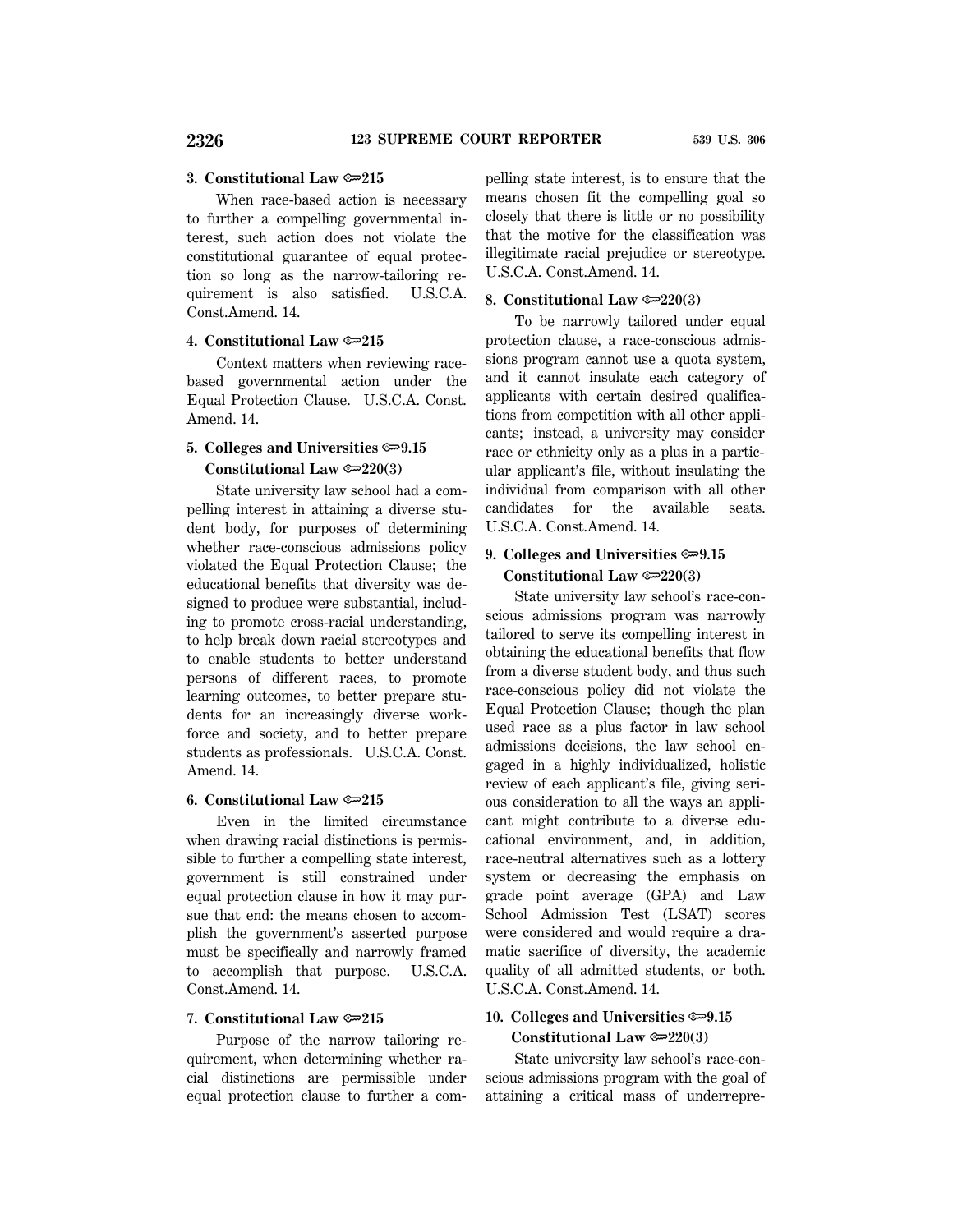#### **GRUTTER v. BOLLINGER 2327 Cite as 123 S.Ct. 2325 (2003)**

sented minority students did not operate as an impermissible quota in violation of equal protection clause; although the school's admissions officers consulted daily reports which kept track of the racial and ethnic composition of the class, the officers testified without contradiction that they never gave race any more or less weight based on the information contained in these reports, and, as was inconsistent with a quota, the number of underrepresented minority students who ultimately enrolled in the law school varied considerably from year to year. U.S.C.A. Const. Amend. 14.

#### **11. Constitutional Law**  $\approx 220(3)$

When using race as a ''plus'' factor in university admissions, equal protection clause requires that a university's admissions program must remain flexible enough to ensure that each applicant is evaluated as an individual and not in a way that makes an applicant's race or ethnicity the defining feature of his or her application. U.S.C.A. Const.Amend. 14.

# **12. Colleges and Universities**  $\approx 9.15$ **Constitutional Law**  $\infty$ **220(3)**

Narrow tailoring under equal protection clause did not require that state university law school exhaust every conceivable race-neutral alternative to its raceconscious admissions program; narrow tailoring did, however, require serious, good faith consideration of workable raceneutral alternatives that would achieve the diversity the university sought. U.S.C.A. Const.Amend. 14.

## **13. Constitutional Law**  $\approx 220(3)$

To be narrowly tailored under equal protection clause, a race-conscious admissions program must not unduly burden individuals who are not members of the favored racial and ethnic groups. U.S.C.A. Const.Amend. 14.

# **14. Colleges and Universities**  $\infty$ **9.15 Constitutional Law**  $\approx 220(3)$

State university law school's race-conscious admissions program was not unduly harmful to nonminority applicants, for purposes of determining under equal protection clause whether the admissions program was narrowly tailored to serve its compelling interest in obtaining the educational benefits that flow from a diverse student body, given that the law school considered all pertinent elements of diversity during the application review process, and could select nonminority applicants who had greater potential to enhance student body diversity over underrepresented minority applicants. U.S.C.A. Const. Amend. 14.

## **15. Constitutional Law**  $\infty$  **220(3)**

Race-conscious university admissions policies must be limited in time, under equal protection clause; this requirement reflects that racial classifications, however compelling their goals, are potentially so dangerous that they may be employed no more broadly than the interest demands. U.S.C.A. Const.Amend. 14.

# *Syllabus \**

The University of Michigan Law School (Law School), one of the Nation's top law schools, follows an official admissions policy that seeks to achieve student body diversity through compliance with *Regents of Univ. of Cal. v. Bakke,* 438 U.S. 265, 98 S.Ct. 2733, 57 L.Ed.2d 750. Focusing on students' academic ability coupled with a flexible assessment of their talents, experiences, and potential, the policy requires admissions officials to evaluate each applicant based on all the information available in the file, including a personal statement, letters of recommendation, an essay describing how the applicant will contribute to Law School life and diversity, and the applicant's undergraduate grade

<sup>\*</sup> The syllabus constitutes no part of the opinion of the Court but has been prepared by the Reporter of Decisions for the convenience of

the reader. See *United States v. Detroit Timber & Lumber Co.,* 200 U.S. 321, 337, 26 S.Ct. 282, 50 L.Ed. 499.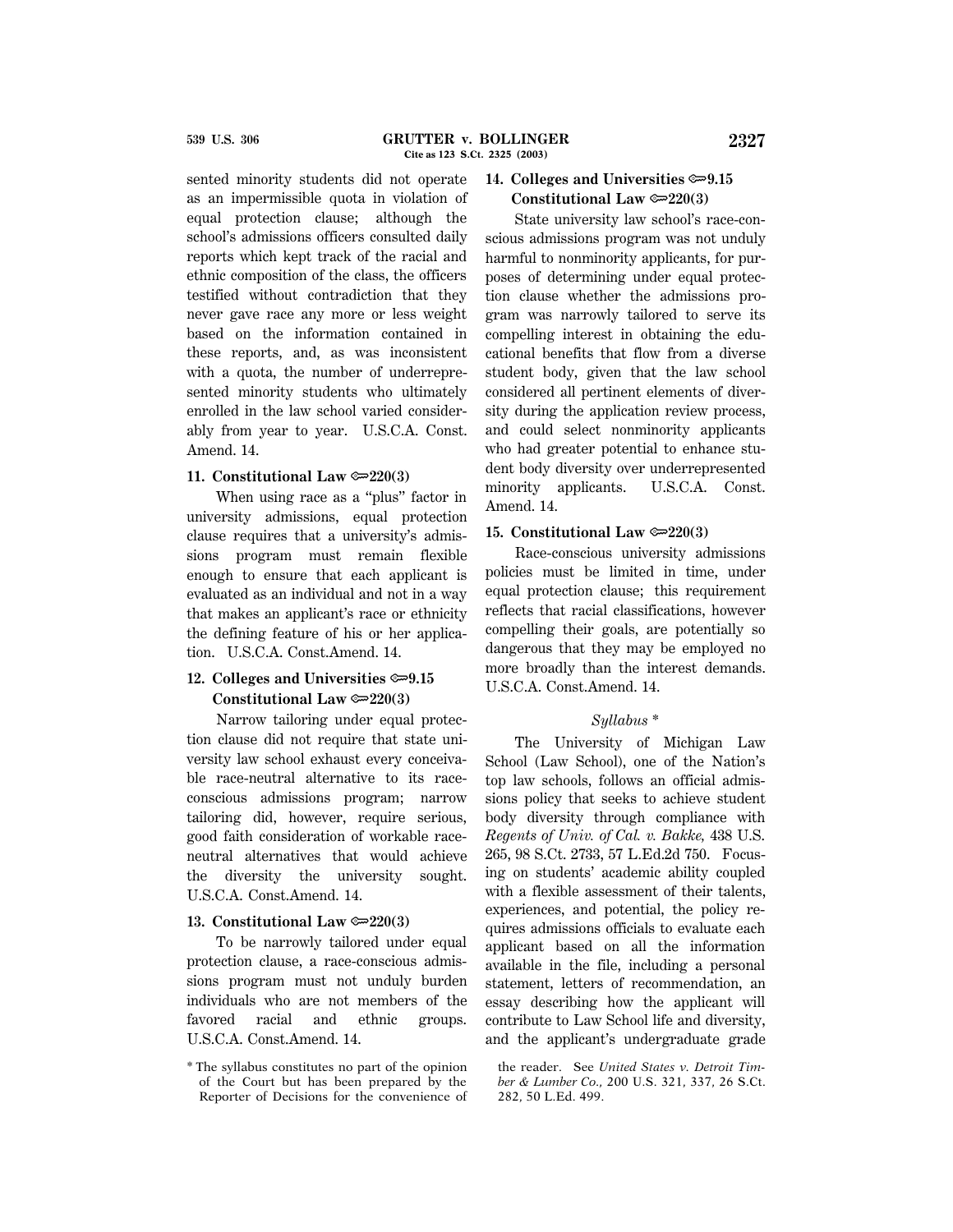point average (GPA) and Law School Admission Test (LSAT) score. Additionally, officials must look beyond grades and scores to so-called ''soft variables,'' such as recommenders' enthusiasm, the quality of the undergraduate institution and the applicant's essay, and the areas and difficulty of undergraduate course selection. The policy does not define diversity solely in terms of racial and ethnic status and does not restrict the types of diversity contributions eligible for ''substantial weight,'' but it does reaffirm the Law School's commitment to diversity with special reference to the inclusion of African–American, Hispanic, and Native–American students, who otherwise might not be represented in the student body in meaningful numbers. By enrolling a "critical mass" of underrepresented minority students, the policy seeks to ensure their ability to contribute to the Law School's character and to the legal profession.

When the Law School denied admission to petitioner Grutter, a white Michigan resident with a 3.8 GPA and 161 LSAT score, she filed this suit, alleging that respondents had discriminated against her on the basis of race in violation of the Fourteenth Amendment, Title VI of the Civil Rights Act of 1964, and 42 U.S.C. § 1981; that she was rejected because the Law School uses race as a ''predominant'' factor, giving applicants belonging to certain minority groups a significantly greater chance of admission than students with similar credentials from disfavored racial groups; and that respondents had no compelling interest to justify that use of race. The District Court found the Law School's use of race as an admissions factor unlawful. The Sixth Circuit reversed, holding that Justice Powell's opinion in *Bakke* was binding precedent establishing  $\log$  diversity as a compelling state interest, and that the Law School's use of race was narrowly tailored because race was merely a ''potential 'plus' factor'' and because the Law School's program was virtually identical to the Harvard admissions program de-

scribed approvingly by Justice Powell and appended to his *Bakke* opinion.

*Held:* The Law School's narrowly tailored use of race in admissions decisions to further a compelling interest in obtaining the educational benefits that flow from a diverse student body is not prohibited by the Equal Protection Clause, Title VI, or § 1981. Pp. 2335–2347.

(a) In the landmark *Bakke* case, this Court reviewed a medical school's racial set-aside program that reserved 16 out of 100 seats for members of certain minority groups. The decision produced six separate opinions, none of which commanded a majority. Four Justices would have upheld the program on the ground that the government can use race to remedy disadvantages cast on minorities by past racial prejudice. 438 U.S., at 325, 98 S.Ct. 2733. Four other Justices would have struck the program down on statutory grounds. *Id.,* at 408, 98 S.Ct. 2733. Justice Powell, announcing the Court's judgment, provided a fifth vote not only for invalidating the program, but also for reversing the state court's injunction against any use of race whatsoever. In a part of his opinion that was joined by no other Justice, Justice Powell expressed his view that attaining a diverse student body was the only interest asserted by the university that survived scrutiny. *Id.,* at 311, 98 S.Ct. 2733. Grounding his analysis in the academic freedom that ''long has been viewed as a special concern of the First Amendment,'' *id.,* at 312, 314, 98 S.Ct. 2733, Justice Powell emphasized that the " 'nation's future depends upon leaders trained through wide exposure' to the ideas and mores of students as diverse as this Nation.'' *Id.,* at 313, 98 S.Ct. 2733. However, he also emphasized that ''[i]t is not an interest in simple ethnic diversity, in which a specified percentage of the student body is in effect guaranteed to be members of selected ethnic groups,'' that can justify using race. *Id.,* at 315, 98 S.Ct. 2733. Rather, ''[t]he diversity that furthers a compelling state interest encompasses a far broader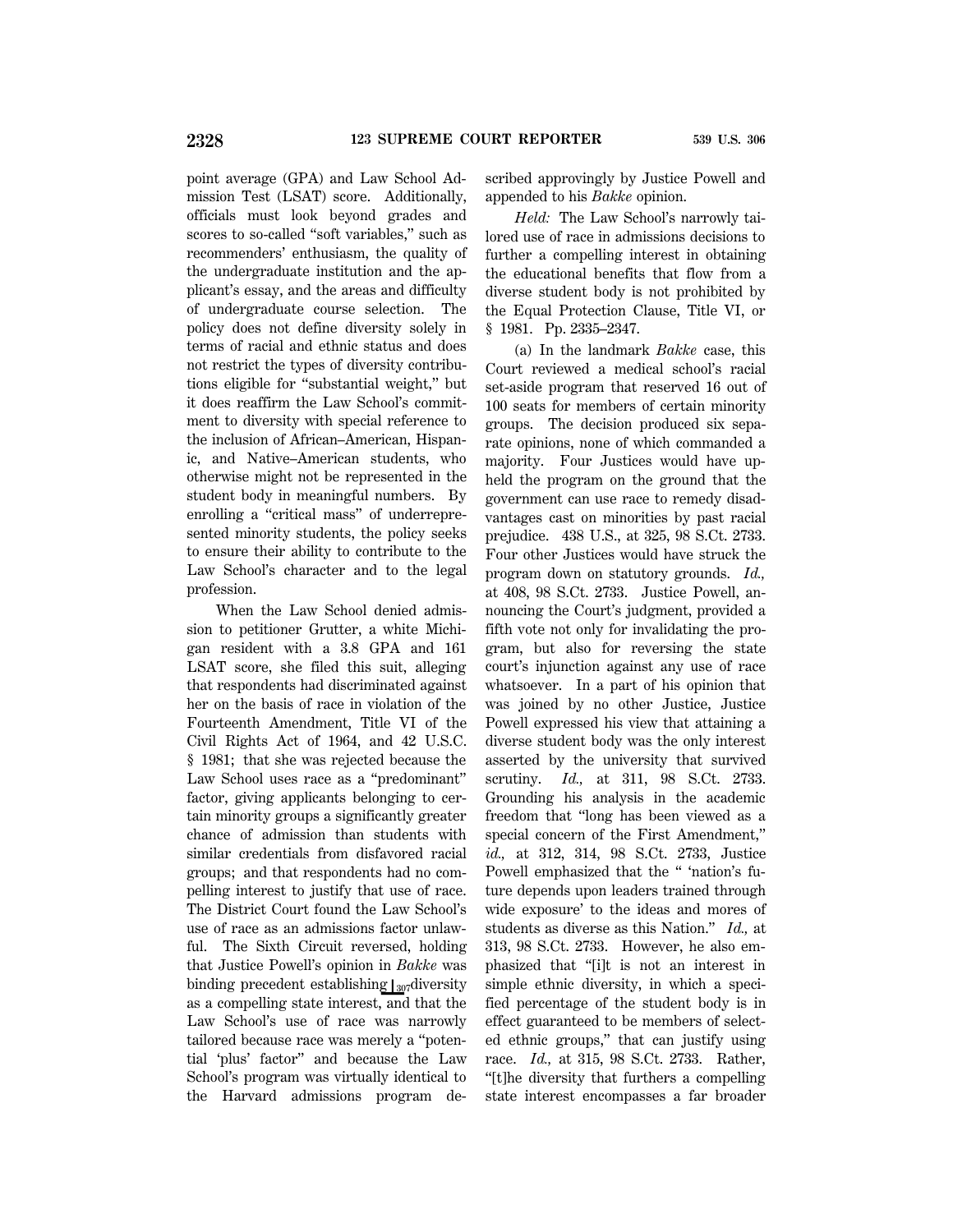array of qualifications and characteristics of which racial or ethnic origin is but a single though important element.'' *Ibid.* Since *Bakke,* Justice Powell's opinion has been the touchstone for constitutional analysis of race-conscious admissions policies. Public and private universities across the Nation have modeled their own admissions programs on Justice Powell's views. Courts, however, have struggled to discern whether Justice Powell's diversity rationale is binding precedent. The Court finds it unnecessary to decide this issue because the Court endorses Justice Powell's view that student body diversity is a compelling state interest in the context of university admissions. Pp. 2335–2337.

 $\log(b)$  All government racial classifications must be analyzed by a reviewing court under strict scrutiny. *Adarand Constructors, Inc. v. Peña,* 515 U.S. 200, 227, 115 S.Ct. 2097, 132 L.Ed.2d 158. But not all such uses are invalidated by strict scrutiny. Race-based action necessary to further a compelling governmental interest does not violate the Equal Protection Clause so long as it is narrowly tailored to further that interest. *E.g., Shaw v. Hunt,* 517 U.S. 899, 908, 116 S.Ct. 1894, 135 L.Ed.2d 207. Context matters when reviewing such action. See *Gomillion v. Lightfoot,* 364 U.S. 339, 343–344, 81 S.Ct. 125, 5 L.Ed.2d 110. Not every decision influenced by race is equally objectionable, and strict scrutiny is designed to provide a framework for carefully examining the importance and the sincerity of the government's reasons for using race in a particular context. Pp. 2337–2338.

(c) The Court endorses Justice Powell's view that student body diversity is a compelling state interest that can justify using race in university admissions. The Court defers to the Law School's educational judgment that diversity is essential to its educational mission. The Court's scrutiny of that interest is no less strict for taking into account complex educational judgments in an area that lies primarily within the university's expertise. See, *e.g., Bakke,* 438 U.S., at 319, n. 53, 98 S.Ct. 2733 (opinion of Powell, J.). Attaining a diverse student body is at the heart of the Law School's proper institutional mission, and its ''good faith'' is ''presumed'' absent "a showing to the contrary." *Id.*, at 318–319, 98 S.Ct. 2733. Enrolling a ''critical mass'' of minority students simply to assure some specified percentage of a particular group merely because of its race or ethnic origin would be patently unconstitutional. *E.g., id.,* at 307, 98 S.Ct. 2733. But the Law School defines its critical mass concept by reference to the substantial, important, and laudable educational benefits that diversity is designed to produce, including cross-racial understanding and the breaking down of racial stereotypes. The Law School's claim is further bolstered by numerous expert studies and reports showing that such diversity promotes learning outcomes and better prepares students for an increasingly diverse work force, for society, and for the legal profession. Major American businesses have made clear that the skills needed in today's increasingly global marketplace can only be developed through exposure to widely diverse people, cultures, ideas, and viewpoints. High-ranking retired officers and civilian military leaders assert that a highly qualified, racially diverse officer corps is essential to national security. Moreover, because universities, and in particular, law schools, represent the training ground for a large number of the Nation's leaders, *Sweatt v. Painter,* 339 U.S. 629, 634, 70 S.Ct. 848, 94 L.Ed. 1114, the path to leadership must be visibly open to talented and qualified individuals of every race and ethnicity. Thus, the Law School has a compelling interest in attaining a diverse student body. Pp. 2338–2341.

 $\log(d)$  The Law School's admissions program bears the hallmarks of a narrowly tailored plan. To be narrowly tailored, a race-conscious admissions program cannot ''insulat[e] each category of applicants with certain desired qualifications from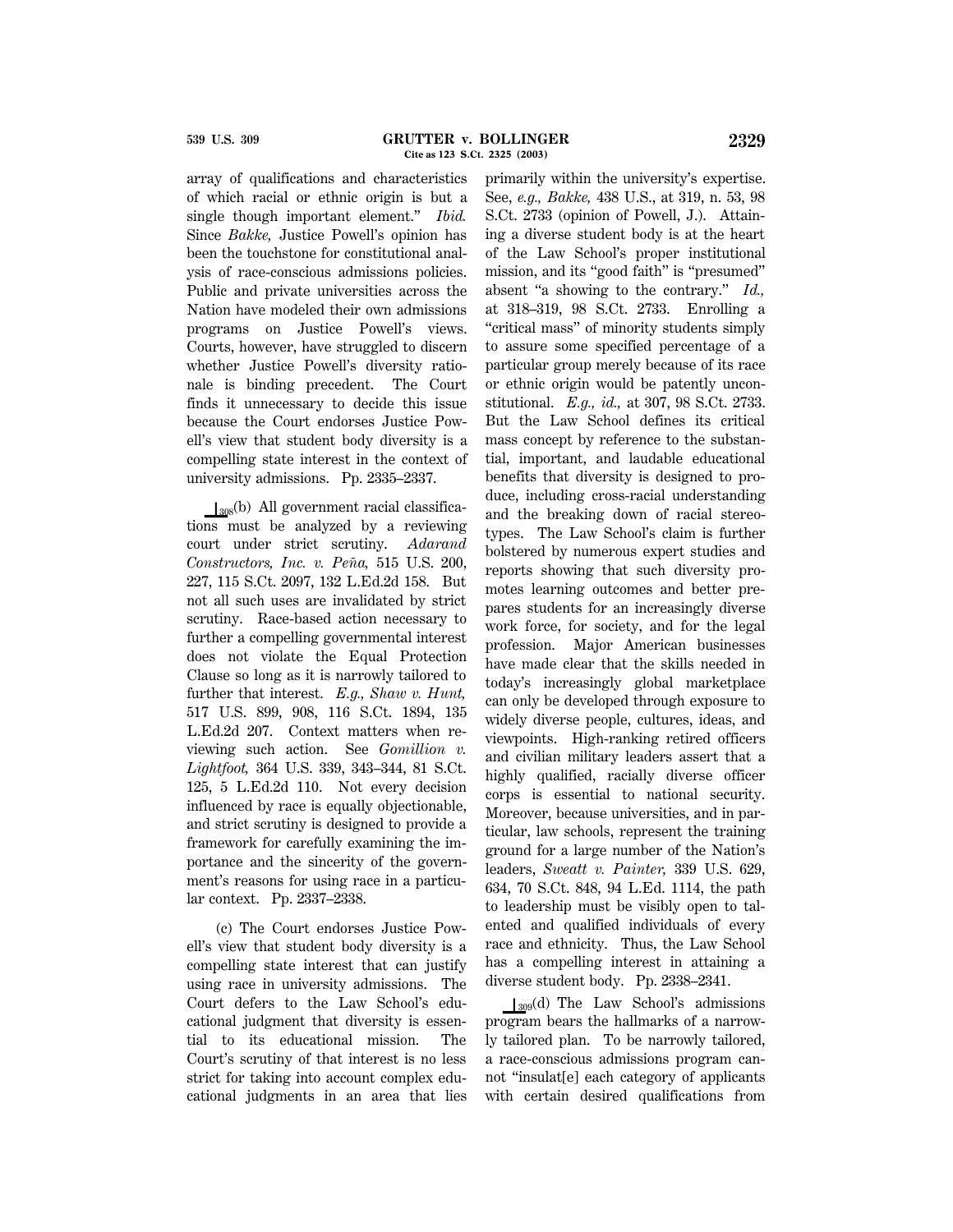competition with all other applicants.'' *Bakke,* 438 U.S., at 315, 98 S.Ct. 2733 (opinion of Powell, J.). Instead, it may consider race or ethnicity only as a '' 'plus' in a particular applicant's file''; *i.e.,* it must be ''flexible enough to consider all pertinent elements of diversity in light of the particular qualifications of each applicant, and to place them on the same footing for consideration, although not necessarily according them the same weight,'' *id.,* at 317, 98 S.Ct. 2733. It follows that universities cannot establish quotas for members of certain racial or ethnic groups or put them on separate admissions tracks. See *id.,* at 315–316, 98 S.Ct. 2733. The Law School's admissions program, like the Harvard plan approved by Justice Powell, satisfies these requirements. Moreover, the program is flexible enough to ensure that each applicant is evaluated as an individual and not in a way that makes race or ethnicity the defining feature of the application. See *id.,* at 317, 98 S.Ct. 2733. The Law School engages in a highly individualized, holistic review of each applicant's file, giving serious consideration to all the ways an applicant might contribute to a diverse educational environment. There is no policy, either *de jure* or *de facto,* of automatic acceptance or rejection based on any single ''soft'' variable. *Gratz v. Bollinger, post,* 539 U.S. 244, 123 S.Ct. 2411, 156 L.Ed.2d 257, 2003 WL 21434002, distinguished. Also, the program adequately ensures that all factors that may contribute to diversity are meaningfully considered alongside race. Moreover, the Law School frequently accepts nonminority applicants with grades and test scores lower than underrepresented minority applicants (and other nonminority applicants) who are rejected. The Court rejects the argument that the Law School should have used other raceneutral means to obtain the educational benefits of student body diversity, *e.g.,* a lottery system or decreasing the emphasis on GPA and LSAT scores. Narrow tailoring does not require exhaustion of every conceivable race-neutral alternative or

mandate that a university choose between maintaining a reputation for excellence or fulfilling a commitment to provide educational opportunities to members of all racial groups. See, *e.g., Wygant v. Jackson Bd. of Ed.,* 476 U.S. 267, 280, n. 6, 106 S.Ct. 1842, 90 L.Ed.2d 260. The Court is satisfied that the Law School adequately considered the available alternatives. The Court is also satisfied that, in the context of individualized consideration of the possible diversity contributions of each applicant, the Law School's race-conscious admissions program does not unduly harm nonminority applicants. Finally, race-conscious admissions policies must be limited in time. The Court takes the Law School at its word that it would like nothing better than to find a race-neutral admissions formula and will terminate its use of racial  $\vert_{310}$ preferences as soon as practicable. The Court expects that 25 years from now, the use of racial preferences will no longer be necessary to further the interest approved today. Pp. 2341–2347.

(e) Because the Law School's use of race in admissions decisions is not prohibited by the Equal Protection Clause, petitioner's statutory claims based on Title VI and § 1981 also fail. See *Bakke, supra,* at 287, 98 S.Ct. 2733 (opinion of Powell, J.); *General Building Contractors Assn., Inc. v. Pennsylvania,* 458 U.S. 375, 389–391, 102 S.Ct. 3141, 73 L.Ed.2d 835. P. 2347.

#### 288 F.3d 732, affirmed.

O'CONNOR, J., delivered the opinion of the Court, in which STEVENS, SOUTER, GINSBURG, and BREYER, JJ., joined, and in which SCALIA and THOMAS, JJ., joined in part insofar as it is consistent with the views expressed in Part VII of the opinion of THOMAS, J. GINSBURG, J., filed a concurring opinion, in which BREYER, J., joined, *post,* p. 2347. SCALIA, J., filed an opinion concurring in part and dissenting in part, in which THOMAS, J., joined, *post,* p.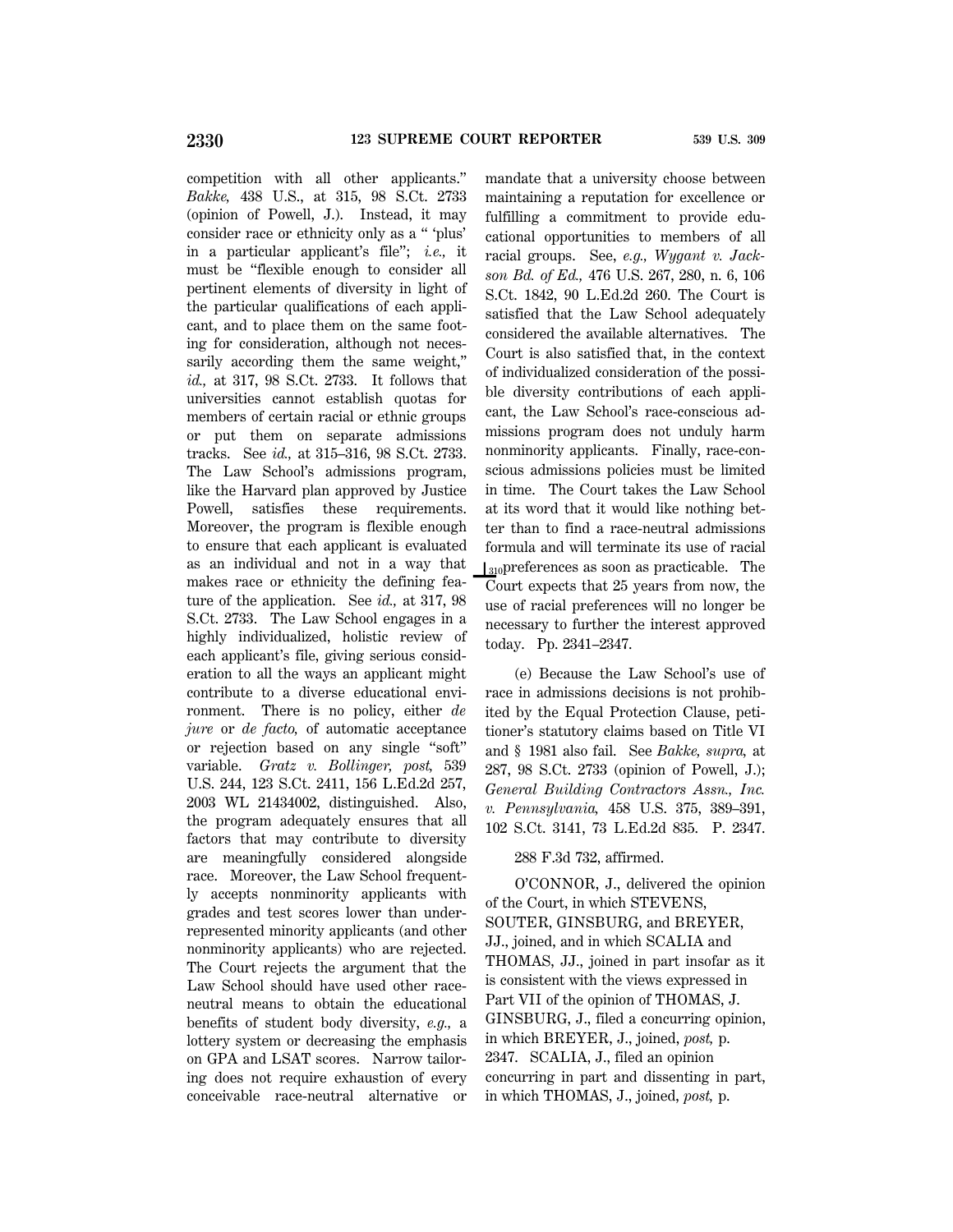2348. THOMAS, J., filed an opinion

concurring in part and dissenting in part, in which SCALIA, J., joined as to Parts I– VII, *post,* p. 2350. REHNQUIST, C.J., filed a dissenting opinion, in which SCALIA, KENNEDY, and THOMAS, JJ., joined, *post,* p. 2365. KENNEDY, J., filed a dissenting opinion, *post,* p. 2370.

Kirk O. Kolbo, Minneapolis, MN, for petitioner.

Theodore B. Olson, for United States as amicus curiae, by special leave of the Court, supporting the petitioner.

Maureen E. Mahoney, Washington, DC, for respondents.

Michael E. Rosman, Hans Bader Center for Individual Rights, Washington, D.C., Kerry L. Morgan Pentiuk, Couvreur & Kobiljak, P.C., Wyandotte, MI, Kirk O. Kolbo, Counsel of Record, David F. Herr, R. Lawrence Purdy, Michael C. McCarthy, Kai H. Richter, Maslon, Edelman, Borman & Brand, LLP, Minneapolis, MN, for petitioner.

Miranda K.S. Massie, Counsel of Record, Shanta Driver, George B. Washington, Jodi-Marie Masley, Scheff & Washington, P.C., Detroit, Michigan, for Respondents Kimberly James, et al.

Marvin Krislov, Jonathan Alger, University of Michigan, Office Of The Vice President And General Counsel, Ann Arbor, MI, Evan Caminker, University of Michigan Law School, Ann Arbor, MI, Philip J. Kessler, Leonard M. Niehoff, Butzel Long, Ann Arbor, MI, Maureen E. Mahoney, Counsel of Record, J. Scott Ballenger, Nathaniel A. Vitan, Latham & Watkins, LLP, Washington, DC, John H. Pickering, John Payton, Brigida Benitez, Stuart Delery, Craig Goldblatt, Anne Harkavy, Terry A. Maroney, Wilmer, Cutler & Pikering, Washington, DC, for Respondents.

For U.S. Supreme Court briefs, see:

2003 WL 164185 (Pet.Brief)

2003 WL 716302 (Resp.Brief)

2003 WL 402236 (Resp.Brief)

2003 WL 1610793 (Reply.Brief)

 $\vert$ <sub>311</sub>Justice O'CONNOR delivered the opinion of the Court.

This case requires us to decide whether the use of race as a factor in student admissions by the University of Michigan Law School (Law School) is unlawful.

# $\vert_{312}$ I

A

The Law School ranks among the Nation's top law schools. It receives more than 3,500 applications each year for a class  $I_{313}$ of around 350 students. Seeking to "admit a group of students who individually and collectively are among the most capable,'' the Law School looks for individuals with "substantial $_{314}$  promise for success in law school'' and ''a strong likelihood of succeeding in the practice of law and contributing in diverse ways to the wellbeing of others.'' App. 110. More broadly, the Law School seeks ''a mix of students with varying backgrounds and experiences who will respect and learn from each other.'' *Ibid.* In 1992, the dean of the Law School charged a faculty committee with crafting a written admissions policy to implement these goals. In particular, the Law School sought to ensure that its efforts to achieve student body diversity complied with this Court's most recent ruling on the use of race in university admissions. See *Regents of Univ. of Cal. v. Bakke,* 438 U.S. 265, 98 S.Ct. 2733, 57 L.Ed.2d 750 (1978).  $\frac{1}{315}$ Upon the unanimous adoption of the committee's report by the Law School faculty, it became the Law School's official admissions policy.

The hallmark of that policy is its focus on academic ability coupled with a flexible assessment of applicants' talents, experiences, and potential ''to contribute to the learning of those around them.'' App. 111. The policy requires admissions officials to evaluate each applicant based on all the information available in the file, including a personal statement, letters of recommen-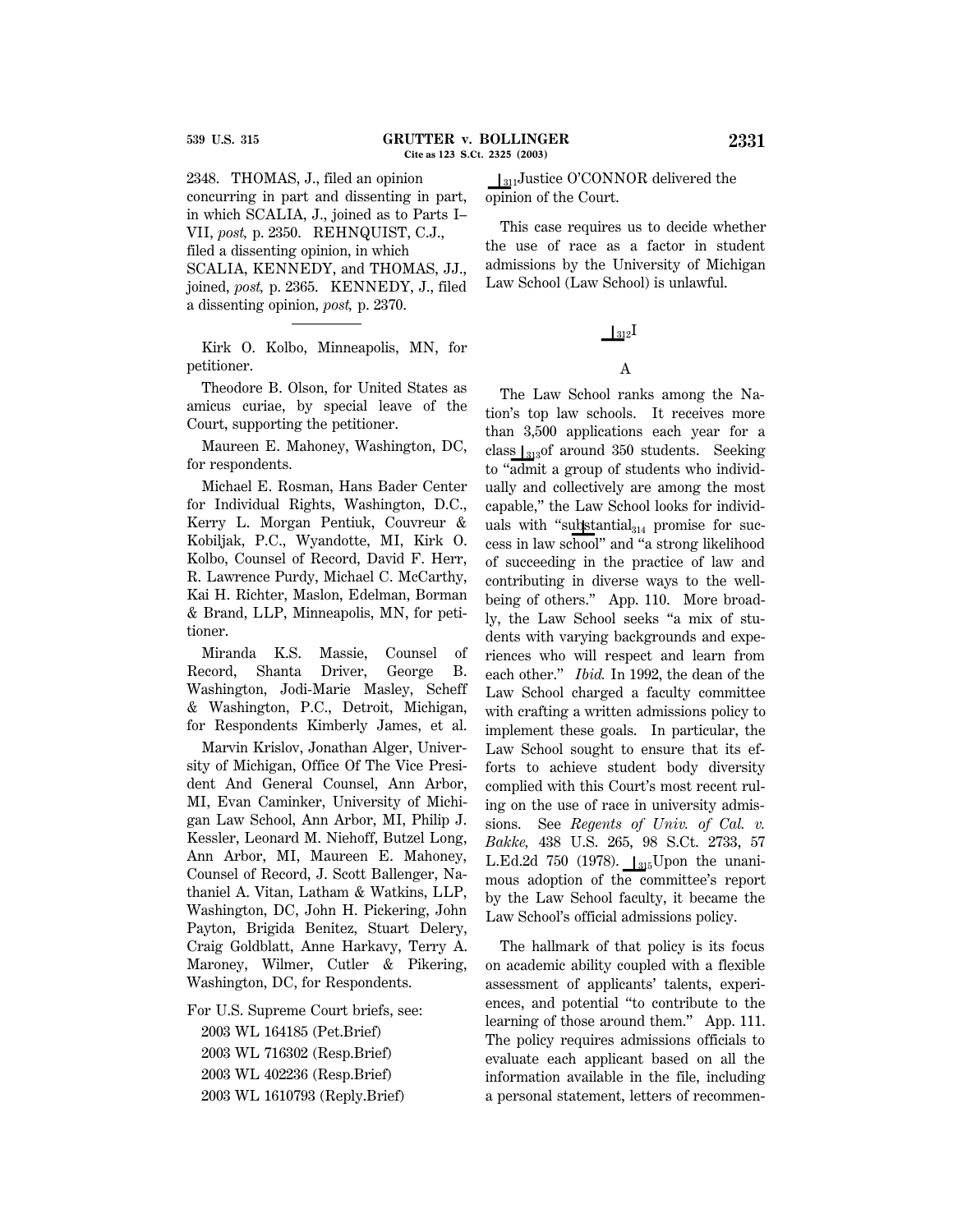dation, and an essay describing the ways in which the applicant will contribute to the life and diversity of the Law School. *Id.,* at 83–84, 114–121. In reviewing an applicant's file, admissions officials must consider the applicant's undergraduate grade point average (GPA) and Law School Admission Test (LSAT) score because they are important (if imperfect) predictors of academic success in law school. *Id.,* at 112. The policy stresses that ''no applicant should be admitted unless we expect that applicant to do well enough to graduate with no serious academic problems.'' *Id.,* at 111.

The policy makes clear, however, that even the highest possible score does not guarantee admission to the Law School. *Id.,* at 113. Nor does a low score automatically disqualify an applicant. *Ibid.* Rather, the policy requires admissions officials to look beyond grades and test scores to other criteria that are important to the Law School's educational objectives. *Id.,* at 114. So-called '' 'soft' variables'' such as ''the enthusiasm of recommenders, the quality of the undergraduate institution, the quality of the applicant's essay, and the areas and difficulty of undergraduate course selection'' are all brought to bear in assessing an ''applicant's likely contributions to the intellectual and social life of the institution.'' *Ibid.*

The policy aspires to "achieve that diversity which has the potential to enrich everyone's education and thus make a law school class stronger than the sum of its parts." *Id.*, at 118.  $\frac{1}{316}$ The policy does not restrict the types of diversity contributions eligible for ''substantial weight'' in the admissions process, but instead recognizes ''many possible bases for diversity admissions.'' *Id.,* at 118, 120. The policy does, however, reaffirm the Law School's longstanding commitment to ''one particular type of diversity," that is, "racial and ethnic diversity with special reference to the inclusion of students from groups which have been historically discriminated against, like African–Americans, Hispanics and Native Americans, who without this commitment might not be represented in our student body in meaningful numbers.'' *Id.*, at 120. By enrolling a " 'critical mass' of [underrepresented] minority students,'' the Law School seeks to ''ensur[e] their ability to make unique contributions to the character of the Law School.'' *Id.,* at 120– 121.

The policy does not define diversity ''solely in terms of racial and ethnic status." *Id.*, at 121. Nor is the policy "insensitive to the competition among all students for admission to the [L]aw [S]chool.'' *Ibid.* Rather, the policy seeks to guide admissions officers in ''producing classes both diverse and academically outstanding, classes made up of students who promise to continue the tradition of outstanding contribution by Michigan Graduates to the legal profession.'' *Ibid.*

#### B

Petitioner Barbara Grutter is a white Michigan resident who applied to the Law School in 1996 with a 3.8 GPA and 161 LSAT score. The Law School initially placed petitioner on a waiting list, but subsequently rejected her application. In December 1997, petitioner filed suit in the United States District Court for the Eastern District of Michigan against the Law School, the Regents of the University of Michigan, Lee Bollinger (Dean of the Law School from 1987 to 1994, and President of the University of Michigan from 1996 to 2002), Jeffrey Lehman (Dean of the Law School), and Dennis Shields (Director of Admissions at the Law School from 1991  $\left| \right|$ <sub>317</sub>until 1998). Petitioner alleged that respondents discriminated against her on the basis of race in violation of the Fourteenth Amendment; Title VI of the Civil Rights Act of 1964, 78 Stat. 252, 42 U.S.C. § 2000d; and Rev. Stat. § 1977, as amended, 42 U.S.C. § 1981.

Petitioner further alleged that her application was rejected because the Law School uses race as a ''predominant'' fac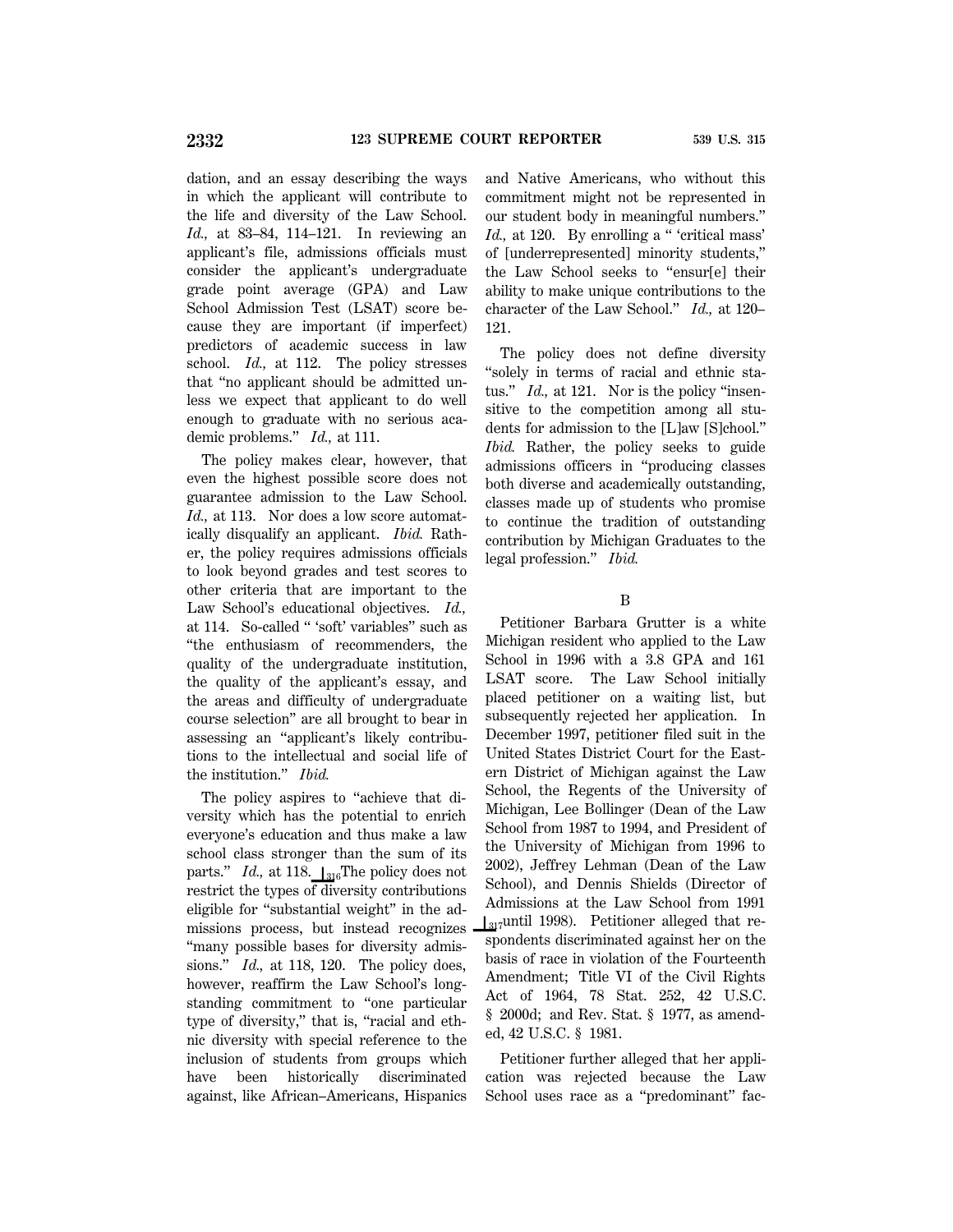586 (1993).

tor, giving applicants who belong to certain minority groups "a significantly greater chance of admission than students with similar credentials from disfavored racial groups.'' App. 33–34. Petitioner also alleged that respondents ''had no compelling interest to justify their use of race in the admissions process.'' *Id.,* at 34. Petitioner requested compensatory and punitive damages, an order requiring the Law School to offer her admission, and an injunction prohibiting the Law School from continuing to discriminate on the basis of race. *Id.,* at 36. Petitioner clearly has standing to bring this lawsuit. *Northeastern Fla. Chapter, Associated Gen. Contractors of America v. Jacksonville,* 508 U.S. 656, 666, 113 S.Ct. 2297, 124 L.Ed.2d

The District Court granted petitioner's motion for class certification and for bifurcation of the trial into liability and damages phases. The class was defined as '' 'all persons who (A) applied for and were not granted admission to the University of Michigan Law School for the academic years since (and including) 1995 until the time that judgment is entered herein; and (B) were members of those racial or ethnic groups, including Caucasian, that Defendants treated less favorably in considering their applications for admission to the Law School.'" App. to Pet. for Cert. 191a-192a.

The District Court heard oral argument on the parties' cross-motions for summary judgment on December 22, 2000. Taking the motions under advisement, the District Court indicated that it would decide as a matter of law whether the Law School's asserted interest in obtaining the educational benefits that flow from a diverse student body was compelling. $_{318}$  The District Court also indicated that it would conduct a bench trial on the extent to which race was a factor in the Law School's admissions decisions, and whether the Law School's consideration of race in admissions decisions constituted a racebased double standard.

During the 15–day bench trial, the parties introduced extensive evidence concerning the Law School's use of race in the admissions process. Dennis Shields, Director of Admissions when petitioner applied to the Law School, testified that he did not direct his staff to admit a particular percentage or number of minority students, but rather to consider an applicant's race along with all other factors. *Id.,* at 206a. Shields testified that at the height of the admissions season, he would frequently consult the so-called ''daily reports'' that kept track of the racial and ethnic composition of the class (along with other information such as residency status and gender). *Id.,* at 207a. This was done, Shields testified, to ensure that a critical mass of underrepresented minority students would be reached so as to realize the educational benefits of a diverse student body. *Ibid.* Shields stressed, however, that he did not seek to admit any particular number or percentage of underrepresented minority students. *Ibid.*

Erica Munzel, who succeeded Shields as Director of Admissions, testified that '' 'critical mass' '' means '' 'meaningful numbers'" or "'meaningful representation,' '' which she understood to mean a number that encourages underrepresented minority students to participate in the classroom and not feel isolated. *Id.,* at 208a–209a. Munzel stated there is no number, percentage, or range of numbers or percentages that constitute critical mass. *Id.,* at 209a. Munzel also asserted that she must consider the race of applicants because a critical mass of underrepresented minority students could not be enrolled if admissions decisions were based primarily on undergraduate GPAs and LSAT scores. *Ibid.*

The current Dean of the Law School, Jeffrey Lehman, also testified. Like the other Law School witnesses, Lehman did  $\left| \right|$ <sub>319</sub>not quantify critical mass in terms of numbers or percentages. *Id.,* at 211a. He indicated that critical mass means num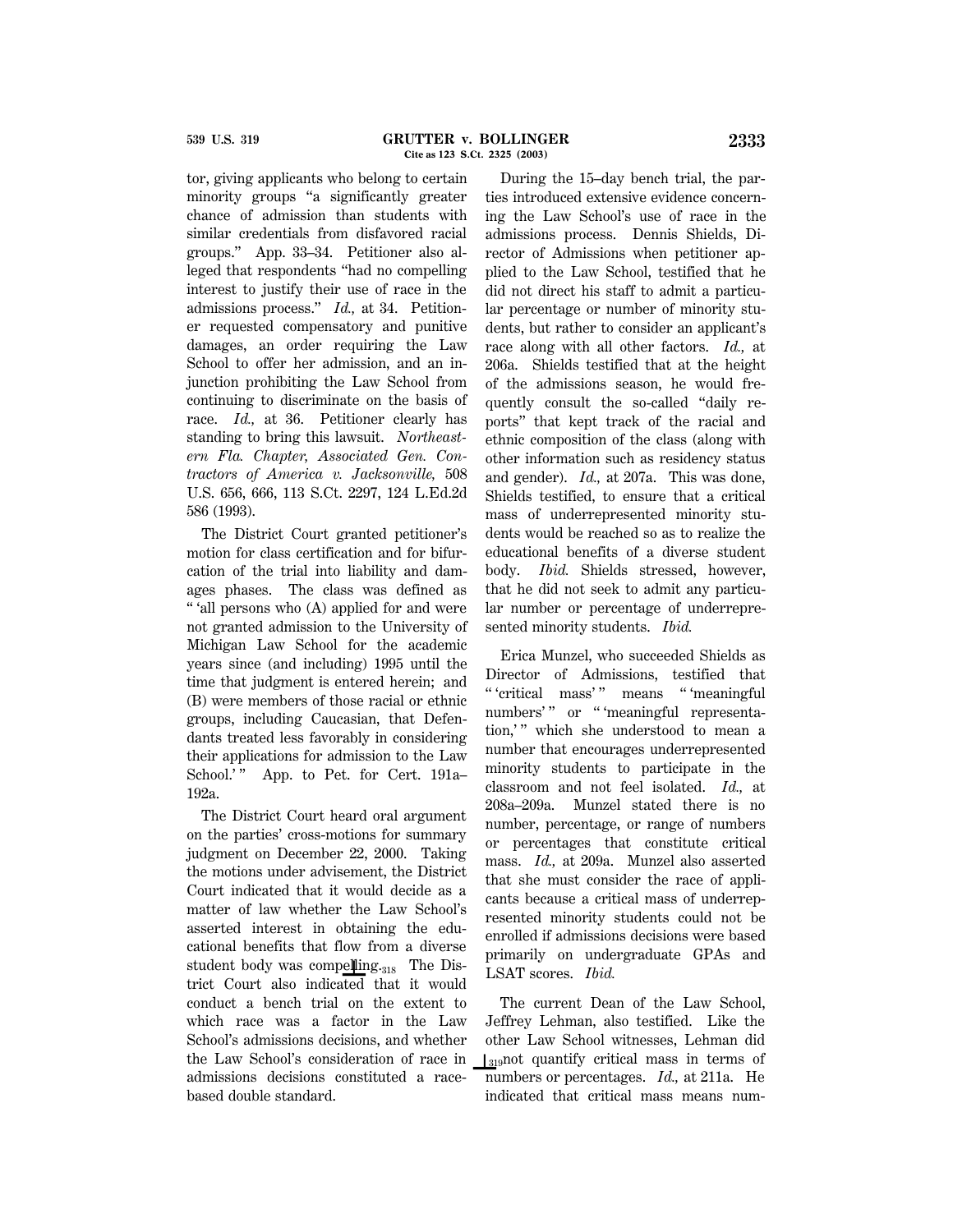bers such that underrepresented minority students do not feel isolated or like spokespersons for their race. *Ibid.* When asked about the extent to which race is considered in admissions, Lehman testified that it varies from one applicant to another. *Ibid.* In some cases, according to Lehman's testimony, an applicant's race may play no role, while in others it may be a '' 'determinative' '' factor. *Ibid.*

The District Court heard extensive testimony from Professor Richard Lempert, who chaired the faculty committee that drafted the 1992 policy. Lempert emphasized that the Law School seeks students with diverse interests and backgrounds to enhance classroom discussion and the educational experience both inside and outside the classroom. *Id.,* at 213a. When asked about the policy's "'commitment to racial and ethnic diversity with special reference to the inclusion of students from groups which have been historically discriminated against,'" Lempert explained that this language did not purport to remedy past discrimination, but rather to include students who may bring to the Law School a perspective different from that of members of groups which have not been the victims of such discrimination. *Ibid.* Lempert acknowledged that other groups, such as Asians and Jews, have experienced discrimination, but explained they were not mentioned in the policy because individuals who are members of those groups were already being admitted to the Law School in significant numbers. *Ibid.*

Kent Syverud was the final witness to testify about the Law School's use of race in admissions decisions. Syverud was a professor at the Law School when the 1992 admissions policy was adopted and is now Dean of Vanderbilt Law School. In addition to his testimony at trial, Syverud submitted several expert reports on the educational benefits of diversity. Syverud's testimony indicated that when a critical mass of underrepresented minority students is present, $_{320}$  racial stereotypes lose their force because nonminority students learn there is no "'minority viewpoint'" but rather a variety of viewpoints among minority students. *Id.,* at 215a.

In an attempt to quantify the extent to which the Law School actually considers race in making admissions decisions, the parties introduced voluminous evidence at trial. Relying on data obtained from the Law School, petitioner's expert, Dr. Kinley Larntz, generated and analyzed ''admissions grids'' for the years in question (1995–2000). These grids show the number of applicants and the number of admittees for all combinations of GPAs and LSAT scores. Dr. Larntz made '' 'cell-bycell' '' comparisons between applicants of different races to determine whether a statistically significant relationship existed between race and admission rates. He concluded that membership in certain minority groups "' is an extremely strong factor in the decision for acceptance,'" and that applicants from these minority groups '' 'are given an extremely large allowance for admission'" as compared to applicants who are members of nonfavored groups. *Id.,* at 218a–220a. Dr. Larntz conceded, however, that race is not the predominant factor in the Law School's admissions calculus. 12 Tr. 11–13 (Feb. 10, 2001).

Dr. Stephen Raudenbush, the Law School's expert, focused on the predicted effect of eliminating race as a factor in the Law School's admission process. In Dr. Raudenbush's view, a race-blind admissions system would have a "'very dramatic,'" negative effect on underrepresented minority admissions. App. to Pet. for Cert. 223a. He testified that in 2000, 35 percent of underrepresented minority applicants were admitted. *Ibid.* Dr. Raudenbush predicted that if race were not considered, only 10 percent of those applicants would have been admitted. *Ibid.* Under this scenario, underrepresented minority students would have constituted 4 percent of the entering class in 2000 instead of the actual figure of 14.5 percent. *Ibid.*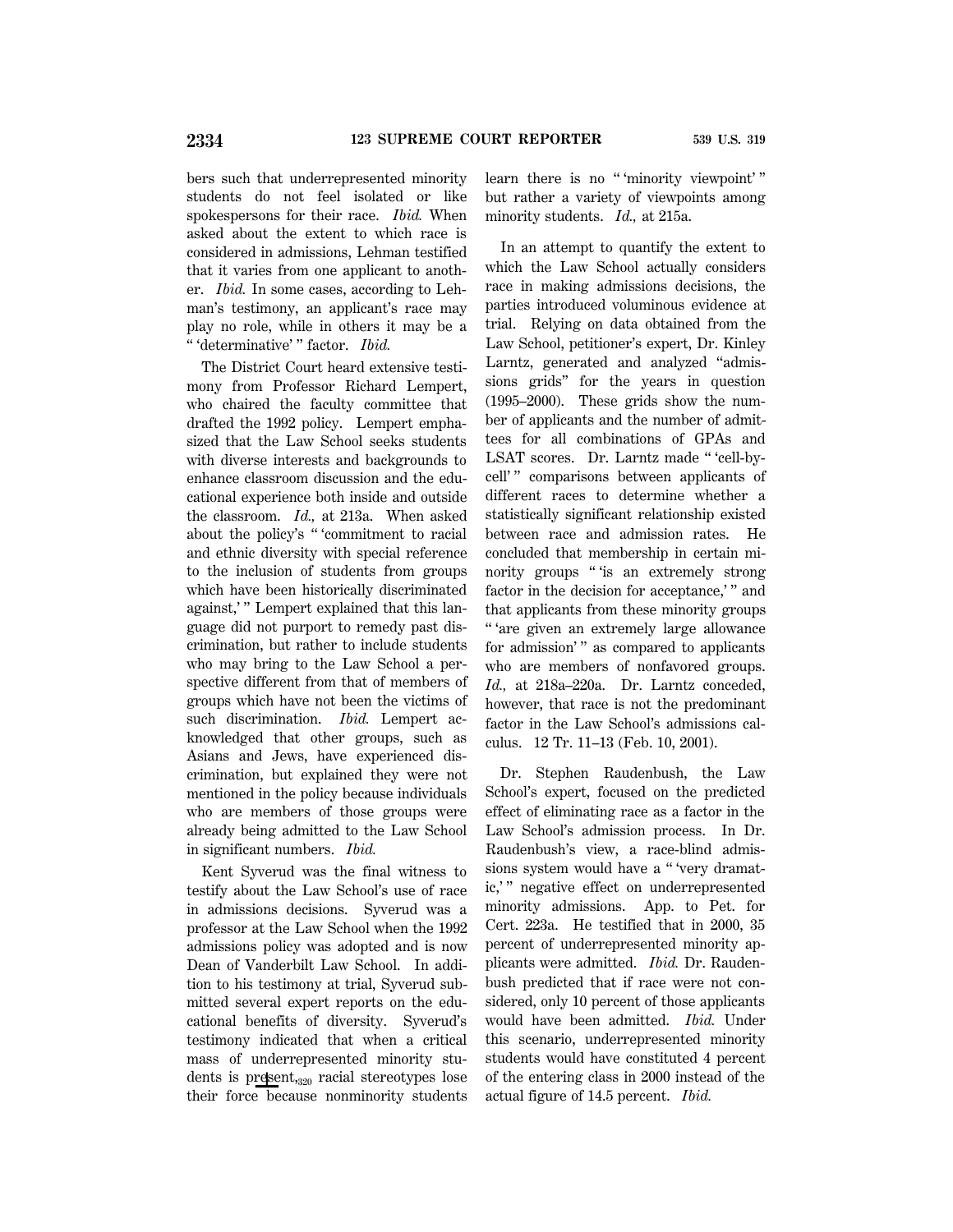$\log_2 1$ n the end, the District Court concluded that the Law School's use of race as a factor in admissions decisions was unlawful. Applying strict scrutiny, the District Court determined that the Law School's asserted interest in assembling a diverse student body was not compelling because ''the attainment of a racially diverse class ... was not recognized as such by *Bakke* and it is not a remedy for past discrimination.'' *Id.,* at 246a. The District Court went on to hold that even if diversity were compelling, the Law School had not narrowly tailored its use of race to further that interest. The District Court granted petitioner's request for declaratory relief and enjoined the Law School from using race as a factor in its admissions decisions. The Court of Appeals entered a stay of the injunction pending appeal.

Sitting en banc, the Court of Appeals reversed the District Court's judgment and vacated the injunction. The Court of Appeals first held that Justice Powell's opinion in *Bakke* was binding precedent establishing diversity as a compelling state interest. According to the Court of Appeals, Justice Powell's opinion with respect to diversity constituted the controlling rationale for the judgment of this Court under the analysis set forth in *Marks v. United States,* 430 U.S. 188, 97 S.Ct. 990, 51 L.Ed.2d 260 (1977). The Court of Appeals also held that the Law School's use of race was narrowly tailored because race was merely a "potential 'plus' factor" and because the Law School's program was ''virtually identical'' to the Harvard admissions program described approvingly by Justice Powell and appended to his *Bakke* opinion. 288 F.3d 732, 746, 749 (C.A.6 2002).

Four dissenting judges would have held the Law School's use of race unconstitutional. Three of the dissenters, rejecting the majority's *Marks* analysis, examined the Law School's interest in student body diversity on the merits and concluded it was not compelling. The fourth dissenter, writing separately, found it unnecessary to

decide whether diversity was a compelling interest because, like the other dissenters, $322$  he believed that the Law School's use of race was not narrowly tailored to further that interest.

We granted certiorari, 537 U.S. 1043, 123 S.Ct. 617, 154 L.Ed.2d 514 (2002), to resolve the disagreement among the Courts of Appeals on a question of national importance: Whether diversity is a compelling interest that can justify the narrowly tailored use of race in selecting applicants for admission to public universities. Compare *Hopwood v. Texas,* 78 F.3d 932 (C.A.5 1996) *(Hopwood I)* (holding that diversity is not a compelling state interest), with *Smith v. University of Wash. Law School,* 233 F.3d 1188 (C.A.9 2000) (holding that it is).

#### II

# A

We last addressed the use of race in public higher education over 25 years ago. In the landmark *Bakke* case, we reviewed a racial set-aside program that reserved 16 out of 100 seats in a medical school class for members of certain minority groups. 438 U.S. 265, 98 S.Ct. 2733, 57 L.Ed.2d 750 (1978). The decision produced six separate opinions, none of which commanded a majority of the Court. Four Justices would have upheld the program against all attack on the ground that the government can use race to ''remedy disadvantages cast on minorities by past racial prejudice.'' *Id.,* at 325, 98 S.Ct. 2733 (joint opinion of Brennan, White, Marshall, and Blackmun, JJ., concurring in judgment in part and dissenting in part). Four other Justices avoided the constitutional question altogether and struck down the program on statutory grounds. *Id.,* at 408, 98 S.Ct. 2733 (opinion of STEVENS, J., joined by Burger, C. J., and Stewart and REHNQUIST, JJ., concurring in judgment in part and dissenting in part). Justice Powell provided a fifth vote not only for invalidating the set-aside program, but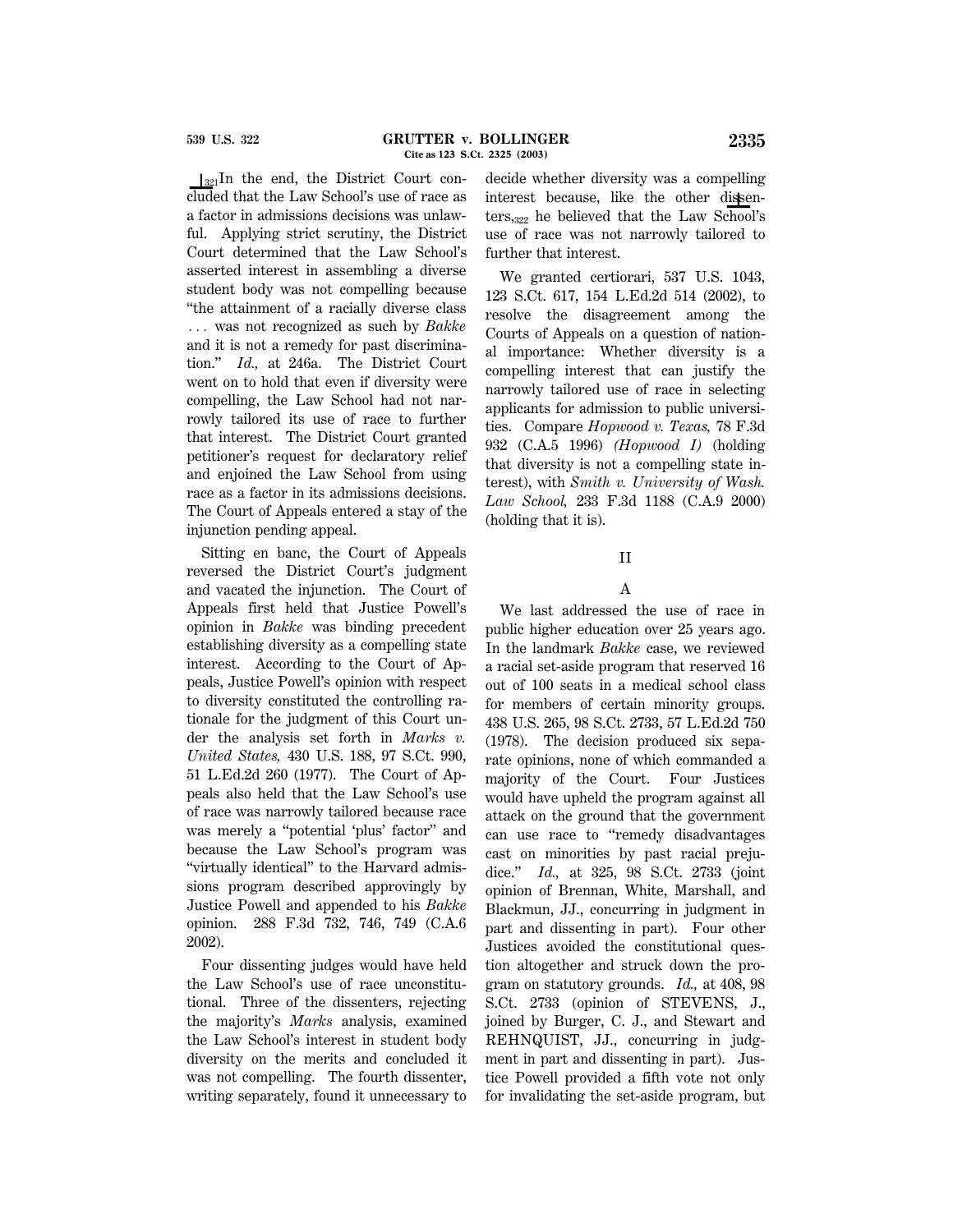also for reversing the state court's injunction against any use of race whatsoever. The only holding for the Court in *Bakke* was that a ''State has a substantial interest that legitimately may be served by a properly devised admissions program involv $\mu_{222}$  the competitive consideration of race and ethnic origin.'' *Id.,* at 320, 98 S.Ct. 2733. Thus, we reversed that part of the lower court's judgment that enjoined the university ''from any consideration of the race of any applicant.'' *Ibid.*

Since this Court's splintered decision in *Bakke,* Justice Powell's opinion announcing the judgment of the Court has served as the touchstone for constitutional analysis of race-conscious admissions policies. Public and private universities across the Nation have modeled their own admissions programs on Justice Powell's views on permissible race-conscious policies. See, *e.g.,* Brief for Judith Areen et al. as *Amici Curiae* 12–13 (law school admissions programs employ ''methods designed from and based on Justice Powell's opinion in *Bakke* "); Brief for Amherst College et al. as *Amici Curiae* 27 (''After *Bakke,* each of the *amici* (and undoubtedly other selective colleges and universities as well) reviewed their admissions procedures in light of Justice Powell's opinion ... and set sail accordingly''). We therefore discuss Justice Powell's opinion in some detail.

Justice Powell began by stating that ''[t]he guarantee of equal protection cannot mean one thing when applied to one individual and something else when applied to a person of another color. If both are not accorded the same protection, then it is not equal.'' *Bakke,* 438 U.S., at 289–290, 98 S.Ct. 2733. In Justice Powell's view, when governmental decisions ''touch upon an individual's race or ethnic background, he is entitled to a judicial determination that the burden he is asked to bear on that basis is precisely tailored to serve a compelling governmental interest.'' *Id.,* at 299, 98 S.Ct. 2733. Under this exacting standard, only one of the interests asserted by the university survived Justice Powell's scrutiny.

First, Justice Powell rejected an interest in '' 'reducing the historic deficit of traditionally disfavored minorities in medical schools and in the medical profession'" as an unlawful interest in racial balancing. *Id.,* at 306–307, 98 S.Ct. 2733. Second, Justice Powell rejected an interest in remedying societal discrimination<sub>324</sub> because such measures would risk placing unnecessary burdens on innocent third parties ''who bear no responsibility for whatever harm the beneficiaries of the special admissions program are thought to have suffered.'' *Id.,* at 310, 98 S.Ct. 2733. Third, Justice Powell rejected an interest in ''increasing the number of physicians who will practice in communities currently underserved,'' concluding that even if such an interest could be compelling in some circumstances the program under review was not ''geared to promote that goal.'' *Id.,* at 306, 310, 98 S.Ct. 2733.

Justice Powell approved the university's use of race to further only one interest: ''the attainment of a diverse student body.'' *Id.,* at 311, 98 S.Ct. 2733. With the important proviso that ''constitutional limitations protecting individual rights may not be disregarded,'' Justice Powell grounded his analysis in the academic freedom that ''long has been viewed as a special concern of the First Amendment.'' *Id.,* at 312, 314, 98 S.Ct. 2733. Justice Powell emphasized that nothing less than the '' 'nation's future depends upon leaders trained through wide exposure' to the ideas and mores of students as diverse as this Nation of many peoples.'' *Id.,* at 313, 98 S.Ct. 2733 (quoting *Keyishian v. Board of Regents of Univ. of State of N. Y.,* 385 U.S. 589, 603, 87 S.Ct. 675, 17 L.Ed.2d 629 (1967)). In seeking the "right to select those students who will contribute the most to the 'robust exchange of ideas,'" a university seeks "to achieve a goal that is of paramount importance in the fulfillment of its mission.'' 438 U.S., at 313, 98 S.Ct. 2733. Both ''tradition and experience lend support to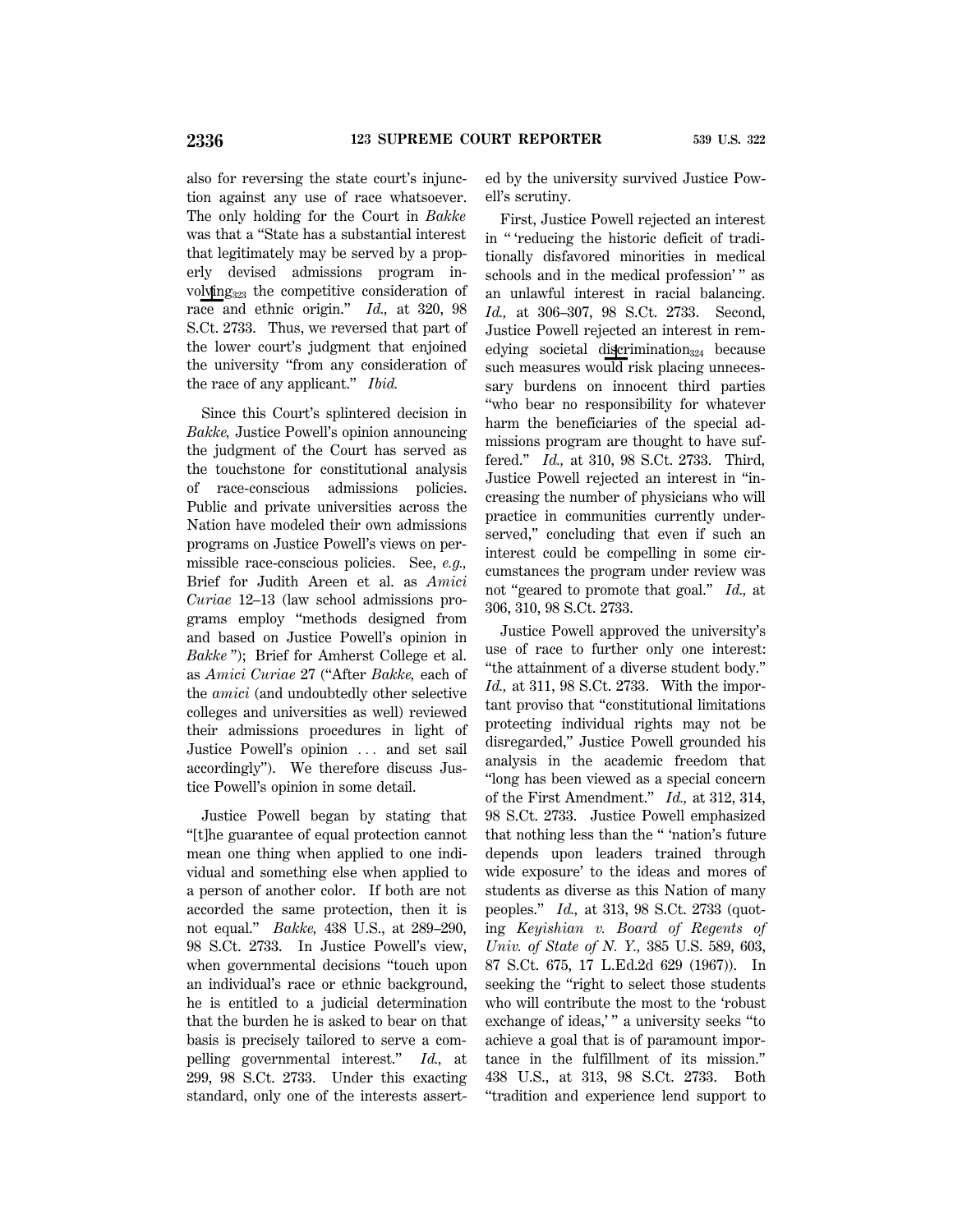the view that the contribution of diversity is substantial.'' *Ibid.*

Justice Powell was, however, careful to emphasize that in his view race "is only one element in a range of factors a university properly may consider in attaining the goal of a heterogeneous student body.'' *Id.,* at 314, 98 S.Ct. 2733. For Justice Powell, "[i]t is not an interest in simple ethnic diversity, in which a specified percentage of the student body is in effect guaranteed to be members of selected ethnic groups," that  $\log_{25}$ can justify the use of race. *Id.,* at 315, 98 S.Ct. 2733. Rather, ''[t]he diversity that furthers a compelling state interest encompasses a far broader array of qualifications and characteristics of which racial or ethnic origin is but a single though important element.'' *Ibid.*

In the wake of our fractured decision in *Bakke,* courts have struggled to discern whether Justice Powell's diversity rationale, set forth in part of the opinion joined by no other Justice, is nonetheless binding precedent under *Marks.* In that case, we explained that ''[w]hen a fragmented Court decides a case and no single rationale explaining the result enjoys the assent of five Justices, the holding of the Court may be viewed as that position taken by those Members who concurred in the judgments on the narrowest grounds.'' 430 U.S., at 193, 97 S.Ct. 990 (internal quotation marks and citation omitted). As the divergent opinions of the lower courts demonstrate, however, "[t]his test is more easily stated than applied to the various opinions supporting the result in *[Bakke]*.'' *Nichols v. United States,* 511 U.S. 738, 745–746, 114 S.Ct. 1921, 128 L.Ed.2d 745 (1994). Compare, *e.g., Johnson v. Board of Regents of Univ. of Ga.,* 263 F.3d 1234 (C.A.11 2001) (Justice Powell's diversity rationale was not the holding of the Court); *Hopwood v. Texas,* 236 F.3d 256, 274–275 (C.A.5 2000) *(Hopwood II*) (same); *Hopwood I,* 78 F.3d 932 (C.A.5 1996) (same), with *Smith v. University of Wash. Law School,* 233 F.3d, at 1199 (Justice Powell's opinion, including the diversity rationale, is controlling under *Marks*).

We do not find it necessary to decide whether Justice Powell's opinion is binding under *Marks.* It does not seem ''useful to pursue the *Marks* inquiry to the utmost logical possibility when it has so obviously baffled and divided the lower courts that have considered it.'' *Nichols v. United States, supra,* at 745–746, 114 S.Ct. 1921. More important, for the reasons set out below, today we endorse Justice Powell's view that student body diversity is a compelling state interest that can justify the use of race in university admissions.

# $\perp$ <sub>326</sub>B

The Equal Protection Clause provides that no State shall ''deny to any person within its jurisdiction the equal protection of the laws.'' U.S. Const., Amdt. 14, § 2. Because the Fourteenth Amendment ''protect[s] *persons,* not *groups,*'' all ''governmental action based on race—a *group* classification long recognized as in most circumstances irrelevant and therefore prohibited—should be subjected to detailed judicial inquiry to ensure that the *personal* right to equal protection of the laws has not been infringed.'' *Adarand Constructors, Inc. v. Peña,* 515 U.S. 200, 227, 115 S.Ct. 2097, 132 L.Ed.2d 158 (1995) (emphasis in original; internal quotation marks and citation omitted). We are a ''free people whose institutions are founded upon the doctrine of equality.'' *Loving v. Virginia,* 388 U.S. 1, 11, 87 S.Ct. 1817, 18 L.Ed.2d 1010 (1967) (internal quotation marks and citation omitted). It follows from that principle that ''government may treat people differently because of their race only for the most compelling reasons.'' *Adarand Constructors, Inc. v. Peña*, 515 U.S., at 227, 115 S.Ct. 2097.

**[1]** We have held that all racial classifications imposed by government ''must be analyzed by a reviewing court under strict scrutiny.'' *Ibid.* This means that such classifications are constitutional only if they are narrowly tailored to further com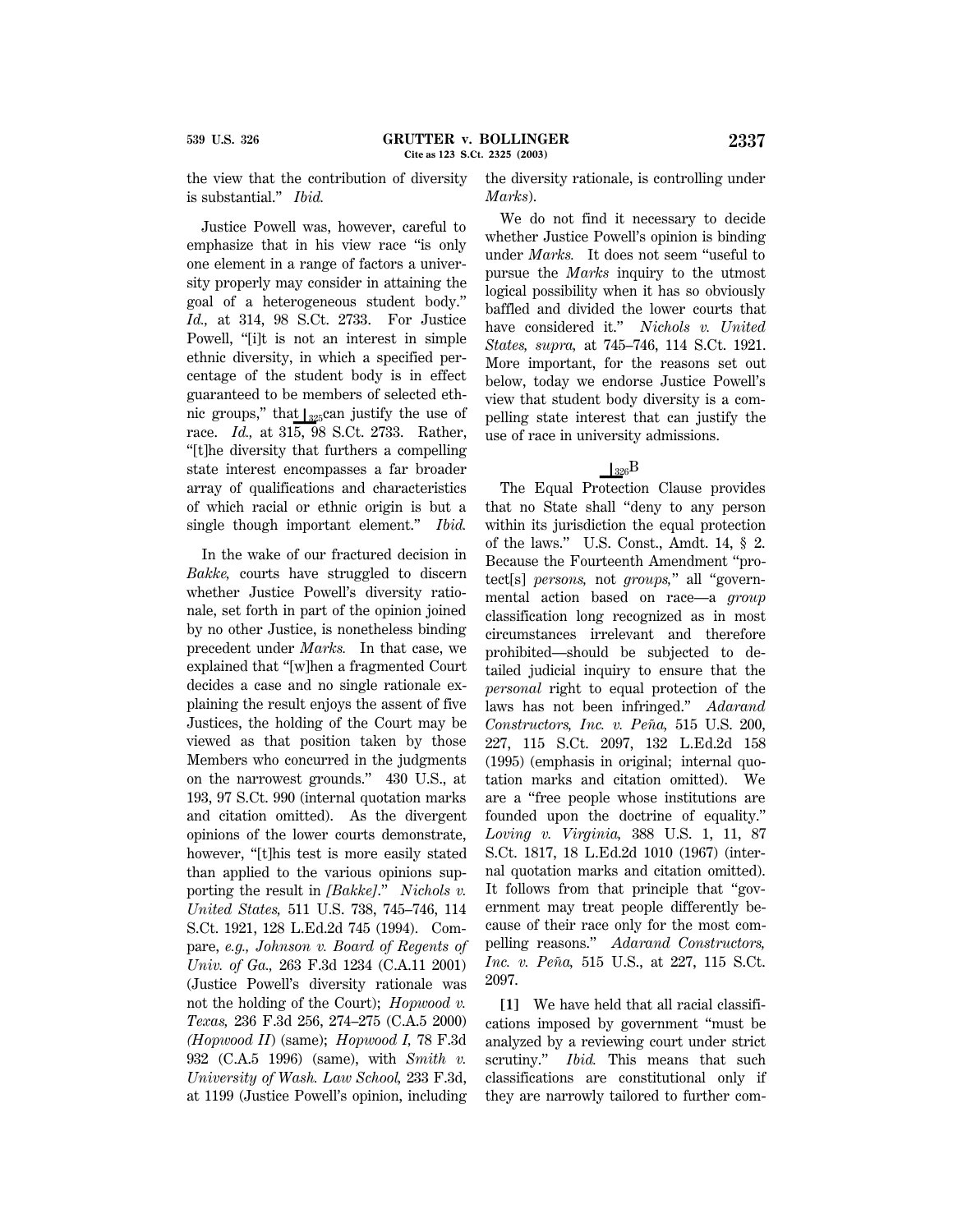pelling governmental interests. ''Absent searching judicial inquiry into the justification for such race-based measures,'' we have no way to determine what "classifications are 'benign' or 'remedial' and what classifications are in fact motivated by illegitimate notions of racial inferiority or simple racial politics.'' *Richmond v. J.A. Croson Co.,* 488 U.S. 469, 493, 109 S.Ct. 706, 102 L.Ed.2d 854 (1989) (plurality opinion). We apply strict scrutiny to all racial classifications to '' 'smoke out' illegitimate uses of race by assuring that [government] is pursuing a goal important enough to warrant use of a highly suspect tool.'' *Ibid.*

**[2, 3]** Strict scrutiny is not ''strict in theory, but fatal in fact.'' *Adarand Constructors, Inc. v. Peña, supra, at 237, 115* S.Ct. 2097 (internal quotation marks and citation omitted). Although all governmental $_{327}$  uses of race are subject to strict scrutiny, not all are invalidated by it. As we have explained, ''whenever the government treats any person unequally because of his or her race, that person has suffered an injury that falls squarely within the language and spirit of the Constitution's guarantee of equal protection.'' 515 U.S., at 229–230, 115 S.Ct. 2097. But that observation "says nothing about the ultimate validity of any particular law; that determination is the job of the court applying strict scrutiny.'' *Id.,* at 230, 115 S.Ct. 2097. When race-based action is necessary to further a compelling governmental interest, such action does not violate the constitutional guarantee of equal protection so long as the narrow-tailoring requirement is also satisfied.

**[4]** Context matters when reviewing race-based governmental action under the Equal Protection Clause. See *Gomillion v. Lightfoot,* 364 U.S. 339, 343–344, 81 S.Ct. 125, 5 L.Ed.2d 110 (1960) (admonishing that, ''in dealing with claims under broad provisions of the Constitution, which derive content by an interpretive process of inclusion and exclusion, it is imperative

that generalizations, based on and qualified by the concrete situations that gave rise to them, must not be applied out of context in disregard of variant controlling facts''). In *Adarand Constructors, Inc. v.* Peña, we made clear that strict scrutiny must take '' 'relevant differences' into account.'' 515 U.S., at 228, 115 S.Ct. 2097. Indeed, as we explained, that is its ''fundamental purpose.'' *Ibid.* Not every decision influenced by race is equally objectionable, and strict scrutiny is designed to provide a framework for carefully examining the importance and the sincerity of the reasons advanced by the governmental decisionmaker for the use of race in that particular context.

## III

### A

With these principles in mind, we turn to the question whether the Law School's use of race is justified by a compelling state interest. Before this Court, as they have  $\log_{228}$ throughout this litigation, respondents assert only one justification for their use of race in the admissions process: obtaining ''the educational benefits that flow from a diverse student body.'' Brief for Respondent Bollinger et al. i. In other words, the Law School asks us to recognize, in the context of higher education, a compelling state interest in student body diversity.

**[5]** We first wish to dispel the notion that the Law School's argument has been foreclosed, either expressly or implicitly, by our affirmative-action cases decided since *Bakke.* It is true that some language in those opinions might be read to suggest that remedying past discrimination is the only permissible justification for race-based governmental action. See, *e.g., Richmond v. J.A. Croson Co., supra,* at 493, 109 S.Ct. 706 (plurality opinion) (stating that unless classifications based on race are ''strictly reserved for remedial settings, they may in fact promote notions of racial inferiority and lead to a politics of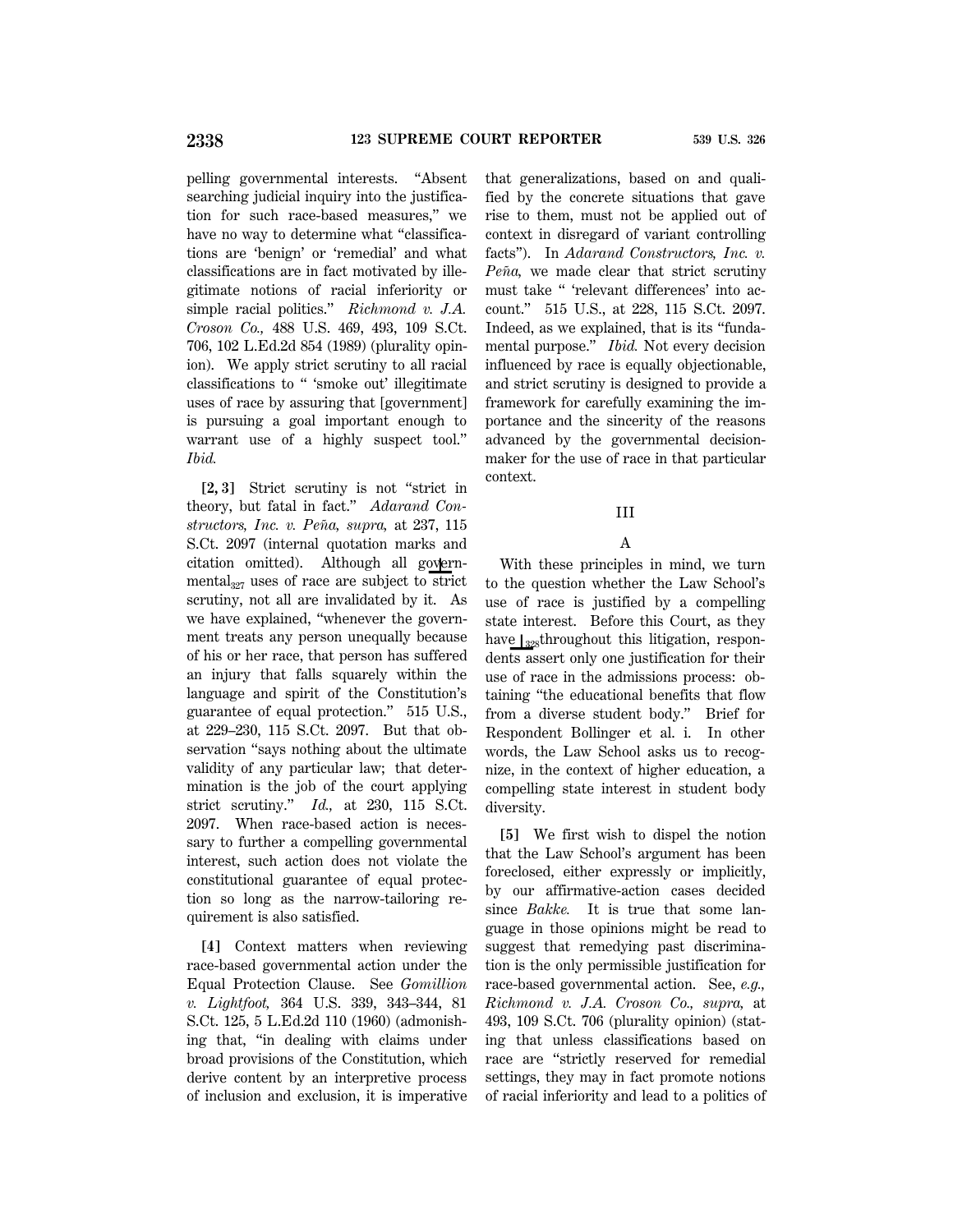racial hostility''). But we have never held that the only governmental use of race that can survive strict scrutiny is remedying past discrimination. Nor, since *Bakke,* have we directly addressed the use of race in the context of public higher education. Today, we hold that the Law School has a compelling interest in attaining a diverse student body.

The Law School's educational judgment that such diversity is essential to its educational mission is one to which we defer. The Law School's assessment that diversity will, in fact, yield educational benefits is substantiated by respondents and their *amici.* Our scrutiny of the interest asserted by the Law School is no less strict for taking into account complex educational judgments in an area that lies primarily within the expertise of the university. Our holding today is in keeping with our tradition of giving a degree of deference to a university's academic decisions, within constitutionally prescribed limits. See *Regents of Univ. of Mich. v. Ewing,* 474 U.S. 214, 225, 106 S.Ct. 507, 88 L.Ed.2d 523 (1985); *Board of Curators of Univ. of Mo.* S329*v. Horowitz,* 435 U.S. 78, 96, n. 6, 98 S.Ct. 948, 55 L.Ed.2d 124 (1978); *Bakke,* 438 U.S., at 319, n. 53, 98 S.Ct. 2733 (opinion of Powell, J.).

We have long recognized that, given the important purpose of public education and the expansive freedoms of speech and thought associated with the university environment, universities occupy a special niche in our constitutional tradition. See, *e.g., Wieman v. Updegraff,* 344 U.S. 183, 195, 73 S.Ct. 215, 97 L.Ed. 216 (1952) (Frankfurter, J., concurring); *Sweezy v. New Hampshire,* 354 U.S. 234, 250, 77 S.Ct. 1203, 1 L.Ed.2d 1311 (1957); *Shelton v. Tucker,* 364 U.S. 479, 487, 81 S.Ct. 247, 5 L.Ed.2d 231 (1960); *Keyishian v. Board of Regents of Univ. of State of N. Y.,* 385 U.S., at 603, 87 S.Ct. 675. In announcing the principle of student body diversity as a compelling state interest, Justice Powell invoked our cases recognizing a constitutional dimension, grounded in the First Amendment, of educational autonomy: ''The freedom of a university to make its own judgments as to education includes the selection of its student body.'' *Bakke, supra,* at 312, 98 S.Ct. 2733. From this premise, Justice Powell reasoned that by claiming ''the right to select those students who will contribute the most to the 'robust exchange of ideas,'" a university "seek[s] to achieve a goal that is of paramount importance in the fulfillment of its mission.'' 438 U.S., at 313, 98 S.Ct. 2733 (quoting *Keyishian v. Board of Regents of Univ. of State of N. Y., supra,* at 603, 87 S.Ct. 675). Our conclusion that the Law School has a compelling interest in a diverse student body is informed by our view that attaining a diverse student body is at the heart of the Law School's proper institutional mission, and that ''good faith'' on the part of a university is ''presumed'' absent ''a showing to the contrary.'' 438 U.S., at 318–319, 98 S.Ct. 2733.

As part of its goal of ''assembling a class that is both exceptionally academically qualified and broadly diverse,'' the Law School seeks to "enroll a 'critical mass' of minority students.'' Brief for Respondent Bollinger et al. 13. The Law School's interest is not simply ''to assure within its student body some specified percentage of a particular group merely because of its race or ethnic origin.'' *Bakke,* 438 U.S., at  $\frac{1}{330}$ 307, 98 S.Ct. 2733 (opinion of Powell, J.). That would amount to outright racial balancing, which is patently unconstitutional. *Ibid.; Freeman v. Pitts,* 503 U.S. 467, 494, 112 S.Ct. 1430, 118 L.Ed.2d 108 (1992) (''Racial balance is not to be achieved for its own sake''); *Richmond v. J.A. Croson Co.,* 488 U.S., at 507, 109 S.Ct. 706. Rather, the Law School's concept of critical mass is defined by reference to the educational benefits that diversity is designed to produce.

These benefits are substantial. As the District Court emphasized, the Law School's admissions policy promotes ''cross-racial understanding,'' helps to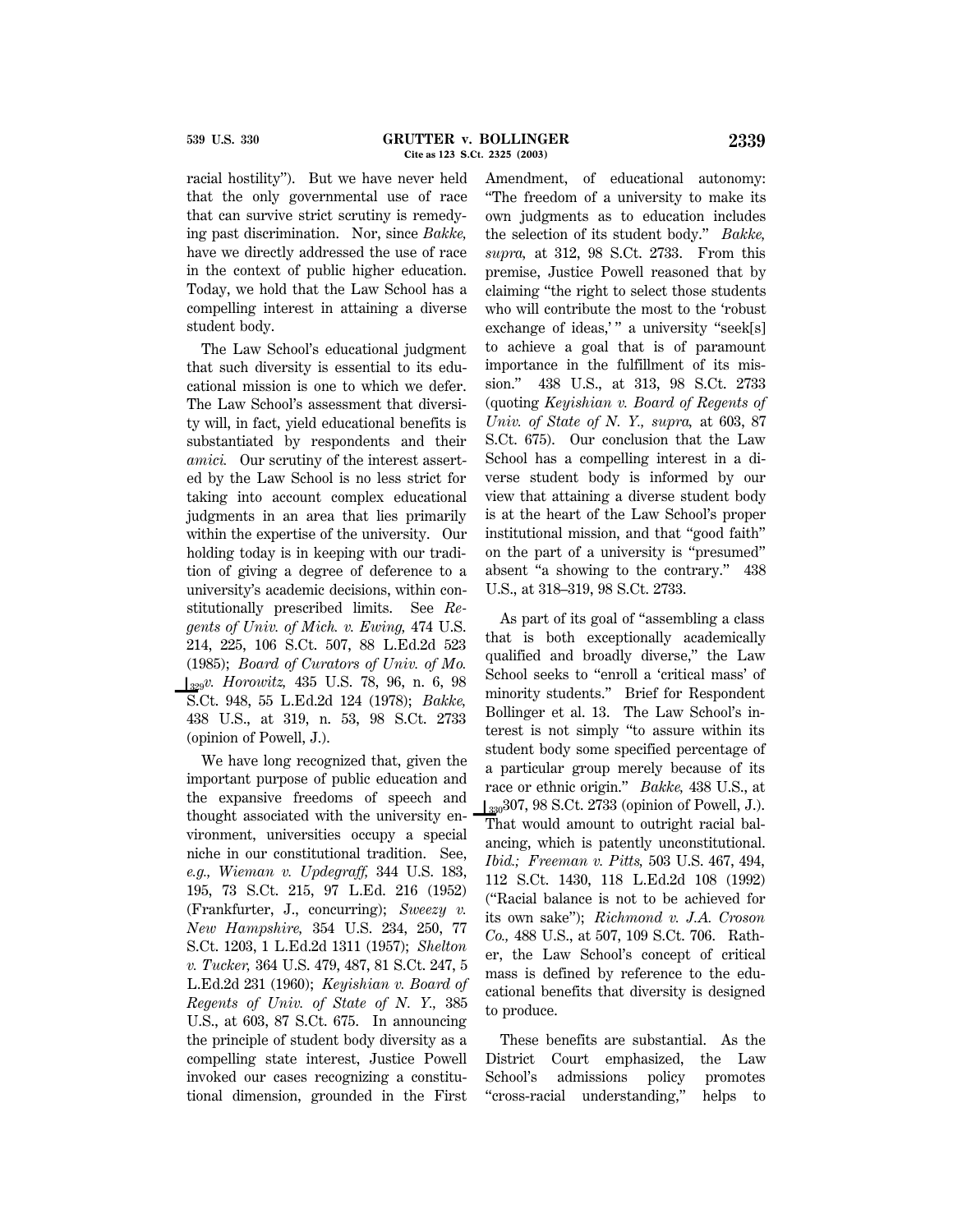break down racial stereotypes, and ''enables [students] to better understand persons of different races.'' App. to Pet. for Cert. 246a. These benefits are ''important and laudable,'' because ''classroom discussion is livelier, more spirited, and simply more enlightening and interesting'' when the students have ''the greatest possible variety of backgrounds.'' *Id.,* at 246a, 244a.

The Law School's claim of a compelling interest is further bolstered by its *amici,* who point to the educational benefits that flow from student body diversity. In addition to the expert studies and reports entered into evidence at trial, numerous studies show that student body diversity promotes learning outcomes, and ''better prepares students for an increasingly diverse workforce and society, and better prepares them as professionals.'' Brief for American Educational Research Association et al. as *Amici Curiae* 3; see, *e.g.,* W. Bowen & D. Bok, The Shape of the River (1998); Diversity Challenged: Evidence on the Impact of Affirmative Action (G. Orfield & M. Kurlaender eds.2001); Compelling Interest: Examining the Evidence on Racial Dynamics in Colleges and Universities (M. Chang, D. Witt, J. Jones, & K. Hakuta eds.2003).

These benefits are not theoretical but real, as major American businesses have made clear that the skills needed in today's increasingly global marketplace can only be developed through exposure to widely diverse people, cultures, ideas, and viewpoints. Brief for 3M et al. as *Amici Curiae*  $\left| \cdot \right|$ <sub>331</sub>5; Brief for General Motors Corp. as *Amicus Curiae* 3–4. What is more, high-ranking retired officers and civilian leaders of the United States military assert that, ''[b]ased on [their] decades of experience,'' a ''highly qualified, racially diverse officer corps  $\ldots$  is essential to the military's ability to fulfill its principle mission to provide national security.'' Brief for Julius W. Becton, Jr., et al. as *Amici Curiae* 5. The primary sources for the Nation's officer corps are the service academies and the Reserve Officers Training Corps (ROTC), the latter comprising students already admitted to participating colleges and universities. *Ibid.* At present, ''the military cannot achieve an officer corps that is *both* highly qualified *and* racially diverse unless the service academies and the ROTC used limited raceconscious recruiting and admissions policies.'' *Ibid.* (emphasis in original). To fulfill its mission, the military ''must be selective in admissions for training and education for the officer corps, *and* it must train and educate a highly qualified, racially diverse officer corps in a racially diverse educational setting.'' *Id.,* at 29 (emphasis in original). We agree that ''[i]t requires only a small step from this analysis to conclude that our country's other most selective institutions must remain both diverse and selective.'' *Ibid.*

We have repeatedly acknowledged the overriding importance of preparing students for work and citizenship, describing education as pivotal to ''sustaining our political and cultural heritage'' with a fundamental role in maintaining the fabric of society. *Plyler v. Doe,* 457 U.S. 202, 221, 102 S.Ct. 2382, 72 L.Ed.2d 786 (1982). This Court has long recognized that ''education  $\ldots$  is the very foundation of good citizenship.'' *Brown v. Board of Education,* 347 U.S. 483, 493, 74 S.Ct. 686, 98 L.Ed. 873 (1954). For this reason, the diffusion of knowledge and opportunity through public institutions of higher education must be accessible to all individuals regardless of race or ethnicity. The United States, as *amicus curiae,* affirms that ''[e]nsuring that public institutions are open and available to all segments of American  $\left\lfloor \frac{332}{2} \right\rfloor$  society, including people of all races and ethnicities, represents a paramount government objective.'' Brief for United States as *Amicus Curiae* 13. And, ''[n]owhere is the importance of such openness more acute than in the context of higher education.'' *Ibid.* Effective participation by members of all racial and ethnic groups in the civic life of our Nation is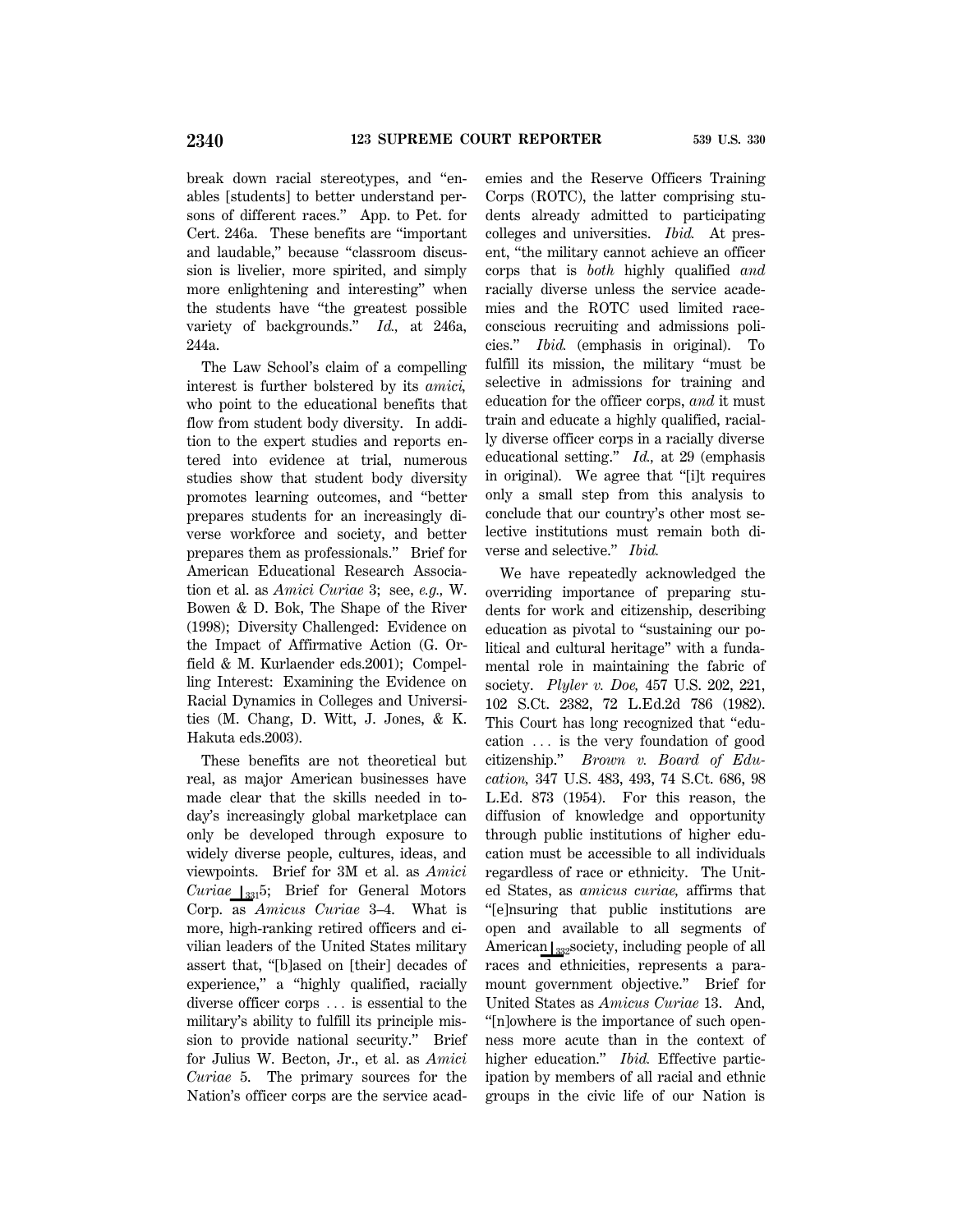essential if the dream of one Nation, indivisible, is to be realized.

Moreover, universities, and in particular, law schools, represent the training ground for a large number of our Nation's leaders. *Sweatt v. Painter,* 339 U.S. 629, 634, 70 S.Ct. 848, 94 L.Ed. 1114 (1950) (describing law school as a ''proving ground for legal learning and practice''). Individuals with law degrees occupy roughly half the state governorships, more than half the seats in the United States Senate, and more than a third of the seats in the United States House of Representatives. See Brief for Association of American Law Schools as *Amicus Curiae* 5–6. The pattern is even more striking when it comes to highly selective law schools. A handful of these schools accounts for 25 of the 100 United States Senators, 74 United States Courts of Appeals judges, and nearly 200 of the more than 600 United States District Court judges. *Id.,* at 6.

In order to cultivate a set of leaders with legitimacy in the eyes of the citizenry, it is necessary that the path to leadership be visibly open to talented and qualified individuals of every race and ethnicity. All members of our heterogeneous society must have confidence in the openness and integrity of the educational institutions that provide this training. As we have recognized, law schools ''cannot be effective in isolation from the individuals and institutions with which the law interacts.'' See *Sweatt v. Painter, supra,* at 634, 70 S.Ct. 848. Access to legal education (and thus the legal profession) must be inclusive of talented and qualified individuals of every race and ethnicity, so that all members of our heterogeneous society  $\log_{133}$ may participate in the educational institutions that provide the training and education necessary to succeed in America.

The Law School does not premise its need for critical mass on ''any belief that minority students always (or even consistently) express some characteristic minority viewpoint on any issue.'' Brief for Respondent Bollinger et al. 30. To the contrary, diminishing the force of such stereotypes is both a crucial part of the Law School's mission, and one that it cannot accomplish with only token numbers of minority students. Just as growing up in a particular region or having particular professional experiences is likely to affect an individual's views, so too is one's own, unique experience of being a racial minority in a society, like our own, in which race unfortunately still matters. The Law School has determined, based on its experience and expertise, that a ''critical mass'' of underrepresented minorities is necessary to further its compelling interest in securing the educational benefits of a diverse student body.

B

**[6, 7]** Even in the limited circumstance when drawing racial distinctions is permissible to further a compelling state interest, government is still ''constrained in how it may pursue that end: [T]he means chosen to accomplish the [government's] asserted purpose must be specifically and narrowly framed to accomplish that purpose.'' *Shaw v. Hunt,* 517 U.S. 899, 908, 116 S.Ct. 1894, 135 L.Ed.2d 207 (1996) (internal quotation marks and citation omitted). The purpose of the narrow tailoring requirement is to ensure that ''the means chosen 'fit' th[e] compelling goal so closely that there is little or no possibility that the motive for the classification was illegitimate racial prejudice or stereotype.'' *Richmond v. J.A. Croson Co.,* 488 U.S., at 493, 109 S.Ct. 706 (plurality opinion).

Since *Bakke,* we have had no occasion to define the contours of the narrow-tailoring inquiry with respect to race-conscious university admissions programs. That inquiry  $\left| \cdot \right|$  assumes be calibrated to fit the distinct issues raised by the use of race to achieve student body diversity in public higher education. Contrary to Justice KENNE-DY's assertions, we do not "abando[n] strict scrutiny,'' see *post,* at 2374 (dissenting opinion). Rather, as we have already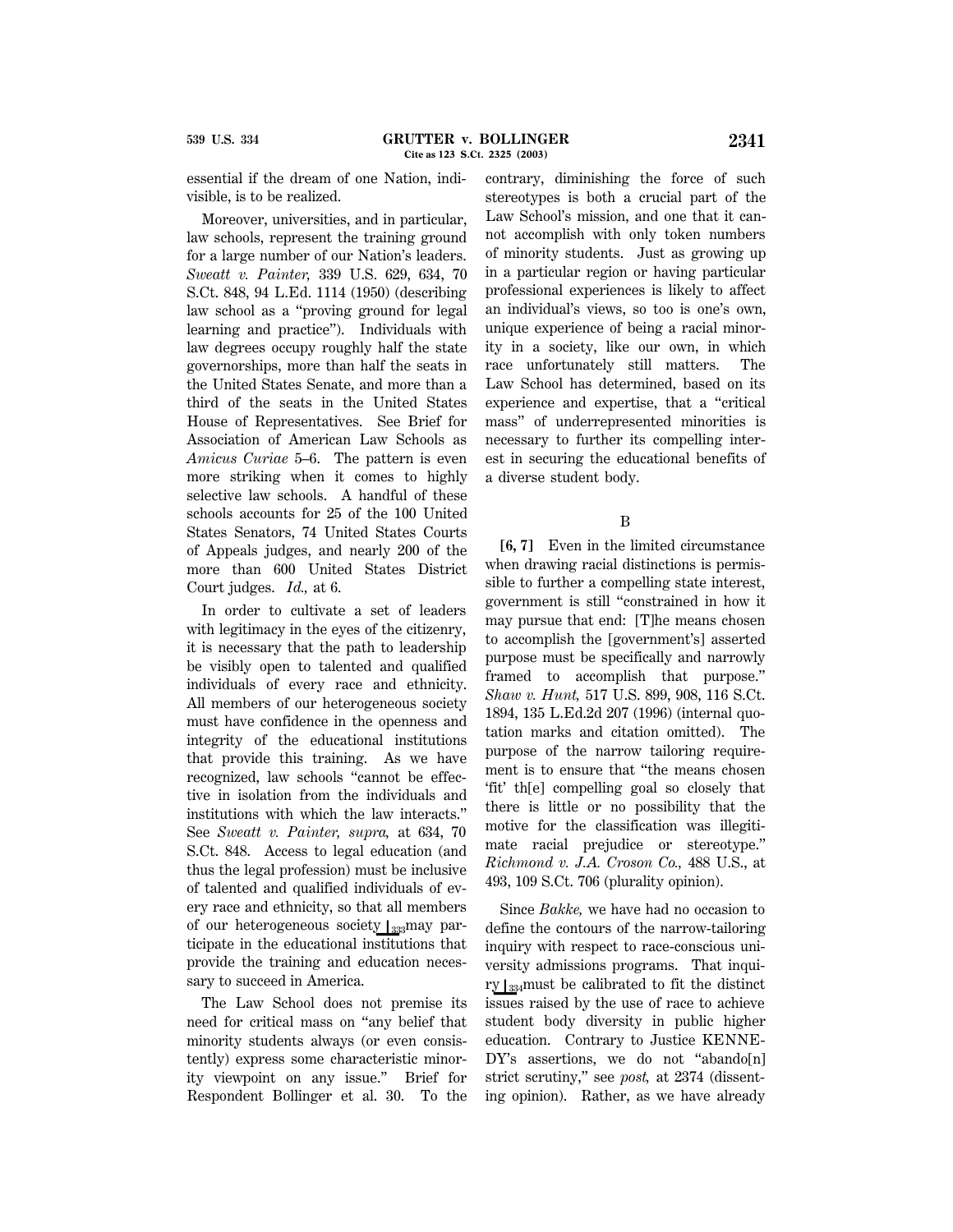explained, *supra,* at 2338, we adhere to *Adarand's* teaching that the very purpose of strict scrutiny is to take such ''relevant differences into account.'' 515 U.S., at 228, 115 S.Ct. 2097 (internal quotation marks omitted).

**[8]** To be narrowly tailored, a raceconscious admissions program cannot use a quota system—it cannot ''insulat[e] each category of applicants with certain desired qualifications from competition with all other applicants.'' *Bakke,* 438 U.S., at 315, 98 S.Ct. 2733 (opinion of Powell, J.). Instead, a university may consider race or ethnicity only as a '' 'plus' in a particular applicant's file,'' without ''insulat[ing] the individual from comparison with all other candidates for the available seats.'' *Id.,* at 317, 98 S.Ct. 2733. In other words, an admissions program must be ''flexible enough to consider all pertinent elements of diversity in light of the particular qualifications of each applicant, and to place them on the same footing for consideration, although not necessarily according them the same weight.'' *Ibid.*

**[9]** We find that the Law School's admissions program bears the hallmarks of a narrowly tailored plan. As Justice Powell made clear in *Bakke,* truly individualized consideration demands that race be used in a flexible, nonmechanical way. It follows from this mandate that universities cannot establish quotas for members of certain racial groups or put members of those groups on separate admissions tracks. See *id.,* at 315–316, 98 S.Ct. 2733. Nor can universities insulate applicants who belong to certain racial or ethnic groups from the competition for admission. *Ibid.* Universities can, however, consider race or ethnicity more flexibly as a ''plus'' factor in the context of individualized consideration of each and every applicant. *Ibid.*

 $[10]$   $\vert_{335}$ We are satisfied that the Law School's admissions program, like the Harvard plan described by Justice Powell, does not operate as a quota. Properly understood, a ''quota'' is a program in which a certain fixed number or proportion of opportunities are ''reserved exclusively for certain minority groups.'' *Richmond v. J.A. Croson Co., supra,* at 496, 109 S.Ct. 706 (plurality opinion). Quotas '' 'impose a fixed number or percentage which must be attained, or which cannot be exceeded,' '' *Sheet Metal Workers v. EEOC,* 478 U.S. 421, 495, 106 S.Ct. 3019, 92 L.Ed.2d 344 (1986) (O'CONNOR, J., concurring in part and dissenting in part), and ''insulate the individual from comparison with all other candidates for the available seats,'' *Bakke, supra,* at 317, 98 S.Ct. 2733 (opinion of Powell, J.). In contrast, "a permissible goal ... require[s] only a good-faith effort  $\ldots$  to come within a range demarcated by the goal itself,'' *Sheet Metal Workers v. EEOC, supra,* at 495, 106 S.Ct. 3019, and permits consideration of race as a ''plus'' factor in any given case while still ensuring that each candidate ''compete[s] with all other qualified applicants,'' *Johnson v. Transportation Agency, Santa Clara Cty.,* 480 U.S. 616, 638, 107 S.Ct. 1442, 94 L.Ed.2d 615 (1987).

Justice Powell's distinction between the medical school's rigid 16–seat quota and Harvard's flexible use of race as a ''plus'' factor is instructive. Harvard certainly had minimum *goals* for minority enrollment, even if it had no specific number firmly in mind. See *Bakke, supra,* at 323, 98 S.Ct. 2733 (opinion of Powell, J.) (''10 or 20 black students could not begin to bring to their classmates and to each other the variety of points of view, backgrounds and experiences of blacks in the United States''). What is more, Justice Powell flatly rejected the argument that Harvard's program was ''the functional equivalent of a quota'' merely because it had some "'plus'" for race, or gave greater "weight" to race than to some other factors, in order to achieve student body diversity. 438 U.S., at 317–318, 98 S.Ct. 2733.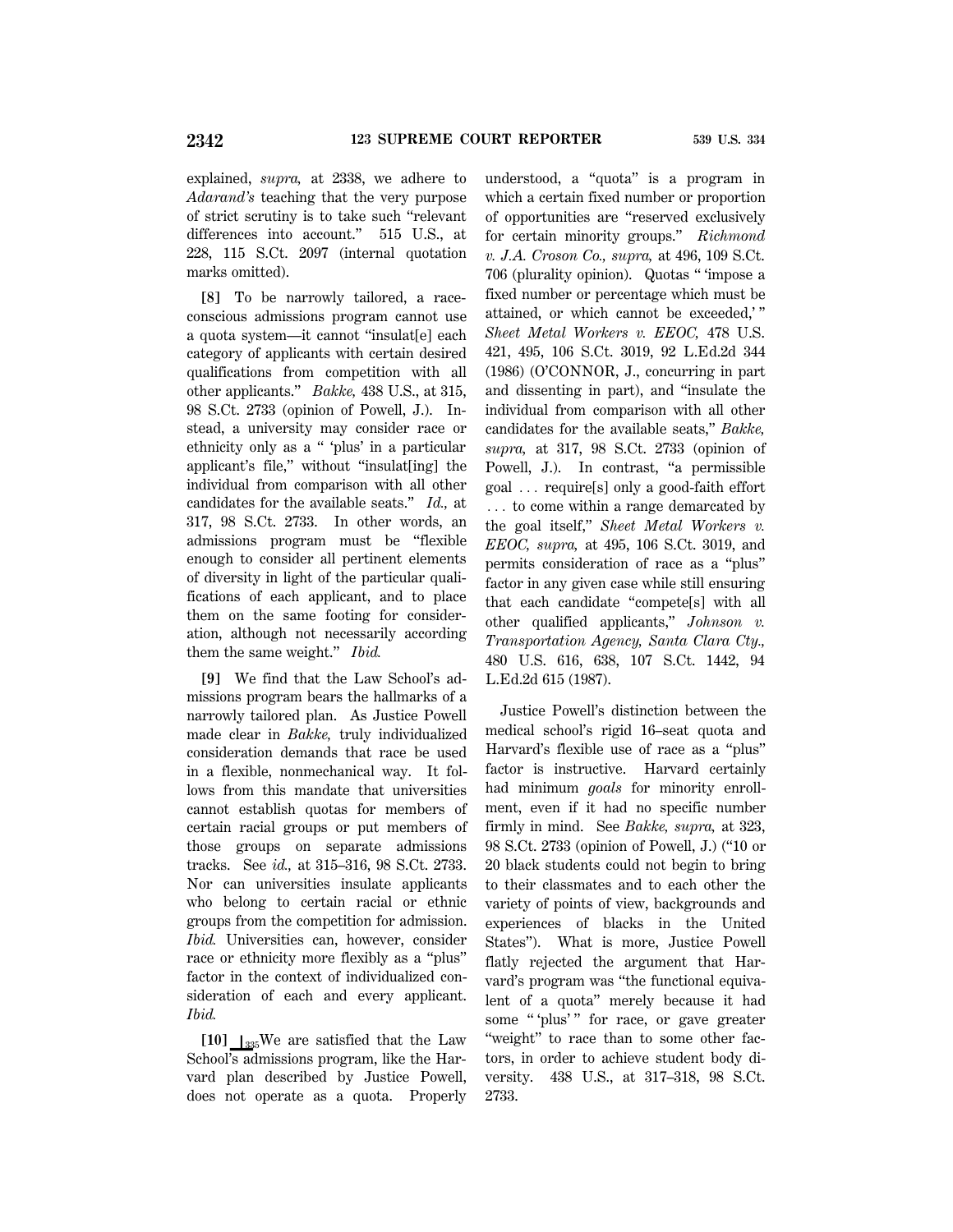The Law School's goal of attaining a critical mass of underrepresented minority students does not transform its program $_{336}$ into a quota. As the Harvard plan described by Justice Powell recognized, there is of course ''some relationship between numbers and achieving the benefits to be derived from a diverse student body, and between numbers and providing a reasonable environment for those students admitted.'' *Id.,* at 323, 98 S.Ct. 2733. ''[S]ome attention to numbers,'' without more, does not transform a flexible admissions system into a rigid quota. *Ibid.* Nor, as Justice KENNEDY posits, does the Law School's consultation of the ''daily reports,'' which keep track of the racial and ethnic composition of the class (as well as of residency and gender), ''sugges[t] there was no further attempt at individual review save for race itself'' during the final stages of the admissions process. See *post,* at 2372 (dissenting opinion). To the contrary, the Law School's admissions officers testified without contradiction that they never gave race any more or less weight based on the information contained in these reports. Brief for Respondents Bollinger et al. 43, n. 70 (citing App. in Nos. 01–1447 and 01– 1516(CA6), p. 7336). Moreover, as Justice KENNEDY concedes, see *post,* at 2372, between 1993 and 1998, the number of African–American, Latino, and Native– American students in each class at the Law School varied from 13.5 to 20.1 percent, a range inconsistent with a quota.

THE CHIEF JUSTICE believes that the Law School's policy conceals an attempt to achieve racial balancing, and cites admissions data to contend that the Law School discriminates among different groups within the critical mass. *Post,* at 2366–2369 (dissenting opinion). But, as THE CHIEF JUSTICE concedes, the number of underrepresented minority students who ultimately enroll in the Law School differs substantially from their representation in the applicant pool and varies considerably for each group from year to year. See *post,* at 2369 (dissenting opinion).

**[11]** That a race-conscious admissions program does not operate as a quota does not, by itself, satisfy the requirement of individualized consideration. When using race as a "plus"  $\frac{1}{337}$ factor in university admissions, a university's admissions program must remain flexible enough to ensure that each applicant is evaluated as an individual and not in a way that makes an applicant's race or ethnicity the defining feature of his or her application. The importance of this individualized consideration in the context of a race-conscious admissions program is paramount. See *Bakke,* 438 U.S., at 318, n. 52, 98 S.Ct. 2733 (opinion of Powell, J.) (identifying the "denial  $\ldots$  of th[e] right to individualized consideration'' as the ''principal evil'' of the medical school's admissions program).

Here, the Law School engages in a highly individualized, holistic review of each applicant's file, giving serious consideration to all the ways an applicant might contribute to a diverse educational environment. The Law School affords this individualized consideration to applicants of all races. There is no policy, either *de jure* or *de facto,* of automatic acceptance or rejection based on any single ''soft'' variable. Unlike the program at issue in *Gratz v. Bollinger, post,* 539 U.S. 244, 123 S.Ct. 2411, the Law School awards no mechanical, predetermined diversity ''bonuses'' based on race or ethnicity. See *post,* 539 U.S., at 271–272, 123 S.Ct. 2411, 2003 WL 21434002 (distinguishing a race-conscious admissions program that automatically awards 20 points based on race from the Harvard plan, which considered race but ''did not contemplate that any single characteristic automatically ensured a specific and identifiable contribution to a university's diversity''). Like the Harvard plan, the Law School's admissions policy ''is flexible enough to consider all pertinent elements of diversity in light of the particular qualifications of each applicant, and to place them on the same footing for consid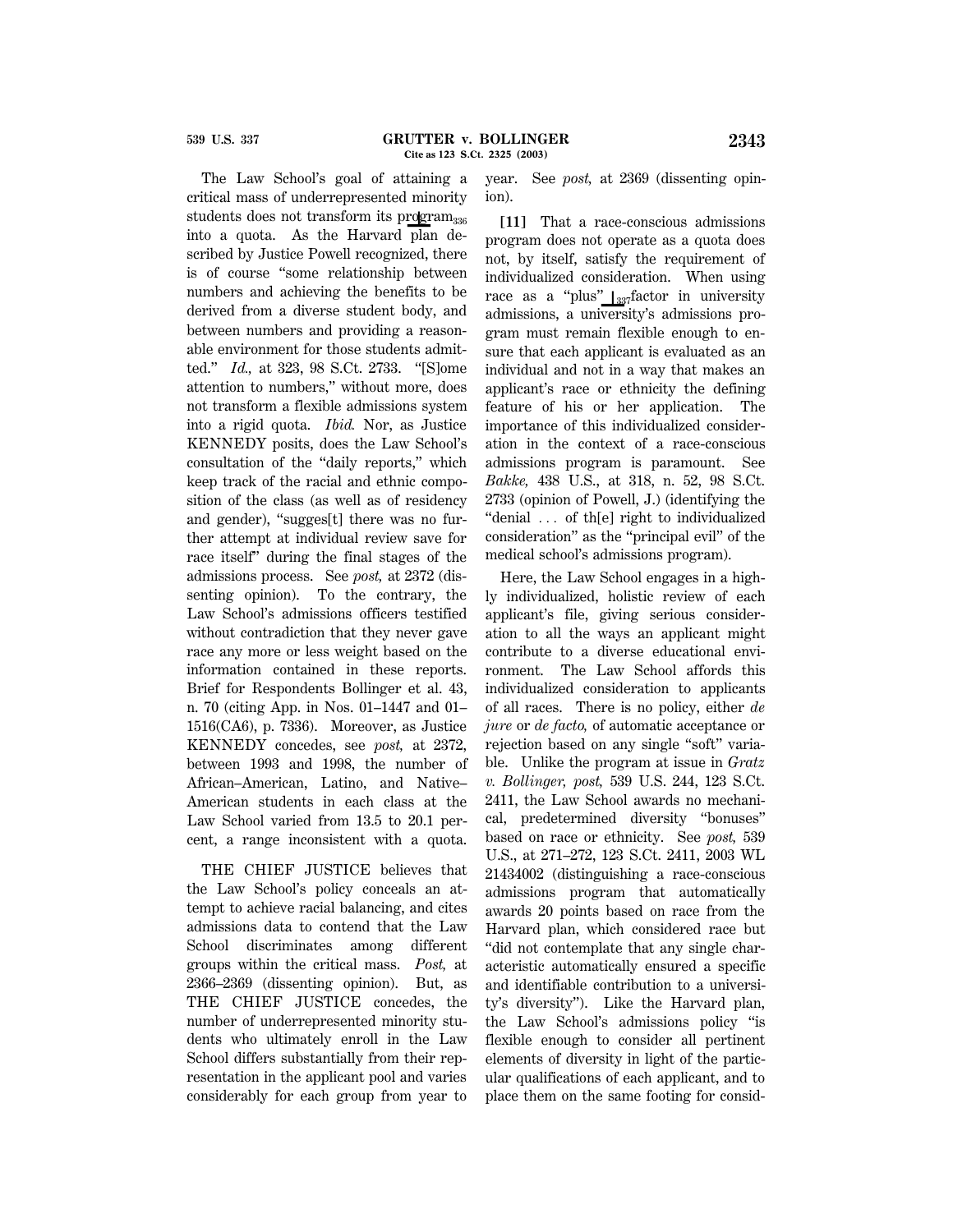eration, although not necessarily according them the same weight.'' *Bakke, supra,* at 317, 98 S.Ct. 2733 (opinion of Powell, J.).

We also find that, like the Harvard plan Justice Powell referenced in *Bakke,* the Law School's race-conscious admissions program adequately ensures that all factors that may contribute to student body diversity are meaningfully considered alongside race in admissions decisions. With respect<sub>338</sub> to the use of race itself, all underrepresented minority students admitted by the Law School have been deemed qualified. By virtue of our Nation's struggle with racial inequality, such students are both likely to have experiences of particular importance to the Law School's mission, and less likely to be admitted in meaningful numbers on criteria that ignore those experiences. See App. 120.

The Law School does not, however, limit in any way the broad range of qualities and experiences that may be considered valuable contributions to student body diversity. To the contrary, the 1992 policy makes clear ''[t]here are many possible bases for diversity admissions,'' and provides examples of admittees who have lived or traveled widely abroad, are fluent in several languages, have overcome personal adversity and family hardship, have exceptional records of extensive community service, and have had successful careers in other fields. *Id.,* at 118–119. The Law School seriously considers each ''applicant's promise of making a notable contribution to the class by way of a particular strength, attainment, or characteristic *e.g.,* an unusual intellectual achievement, employment experience, nonacademic performance, or personal background.'' *Id.,* at 83–84. All applicants have the opportunity to highlight their own potential diversity contributions through the submission of a personal statement, letters of recommendation, and an essay describing the ways in which the applicant will contribute to the life and diversity of the Law School.

What is more, the Law School actually gives substantial weight to diversity factors besides race. The Law School frequently accepts nonminority applicants with grades and test scores lower than underrepresented minority applicants (and other nonminority applicants) who are rejected. See Brief for Respondent Bollinger et al. 10; App. 121–122. This shows that the Law School seriously weighs many other diversity factors besides race that can make a real and dispositive difference for nonminority applicants as well. By this  $\int_{339}$ flexible approach, the Law School sufficiently takes into account, in practice as well as in theory, a wide variety of characteristics besides race and ethnicity that contribute to a diverse student body. Justice KENNEDY speculates that ''race is likely outcome determinative for many members of minority groups'' who do not fall within the upper range of LSAT scores and grades. *Post,* at 2371 (dissenting opinion). But the same could be said of the Harvard plan discussed approvingly by Justice Powell in *Bakke,* and indeed of any plan that uses race as one of many factors. See 438 U.S., at 316, 98 S.Ct. 2733 ('' 'When the Committee on Admissions reviews the large middle group of applicants who are ''admissible'' and deemed capable of doing good work in their courses, the race of an applicant may tip the balance in his favor' '').

**[12]** Petitioner and the United States argue that the Law School's plan is not narrowly tailored because race-neutral means exist to obtain the educational benefits of student body diversity that the Law School seeks. We disagree. Narrow tailoring does not require exhaustion of every conceivable race-neutral alternative. Nor does it require a university to choose between maintaining a reputation for excellence or fulfilling a commitment to provide educational opportunities to members of all racial groups. See *Wygant v. Jackson Bd. of Ed.,* 476 U.S. 267, 280, n. 6, 106 S.Ct. 1842, 90 L.Ed.2d 260 (1986) (alternatives must serve the interest '' 'about as well' ''); *Richmond v. J.A. Croson Co.,* 488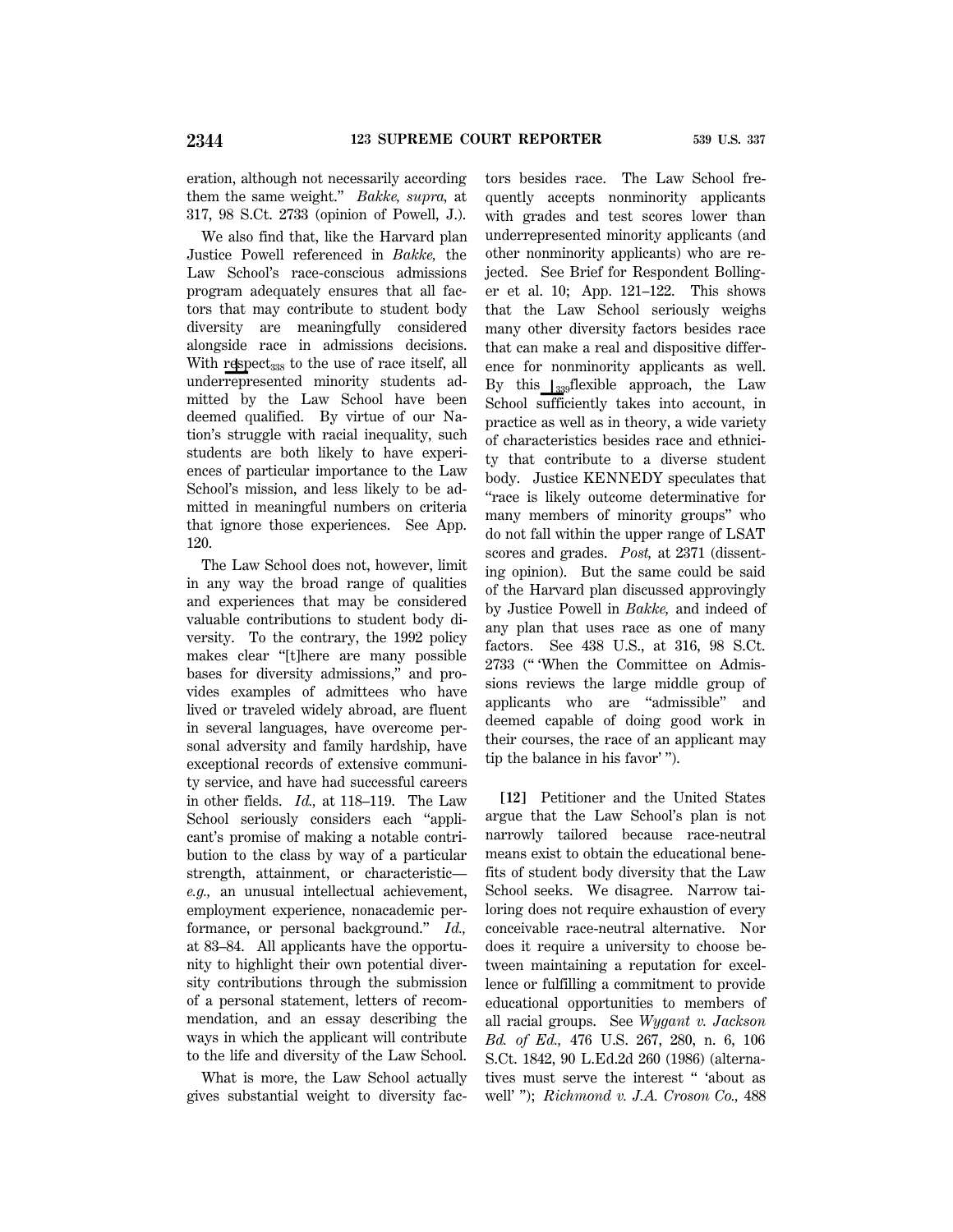U.S., at 509–510, 109 S.Ct. 706 (plurality opinion) (city had a ''whole array of raceneutral'' alternatives because changing requirements ''would have [had] little detrimental effect on the city's interests''). Narrow tailoring does, however, require serious, good faith consideration of workable race-neutral alternatives that will achieve the diversity the university seeks. See *id.,* at 507, 109 S.Ct. 706 (set-aside plan not narrowly tailored where ''there does not appear to have been any consideration of the use of race-neutral means''); *Wygant v. Jackson Bd. of Ed., supra,* at 280, n. 6, 106 S.Ct. 1842 (narrow tailoring  $\left\lfloor \frac{340}{240} \right\rfloor$  consideration" of "lawful alternative and less restrictive means'').

We agree with the Court of Appeals that the Law School sufficiently considered workable race-neutral alternatives. The District Court took the Law School to task for failing to consider race-neutral alternatives such as ''using a lottery system'' or ''decreasing the emphasis for all applicants on undergraduate GPA and LSAT scores.'' App. to Pet. for Cert. 251a. But these alternatives would require a dramatic sacrifice of diversity, the academic quality of all admitted students, or both.

The Law School's current admissions program considers race as one factor among many, in an effort to assemble a student body that is diverse in ways broader than race. Because a lottery would make that kind of nuanced judgment impossible, it would effectively sacrifice all other educational values, not to mention every other kind of diversity. So too with the suggestion that the Law School simply lower admissions standards for all students, a drastic remedy that would require the Law School to become a much different institution and sacrifice a vital component of its educational mission. The United States advocates ''percentage plans,'' recently adopted by public undergraduate institutions in Texas, Florida, and California, to guarantee admission to all students above a certain class-rank threshold in every high school in the State. Brief for

United States as *Amicus Curiae* 14–18. The United States does not, however, explain how such plans could work for graduate and professional schools. Moreover, even assuming such plans are race-neutral, they may preclude the university from conducting the individualized assessments necessary to assemble a student body that is not just racially diverse, but diverse along all the qualities valued by the university. We are satisfied that the Law School adequately considered race-neutral alternatives currently capable of producing a critical mass without forcing the Law School to abandon the academic selectivity that is the cornerstone of its educational mission.

 $[13, 14]$   $\overline{\phantom{a}}_{341}$ We acknowledge that "there are serious problems of justice connected with the idea of preference itself.'' *Bakke,* 438 U.S., at 298, 98 S.Ct. 2733 (opinion of Powell, J.). Narrow tailoring, therefore, requires that a race-conscious admissions program not unduly harm members of any racial group. Even remedial race-based governmental action generally ''remains subject to continuing oversight to assure that it will work the least harm possible to other innocent persons competing for the benefit.'' *Id.,* at 308, 98 S.Ct. 2733. To be narrowly tailored, a race-conscious admissions program must not ''unduly burden individuals who are not members of the favored racial and ethnic groups.'' *Metro Broadcasting, Inc. v. FCC,* 497 U.S. 547, 630, 110 S.Ct. 2997, 111 L.Ed.2d 445 (1990) (O'CONNOR, J., dissenting).

We are satisfied that the Law School's admissions program does not. Because the Law School considers ''all pertinent elements of diversity,'' it can (and does) select nonminority applicants who have greater potential to enhance student body diversity over underrepresented minority applicants. See *Bakke, supra,* at 317, 98 S.Ct. 2733 (opinion of Powell, J.). As Justice Powell recognized in *Bakke,* so long as a race-conscious admissions program uses race as a ''plus'' factor in the context of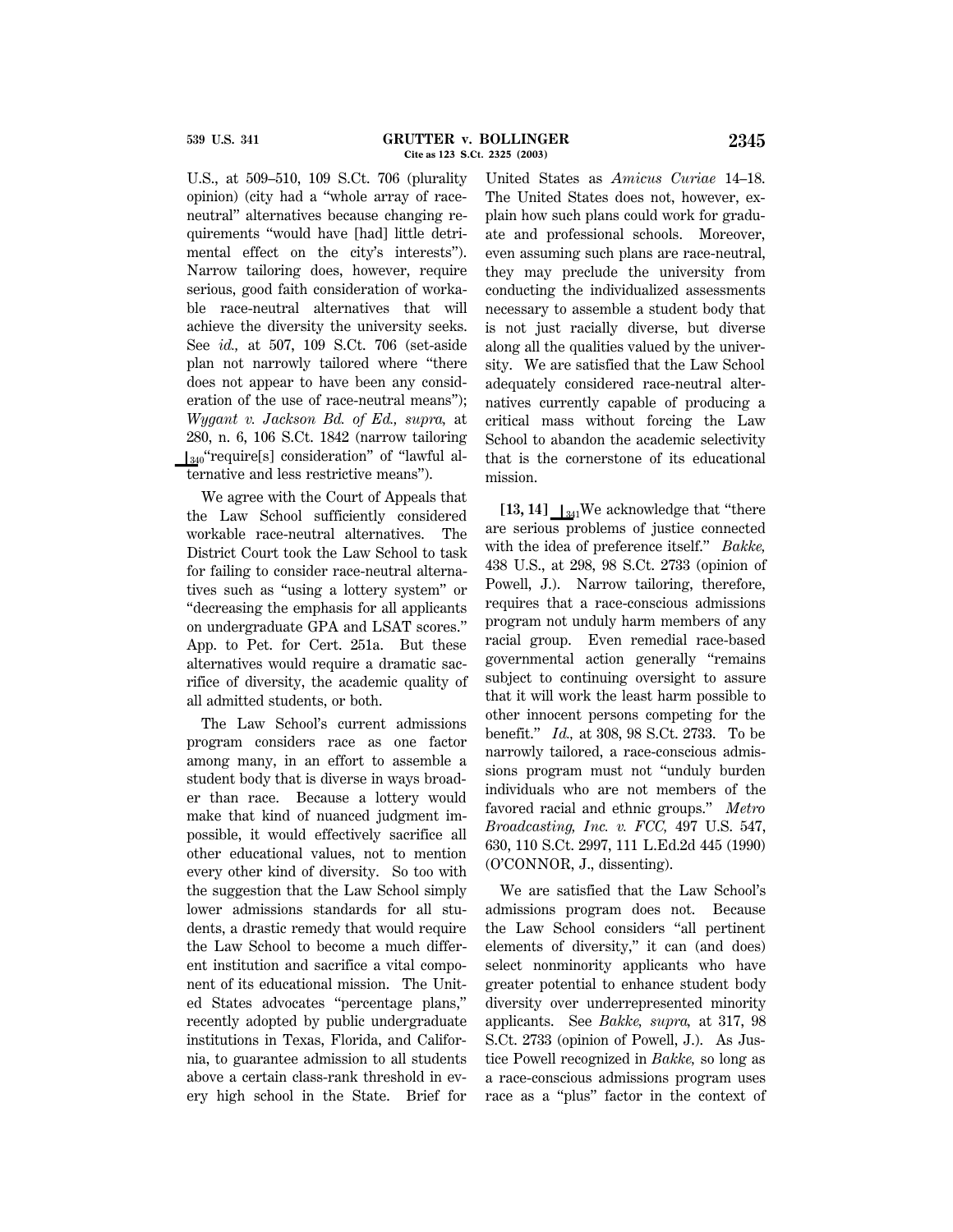individualized consideration, a rejected applicant

''will not have been foreclosed from all consideration for that seat simply because he was not the right color or had the wrong surname $\ldots$ . His qualifications would have been weighed fairly and competitively, and he would have no basis to complain of unequal treatment under the Fourteenth Amendment.'' 438 U.S., at 318, 98 S.Ct. 2733.

We agree that, in the context of its individualized inquiry into the possible diversity contributions of all applicants, the Law School's race-conscious admissions program does not unduly harm nonminority applicants.

[15] We are mindful, however, that "[a] core purpose of the Fourteenth Amendment was to do away with all governmentally imposed discrimination based on race." *Palmore v. Sidoti*, 342 466 U.S. 429, 432, 104 S.Ct. 1879, 80 L.Ed.2d 421 (1984). Accordingly, race-conscious admissions policies must be limited in time. This requirement reflects that racial classifications, however compelling their goals, are potentially so dangerous that they may be employed no more broadly than the interest demands. Enshrining a permanent justification for racial preferences would offend this fundamental equal protection principle. We see no reason to exempt race-conscious admissions programs from the requirement that all governmental use of race must have a logical end point. The Law School, too, concedes that all "raceconscious programs must have reasonable durational limits.'' Brief for Respondent Bollinger et al. 32.

In the context of higher education, the durational requirement can be met by sunset provisions in race-conscious admissions policies and periodic reviews to determine whether racial preferences are still necessary to achieve student body diversity. Universities in California, Florida, and Washington State, where racial preferences in admissions are prohibited by state law, are currently engaged in experimenting with a wide variety of alternative approaches. Universities in other States can and should draw on the most promising aspects of these race-neutral alternatives as they develop. Cf. *United States v. Lopez,* 514 U.S. 549, 581, 115 S.Ct. 1624, 131 L.Ed.2d 626 (1995) (KENNEDY, J., concurring) (''[T]he States may perform their role as laboratories for experimentation to devise various solutions where the best solution is far from clear'').

The requirement that all race-conscious admissions programs have a termination point ''assure[s] all citizens that the deviation from the norm of equal treatment of all racial and ethnic groups is a temporary matter, a measure taken in the service of the goal of equality itself.'' *Richmond v. J.A. Croson Co.,* 488 U.S., at 510, 109 S.Ct. 706 (plurality opinion); see also Nathanson & Bartnik, The Constitutionality of Preferential Treatment for Minority Applicants to Professional Schools, 134358 Chicago Bar Rec. 282, 293 (May–June 1977) (''It would be a sad day indeed, were America to become a quota-ridden society, with each identifiable minority assigned proportional representation in every desirable walk of life. But that is not the rationale for programs of preferential treatment; the acid test of their justification will be their efficacy in eliminating the need for any racial or ethnic preferences at all'').

We take the Law School at its word that it would ''like nothing better than to find a race-neutral admissions formula'' and will terminate its race-conscious admissions program as soon as practicable. See Brief for Respondent Bollinger et al. 34; *Bakke, supra,* at 317–318, 98 S.Ct. 2733 (opinion of Powell, J.) (presuming good faith of university officials in the absence of a showing to the contrary). It has been 25 years since Justice Powell first approved the use of race to further an interest in student body diversity in the context of public higher education. Since that time, the number of minority applicants with high grades and test scores has indeed in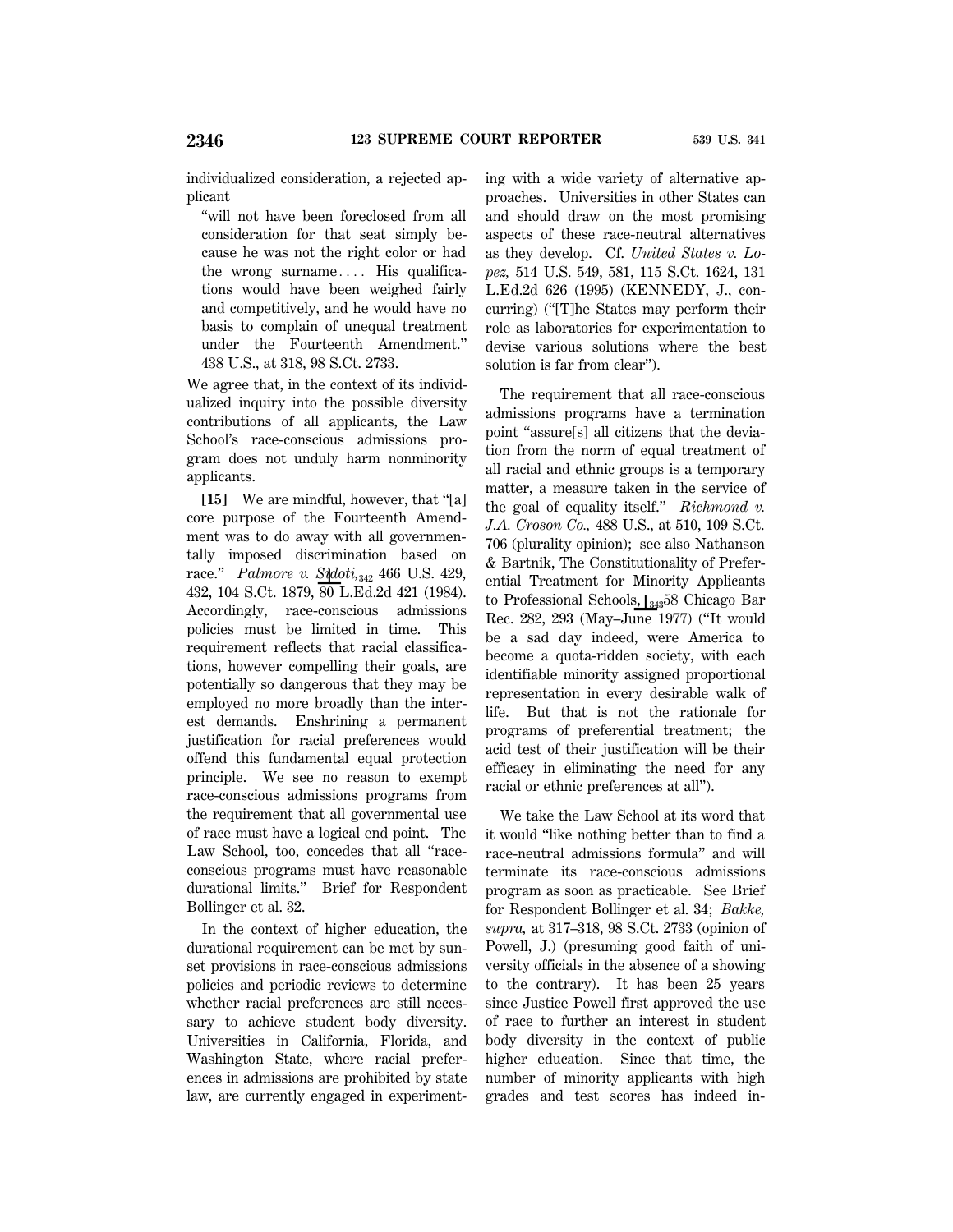creased. See Tr. of Oral Arg. 43. We expect that 25 years from now, the use of racial preferences will no longer be necessary to further the interest approved today.

# IV

In summary, the Equal Protection Clause does not prohibit the Law School's narrowly tailored use of race in admissions decisions to further a compelling interest in obtaining the educational benefits that flow from a diverse student body. Consequently, petitioner's statutory claims based on Title VI and 42 U.S.C. § 1981 also fail. See *Bakke, supra,* at 287, 98 S.Ct. 2733 (opinion of Powell, J.) ("Title VI  $\ldots$  proscribe[s] only those racial classifications that would violate the Equal Protection Clause or the Fifth Amendment''); *General Building Contractors Assn., Inc. v. Pennsylvania,* 458 U.S. 375, 389–391, 102 S.Ct. 3141, 73 L.Ed.2d 835 (1982) (the prohibition against discrimination in § 1981 is co-extensive with the Equal Protection Clause). The judgment  $\int_{344}$ of the Court of Appeals for the Sixth Circuit, accordingly, is affirmed.

*It is so ordered.*

Justice GINSBURG, with whom Justice BREYER joins, concurring.

The Court's observation that race-conscious programs ''must have a logical end point,'' *ante,* at 2346, accords with the international understanding of the office of affirmative action. The International Convention on the Elimination of All Forms of Racial Discrimination, ratified by the United States in 1994, see State Dept., Treaties in Force 422–423 (June 1996), endorses ''special and concrete measures to ensure the adequate development and protection of certain racial groups or individuals belonging to them, for the purpose of guaranteeing them the full and equal enjoyment of human rights and fundamental freedoms.'' Annex to G.A. Res. 2106, 20 U.N. GAOR, 20th Sess., Res. Supp. (No. 14), p. 47, U.N. Doc. A/6014, Art. 2(2) (1965). But such measures, the Convention instructs, ''shall in no case entail as a consequence the maintenance of unequal or separate rights for different racial groups after the objectives for which they were taken have been achieved.'' *Ibid.;* see also Art. 1(4) (similarly providing for temporally limited affirmative action); Convention on the Elimination of All Forms of Discrimination against Women, Annex to G.A. Res. 34/180, 34 U.N. GAOR, 34th Sess., Res. Supp. (No. 46), p. 194, U.N. Doc. A/34/46, Art. 4(1) (1979) (authorizing ''temporary special measures aimed at accelerating *de facto* equality'' that ''shall be discontinued when the objectives of equality of opportunity and treatment have been achieved'').

The Court further observes that ''[i]t has been 25 years since Justice Powell [in *Regents of Univ. of Cal. v. Bakke,* 438 U.S. 265, 98 S.Ct. 2733, 57 L.Ed.2d 750 (1978)] first approved the use of race to further an interest in student body diversity in the context of public higher education.'' *Ante,* at 2346. For at least part of that  $\left| \cdot \right|$  s<sub>45</sub>time, however, the law could not fairly be described as "settled," and in some regions of the Nation, overtly race-conscious admissions policies have been proscribed. See *Hopwood v. Texas,* 78 F.3d 932 (C.A.5 1996); cf. *Wessmann v. Gittens,* 160 F.3d 790 (C.A.1 1998); *Tuttle v. Arlington Cty. School Bd.,* 195 F.3d 698 (C.A.4 1999); *Johnson v. Board of Regents of Univ. of Ga.,* 263 F.3d 1234 (C.A.11 2001). Moreover, it was only 25 years before *Bakke* that this Court declared public school segregation unconstitutional, a declaration that, after prolonged resistance, yielded an end to a law-enforced racial caste system, itself the legacy of centuries of slavery. See *Brown v. Board of Education,* 347 U.S. 483, 74 S.Ct. 686, 98 L.Ed. 873 (1954); cf. *Cooper v. Aaron,* 358 U.S. 1, 78 S.Ct. 1401, 3 L.Ed.2d 5 (1958).

It is well documented that conscious and unconscious race bias, even rank discrimination based on race, remain alive in our land, impeding realization of our highest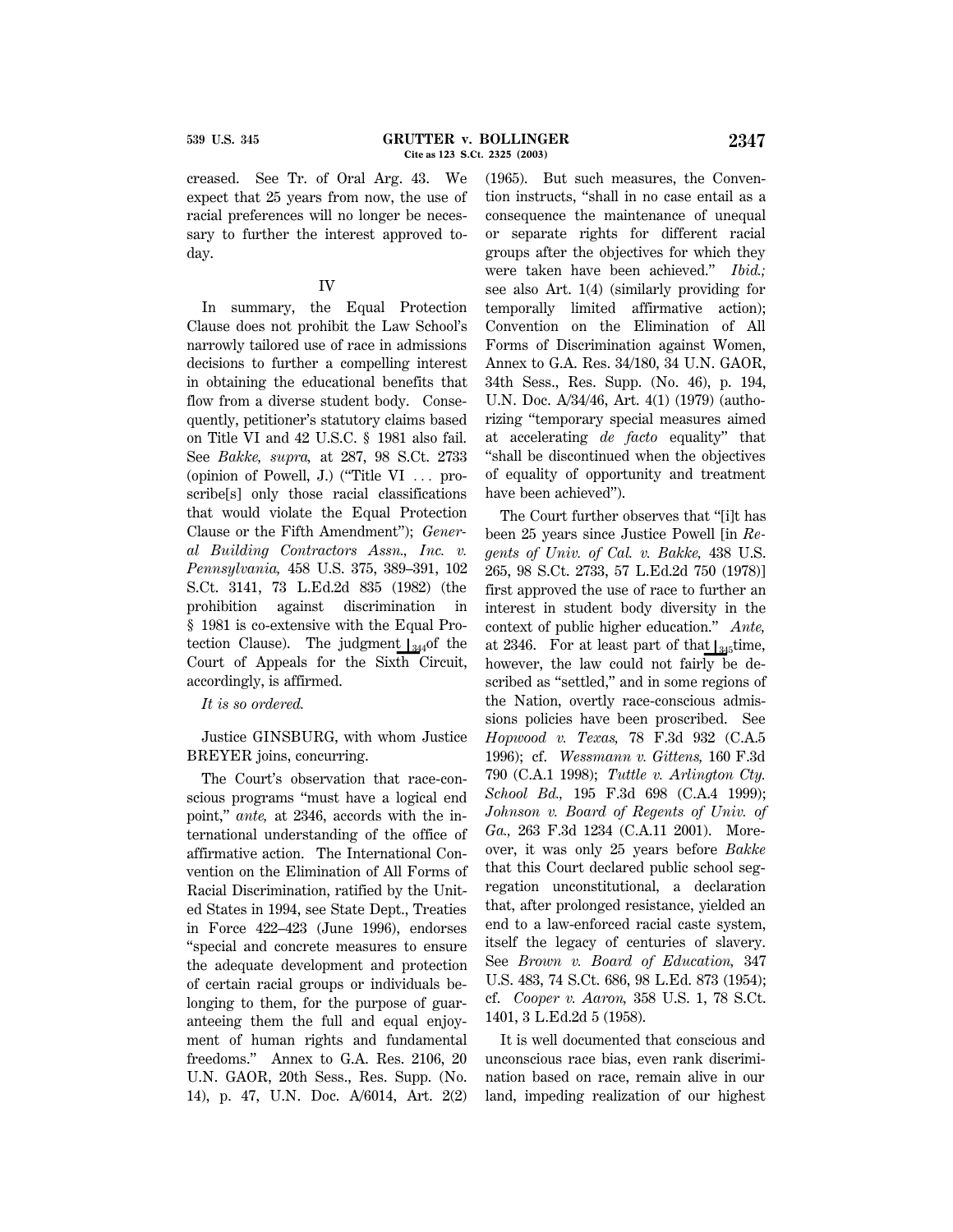values and ideals. See, *e.g., Gratz v. Bollinger, post,* 539 U.S., at 298–301, 123 S.Ct. 2411, 2003 WL 21434002 (GINSBURG, J., dissenting); *Adarand Constructors, Inc. v.* Peña, 515 U.S. 200, 272-274, 115 S.Ct. 2097, 132 L.Ed.2d 158 (1995) (Ginsburg, J., dissenting); Krieger, Civil Rights Perestroika: Intergroup Relations after Affirmative Action, 86 Calif. L.Rev. 1251, 1276–1291, 1303 (1998). As to public education, data for the years 2000–2001 show that 71.6% of African–American children and 76.3% of Hispanic children attended a school in which minorities made up a majority of the student body. See E. Frankenberg, C. Lee, & G. Orfield, A Multiracial Society with Segregated Schools: Are We Losing the Dream? p. 4 (Jan.2003), http://www.civilrights project. harvard.edu / research / reseg03/AreWeLosing the-Dream.pdf (as visited June 16, 2003, and available in Clerk of Court's case file). And schools in predominantly minority communities lag far behind others measured by the educational resources available to them. See *id.,* at 11; Brief for National Urban League et al. as *Amici Curiae* 11–12 (citing General Accounting Office, Per–Pupil Spending Differences Between Selected Inner City and Suburban Schools Varied by Metropolitan Area 17 (2002)).

 $\rm_{346}$ However strong the public's desire for improved education systems may be, see P. Hart & R. Teeter, A National Priority: Americans Speak on Teacher Quality 2, 11 (2002) (public opinion research con-

ducted for Educational Testing Service); No Child Left Behind Act of 2001, Pub.L. 107–110, 115 Stat. 1806, 20 U.S.C. § 7231 (2000 ed., Supp. I), it remains the current reality that many minority students encounter markedly inadequate and unequal educational opportunities. Despite these inequalities, some minority students are able to meet the high threshold requirements set for admission to the country's finest undergraduate and graduate educational institutions. As lower school education in minority communities improves, an increase in the number of such students may be anticipated. From today's vantage point, one may hope, but not firmly forecast, that over the next generation's span, progress toward nondiscrimination and genuinely equal opportunity will make it safe to sunset affirmative action.\*

Justice SCALIA, with whom Justice THOMAS joins, concurring in part and dissenting in part.

I join the opinion of THE CHIEF JUS-TICE. As he demonstrates, the University of Michigan Law School's mystical  $\frac{1}{347}$ "critical mass" justification for its discrimination by race challenges even the most gullible mind. The admissions statistics show it to be a sham to cover a scheme of racially proportionate admissions.

I also join Parts I through VII of Justice THOMAS's opinion.\* I find particularly unanswerable his central point: that the

(GINSBURG, J., dissenting); *Adarand,* 515 U.S., at 274, n. 8, 115 S.Ct. 2097 (GINS-BURG, J., dissenting). Nor does this case necessitate reconsideration whether interests other than ''student body diversity,'' *ante,* at 2337, rank as sufficiently important to justify a race-conscious government program. Cf. *Gratz, post,* 539 U.S., at 301–302, 123 S.Ct. 2411, 2003 WL 21434002 (GINSBURG, J., dissenting); *Adarand,* 515 U.S., at 273–274, 115 S.Ct. 2097 (GINSBURG, J., dissenting).

\* Part VII of Justice THOMAS's opinion describes those portions of the Court's opinion in which I concur. See *post,* at 2363–2365 (opinion concurring in part and dissenting in part).

<sup>\*</sup> As the Court explains, the admissions policy challenged here survives review under the standards stated in *Adarand Constructors, Inc. v. Peña,* 515 U.S. 200, 115 S.Ct. 2097, 132 L.Ed.2d 158 (1995), *Richmond v. J.A. Croson Co.,* 488 U.S. 469, 109 S.Ct. 706, 102 L.Ed.2d 854 (1989), and Justice Powell's opinion in *Regents of Univ. of Cal. v. Bakke,* 438 U.S. 265, 98 S.Ct. 2733, 57 L.Ed.2d 750 (1978). This case therefore does not require the Court to revisit whether all governmental classifications by race, whether designed to benefit or to burden a historically disadvantaged group, should be subject to the same standard of judicial review. Cf. *Gratz, post,* 539 U.S., at 301–302, 123 S.Ct. 2411, 2003 WL 21434002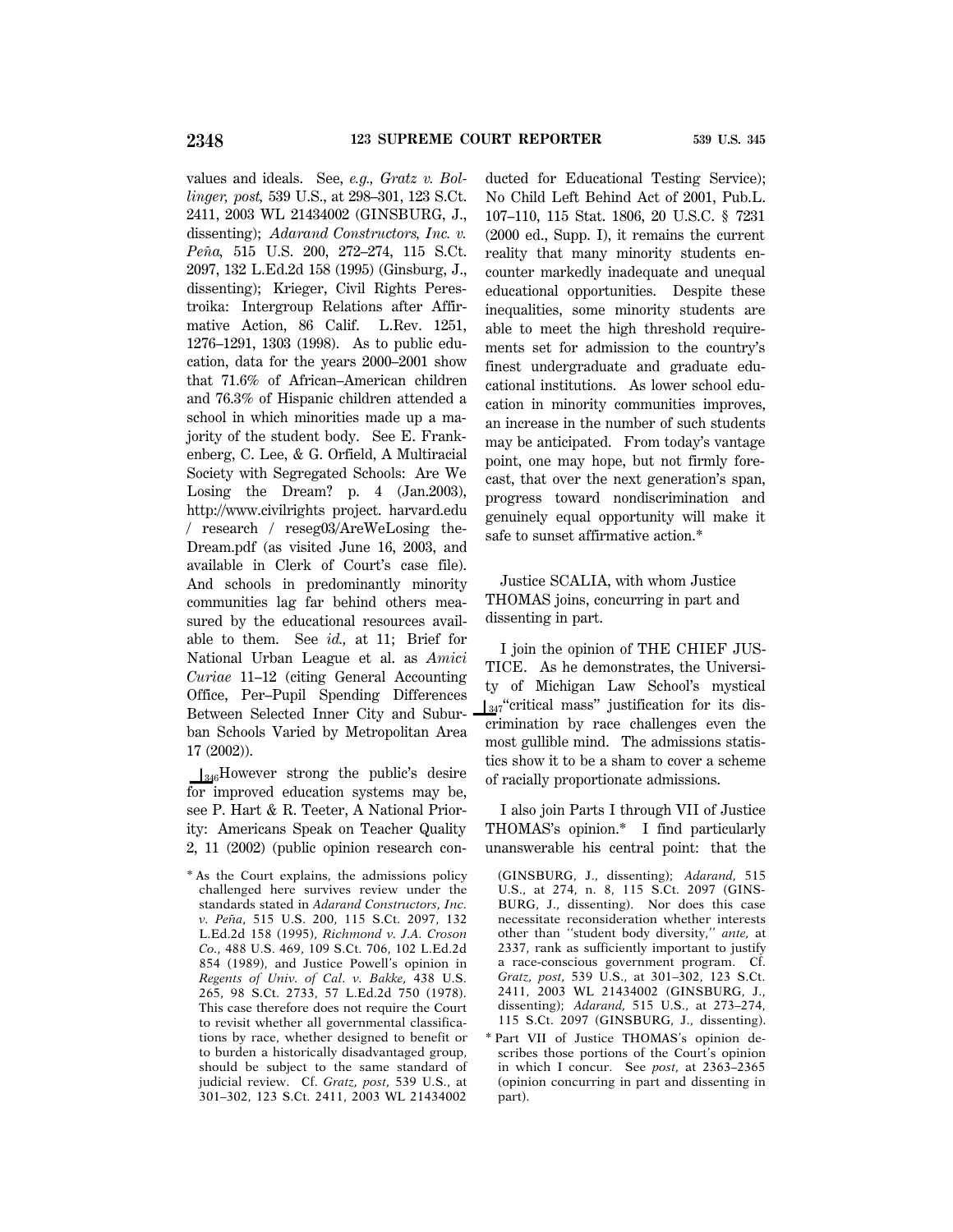allegedly ''compelling state interest'' at issue here is not the incremental "educational benefit'' that emanates from the fabled ''critical mass'' of minority students, but rather Michigan's interest in maintaining a ''prestige'' law school whose normal admissions standards disproportionately exclude blacks and other minorities. If that is a compelling state interest, everything is.

I add the following: The ''educational benefit'' that the University of Michigan seeks to achieve by racial discrimination consists, according to the Court, of '' 'cross-racial understanding,' '' *ante,* at 2339, and '' 'better prepar[ation of] students for an increasingly diverse workforce and society," ante, at 2340, all of which is necessary not only for work, but also for good ''citizenship,'' *ibid.* This is not, of course, an ''educational benefit'' on which students will be graded on their law school transcript (Works and Plays Well with Others:  $B+$ ) or tested by the bar examiners (Q: Describe in 500 words or less your cross-racial understanding). For it is a lesson of life rather than law essentially the same lesson taught to (or rather learned by, for it cannot be ''taught'' in the usual sense) people three feet shorter and 20 years younger than the full-grown adults at the University of Michigan Law School, in institutions ranging from Boy Scout troops to public-school kindergartens. If properly considered an ''educational benefit'' at all, it is surely not one that is either uniquely relevant to law school or uniquely "teachable" in a formal educational setting. *And therefore:* If it is appropriate for the University<sub>348</sub> of Michigan Law School to use racial discrimination for the purpose of putting together a ''critical mass'' that will convey generic lessons in socialization and good citizenship, surely it is no less appropriate indeed, *particularly* appropriate—for the civil service system of the State of Michigan to do so. There, also, those exposed to ''critical masses'' of certain races will presumably become better Americans, better Michiganders, better civil servants. And surely private employers cannot be criticized—indeed, should be praised—if they also ''teach'' good citizenship to their adult employees through a patriotic, all-American system of racial discrimination in hiring. The nonminority individuals who are deprived of a legal education, a civil service job, or any job at all by reason of their skin color will surely understand.

Unlike a clear constitutional holding that racial preferences in state educational institutions are impermissible, or even a clear anticonstitutional holding that racial preferences in state educational institutions are OK, today's *Grutter*-*Gratz* split double header seems perversely designed to prolong the controversy and the litigation. Some future lawsuits will presumably focus on whether the discriminatory scheme in question contains enough evaluation of the applicant ''as an individual,'' *ante,* at 2343, and sufficiently avoids ''separate admissions tracks,'' *ante,* at 2342, to fall under *Grutter* rather than *Gratz*. Some will focus on whether a university has gone beyond the bounds of a "'good faith effort'" and has so zealously pursued its ''critical mass'' as to make it an unconstitutional *de facto* quota system, rather than merely '' 'a permissible goal.' '' *Ante,* at 2342 (quoting *Sheet Metal Workers' v. EEOC,* 478 U.S. 421, 495, 106 S.Ct. 3019, 92 L.Ed.2d 344 (1986) (O'CONNOR, J., concurring in part and dissenting in part)). Other lawsuits may focus on whether, in the particular setting at issue, any educational benefits flow from racial diversity. (That issue was not contested in *Grutter;* and while the opinion accords ''a degree of deference to a university's academic decisions,'' *ante,* at 2339, ''deference does not imply  $\left| \right|_{349}$ abandonment or abdication of judicial review,'' *Miller–El v. Cockrell,* 537 U.S. 322, 340, 123 S.Ct. 1029, 154 L.Ed.2d 931 (2003).) Still other suits may challenge the bona fides of the institution's expressed commitment to the educational benefits of diversity that immunize the discriminatory scheme in *Grutter.* (Tempting targets, one would suppose, will be those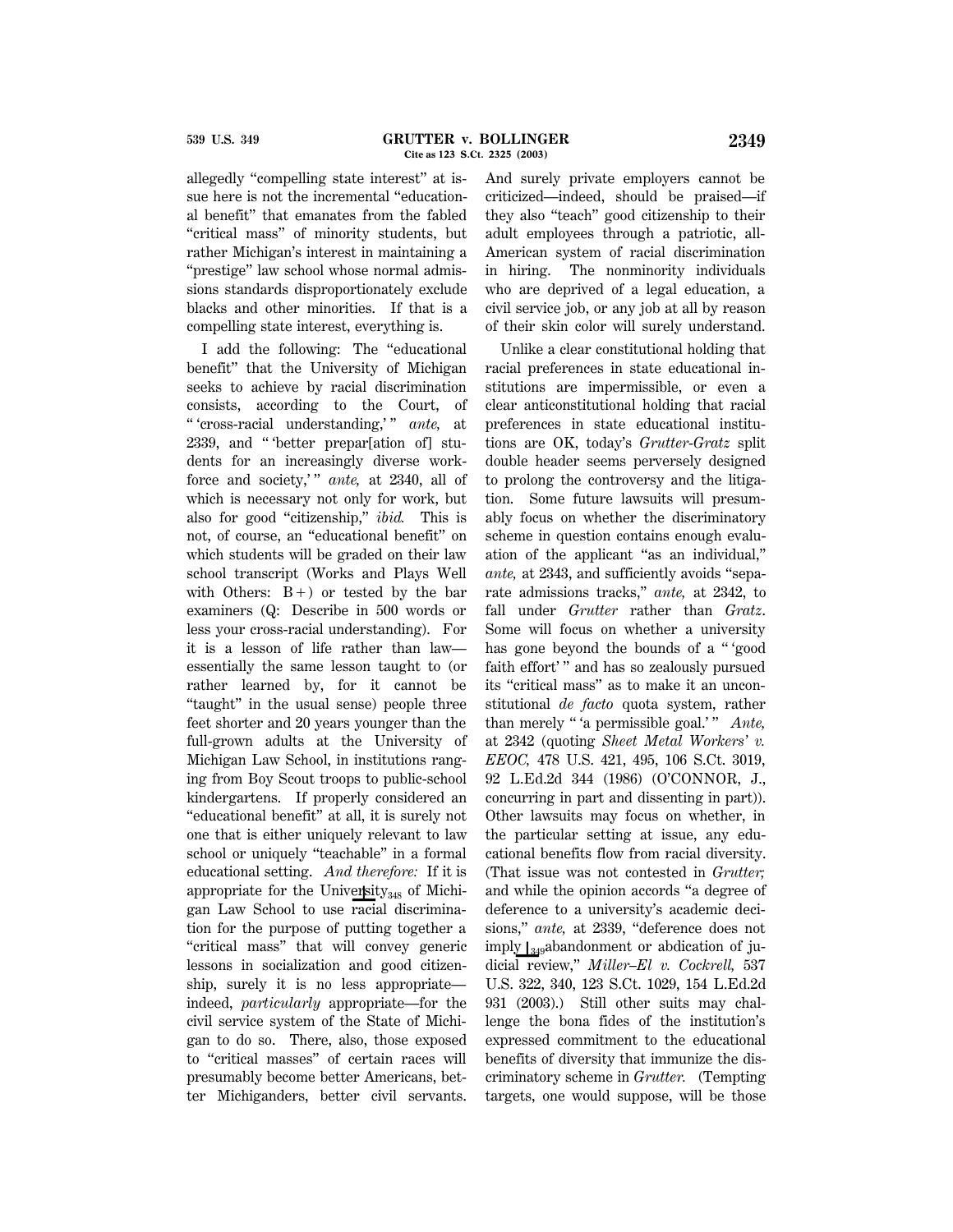universities that talk the talk of multiculturalism and racial diversity in the courts but walk the walk of tribalism and racial segregation on their campuses—through minority-only student organizations, separate minority housing opportunities, separate minority student centers, even separate minority-only graduation ceremonies.) And still other suits may claim that the institution's racial preferences have gone below or above the mystical *Grutter*-approved ''critical mass.'' Finally, litigation can be expected on behalf of minority groups intentionally short changed in the institution's composition of its generic minority "critical mass." I do not look forward to any of these cases. The Constitution proscribes government discrimination on the basis of race, and state-provided education is no exception.

Justice THOMAS, with whom Justice SCALIA joins as to Parts I–VII, concurring in part and dissenting in part.

Frederick Douglass, speaking to a group of abolitionists almost 140 years ago, delivered a message lost on today's majority:

''[I]n regard to the colored people, there is always more that is benevolent, I perceive, than just, manifested towards us. What I ask for the negro is not benevolence, not pity, not sympathy, but simply *justice.* The American people have always been anxious to know what they shall do with  $us \ldots I$  have had but one answer from the beginning. Do nothing with us! Your doing with us has already played the mischief with us. Do nothing with us! If the apples will not remain on the tree of  $\mathcal{L}_{350}$ their own strength, if they are worm-eaten at the core, if they are early ripe and disposed to fall, let them fall!  $\ldots$  And if the negro cannot stand on his own legs, let him fall also. All I ask is, give him a chance to stand on his own legs! Let him alone!  $\ldots$ [Y]our interference is doing him positive injury.'' What the Black Man Wants: An Address Delivered in Boston, Massachusetts, on 26 January 1865, reprinted in 4 The Frederick Douglass Papers 59, 68 (J. Blassingame & J. McKivigan eds. 1991) (emphasis in original).

Like Douglass, I believe blacks can achieve in every avenue of American life without the meddling of university administrators. Because I wish to see all students succeed whatever their color, I share, in some respect, the sympathies of those who sponsor the type of discrimination advanced by the University of Michigan Law School (Law School). The Constitution does not, however, tolerate institutional devotion to the status quo in admissions policies when such devotion ripens into racial discrimination. Nor does the Constitution countenance the unprecedented deference the Court gives to the Law School, an approach inconsistent with the very concept of ''strict scrutiny.''

No one would argue that a university could set up a lower general admissions standard and then impose heightened requirements only on black applicants. Similarly, a university may not maintain a high admissions standard and grant exemptions to favored races. The Law School, of its own choosing, and for its own purposes, maintains an exclusionary admissions system that it knows produces racially disproportionate results. Racial discrimination is not a permissible solution to the selfinflicted wounds of this elitist admissions policy.

The majority upholds the Law School's racial discrimination not by interpreting the people's Constitution, but by responding to a faddish slogan of the cognoscenti. Nevertheless, I concur in part in the Court's opinion. First, I agree with the Court insofar as its decision, which approves of only  $\int_{351}$ one racial classification, confirms that further use of race in admissions remains unlawful. Second, I agree with the Court's holding that racial discrimination in higher education admissions will be illegal in 25 years. See *ante,* at 2346–2347 (stating that racial discrimination will no longer be narrowly tailored, or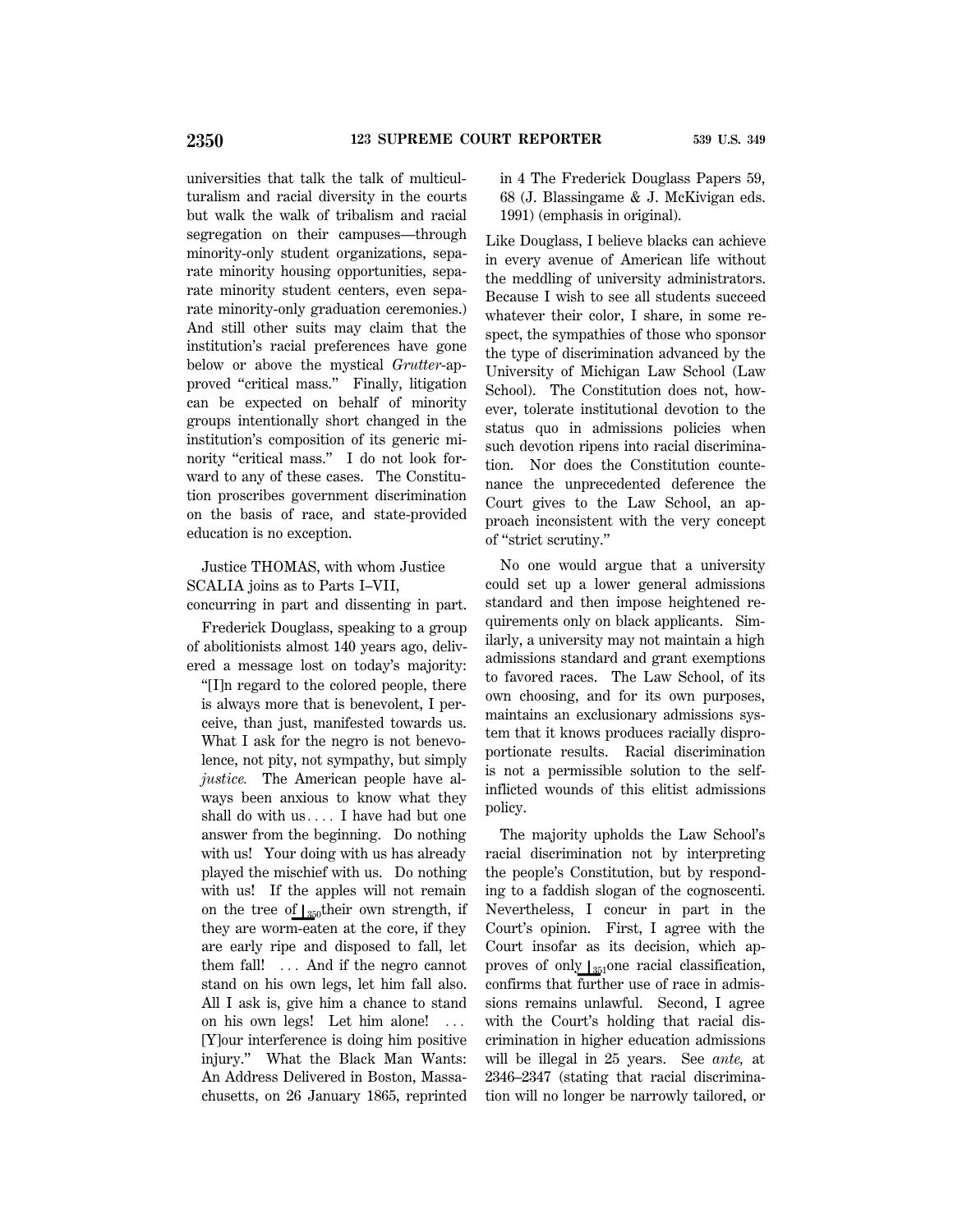"necessary to further" a compelling state interest, in 25 years). I respectfully dissent from the remainder of the Court's opinion and the judgment, however, because I believe that the Law School's current use of race violates the Equal Protection Clause and that the Constitution means the same thing today as it will in 300 months.

I

The majority agrees that the Law School's racial discrimination should be subjected to strict scrutiny. *Ante,* at 2337–2338. Before applying that standard to this case, I will briefly revisit the Court's treatment of racial classifications.

The strict scrutiny standard that the Court purports to apply in this case was first enunciated in *Korematsu v. United States,* 323 U.S. 214, 65 S.Ct. 193, 89 L.Ed. 194 (1944). There the Court held that ''[p]ressing public necessity may sometimes justify the existence of [racial discrimination]; racial antagonism never can.'' *Id.,* at 216, 65 S.Ct. 193. This standard of ''pressing public necessity'' has more frequently been termed ''compelling governmental interest,'' **<sup>1</sup>** see, *e.g., Regents of Univ. of Cal. v. Bakke,* 438 U.S. 265, 299, 98 S.Ct. 2733, 57 L.Ed.2d 750 (1978) (opinion of Powell, J.). A majority of the Court has validated only two circumstances where ''pressing public necessity'' or a ''compelling state interest'' can possibly justify racial discrimination by state actors. First, the lesson of *Korematsu* is that national security constitutes a ''pressing public necessity,'' though the government's use of race to advance that objective must be narrowly tailored. Second, the Court has recognized as a compelling state interest a government's effort to remedy  $\frac{1}{352}$  past discrimination for which it is responsible. *Richmond v. J.A. Croson Co.,* 488 U.S. 469, 504, 109 S.Ct. 706, 102 L.Ed.2d 854 (1989).

The contours of ''pressing public necessity'' can be further discerned from those interests the Court has rejected as bases for racial discrimination. For example, *Wygant v. Jackson Bd. of Ed.,* 476 U.S. 267, 106 S.Ct. 1842, 90 L.Ed.2d 260 (1986), found unconstitutional a collective-bargaining agreement between a school board and a teachers' union that favored certain minority races. The school board defended the policy on the grounds that minority teachers provided ''role models'' for minority students and that a racially ''diverse'' faculty would improve the education of all students. See Brief for Respondents, O.T. 1984, No. 84–1340, pp. 27–28; 476 U.S., at 315, 106 S.Ct. 1842 (STEVENS, J., dissenting) (''[A]n integrated faculty will be able to provide benefits to the student body that could not be provided by an allwhite, or nearly all-white, faculty''). Nevertheless, the Court found that the use of race violated the Equal Protection Clause, deeming both asserted state interests insufficiently compelling. *Id.,* at 275–276, 106 S.Ct. 1842 (plurality opinion); *id.,* at 295, 106 S.Ct. 1842 (White, J., concurring in judgment) (''None of the interests asserted by the [school board]  $\ldots$  justify this racially discriminatory layoff policy'').**<sup>2</sup>**

An even greater governmental interest involves the sensitive role of courts in child custody determinations. In *Palmore v. Sidoti,* 466 U.S. 429, 104 S.Ct. 1879, 80 L.Ed.2d 421 (1984), the Court held that even the best interests of a child did not constitute a compelling state interest that would allow a state court to award custody to the father because the mother was in a mixed-race marriage. *Id.,* at 433, 104

**<sup>1.</sup>** Throughout I will use the two phrases interchangeably.

**<sup>2.</sup>** The Court's refusal to address *Wygant's* rejection of a state interest virtually indistinguishable from that presented by the Law School is perplexing. If the Court defers to

the Law School's judgment that a racially mixed student body confers educational benefits to all, then why would the *Wygant* Court not defer to the school board's judgment with respect to the benefits a racially mixed faculty confers?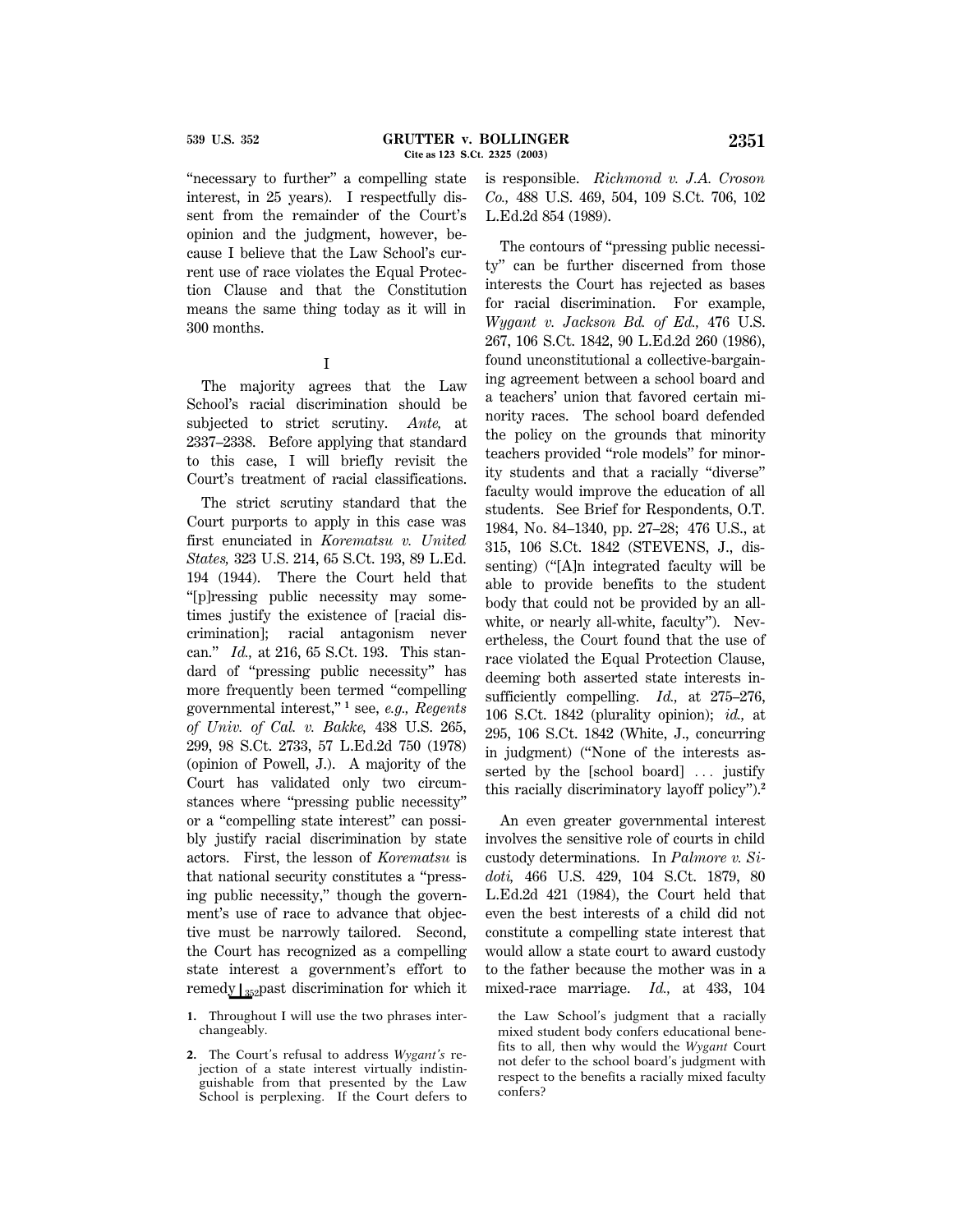S.Ct. 1879 (finding the interest ''substantial" but  $\left\lfloor \frac{1}{353} \right\rfloor$  and the custody decision could not be based on the race of the mother's new husband).

Finally, the Court has rejected an interest in remedying general societal discrimination as a justification for race discrimination. See *Wygant, supra,* at 276, 106 S.Ct. 1842 (plurality opinion); *Croson,* 488 U.S., at 496–498, 109 S.Ct. 706 (plurality opinion); *id.,* at 520–521, 109 S.Ct. 706 (SCALIA, J., concurring in judgment). ''Societal discrimination, without more, is too amorphous a basis for imposing a racially classified remedy'' because a ''court could uphold remedies that are ageless in their reach into the past, and timeless in their ability to affect the future.'' *Wygant, supra,* at 276, 106 S.Ct. 1842 (plurality opinion). But see *Gratz v. Bollinger, post,* 539 U.S. 244, 123 S.Ct. 2411, 156 L.Ed.2d 257, 2003 WL 21434002 (GINSBURG, J., dissenting).

Where the Court has accepted only national security, and rejected even the best interests of a child, as a justification for racial discrimination, I conclude that only those measures the State must take to provide a bulwark against anarchy, or to prevent violence, will constitute a ''pressing public necessity.'' Cf. *Lee v. Washington,* 390 U.S. 333, 334, 88 S.Ct. 994, 19 L.Ed.2d 1212 (1968) *(per curiam)* (Black, J., concurring) (indicating that protecting prisoners from violence might justify narrowly tailored racial discrimination); *Croson, supra,* at 521, 109 S.Ct. 706 (SCALIA, J., concurring in judgment) (''At least where state or local action is at issue, only a social emergency rising to the level of imminent danger to life and limb  $\ldots$  can justify [racial discrimination]'').

**3.** ''[D]iversity,'' for all of its devotees, is more a fashionable catchphrase than it is a useful term, especially when something as serious as racial discrimination is at issue. Because the Equal Protection Clause renders the color of one's skin constitutionally irrelevant to the Law School's mission, I refer to the Law

The Constitution abhors classifications based on race, not only because those classifications can harm favored races or are based on illegitimate motives, but also because every time the government places citizens on racial registers and makes race relevant to the provision of burdens or benefits, it demeans us all. ''Purchased at the price of immeasurable human suffering, the equal protection principle reflects our Nation's understanding that such classifications ultimately have a destructive impact on the individual and our society.''  $\mathcal{S}_{354}$ *Adarand Constructors, Inc. v. Peña,* 515 U.S. 200, 240, 115 S.Ct. 2097, 132 L.Ed.2d 158 (1995) (THOMAS, J., concurring in part and concurring in judgment).

II

Unlike the majority, I seek to define with precision the interest being asserted by the Law School before determining whether that interest is so compelling as to justify racial discrimination. The Law School maintains that it wishes to obtain ''educational benefits that flow from student body diversity,'' Brief for Respondent Bollinger et al. 14. This statement must be evaluated carefully, because it implies that both ''diversity'' and ''educational benefits'' are components of the Law School's compelling state interest. Additionally, the Law School's refusal to entertain certain changes in its admissions process and status indicates that the compelling state interest it seeks to validate is actually broader than might appear at first glance.

Undoubtedly there are other ways to "better" the education of law students aside from ensuring that the student body contains a ''critical mass'' of underrepresented minority students. Attaining ''diversity,'' whatever it means,**<sup>3</sup>** is the

I also use the term ''aesthetic'' because I believe it underlines the ineffectiveness of ra-

School's interest as an ''aesthetic.'' That is, the Law School wants to have a certain appearance, from the shape of the desks and tables in its classrooms to the color of the students sitting at them.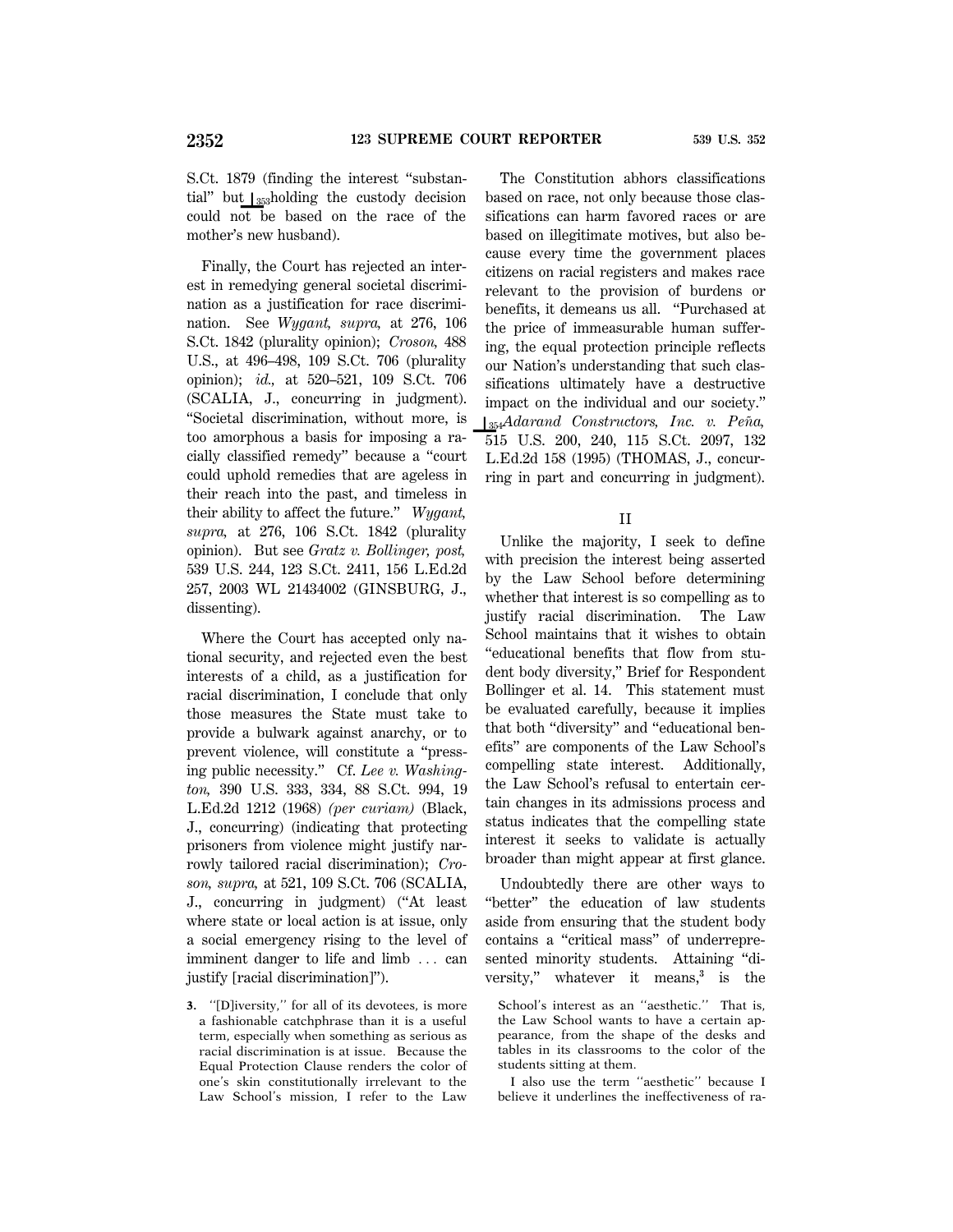$\left| \cdot \right|$ <sub>355</sub> mechanism by which the Law School obtains educational benefits, not an end of itself. The Law School, however, apparently believes that only a racially mixed student body can lead to the educational benefits it seeks. How, then, is the Law School's interest in these allegedly unique educational ''benefits'' *not* simply the forbidden interest in ''racial balancing,'' *ante,* at 2339, that the majority expressly rejects?

A distinction between these two ideas (unique educational benefits based on racial aesthetics and race for its own sake) is purely sophistic—so much so that the majority uses them interchangeably. Compare *ibid.* ("The Law School has a compelling interest in attaining a diverse student body''), with *ante,* at 2341 (referring to the ''compelling interest in securing the *educational benefits* of a diverse student body'' (emphasis added)). The Law School's argument, as facile as it is, can only be understood in one way: Classroom aesthetics yields educational benefits, racially discriminatory admissions policies are required to achieve the right racial mix, and therefore the policies are required to achieve the educational benefits. It is the *educational benefits* that are the end, or allegedly compelling state interest, not ''diversity.'' But see *ibid.* (citing the need for ''openness and integrity of the educational institutions that provide [legal] training'' without reference to any consequential educational benefits).

One must also consider the Law School's refusal to entertain changes to its current

cially discriminatory admissions in actually helping those who are truly underprivileged. Cf. *Orr v. Orr,* 440 U.S. 268, 283, 99 S.Ct. 1102, 59 L.Ed.2d 306 (1979) (noting that suspect classifications are especially impermissible when ''the choice made by the State appears to redound ... to the benefit of those without need for special solicitude''). It must be remembered that the Law School's racial discrimination does nothing for those too poor or uneducated to participate in elite higher education and therefore presents only an illusory solution to the challenges facing our Nation.

admissions system that might produce the same educational benefits. The Law School adamantly disclaims any race-neutral alternative that would reduce ''academic selectivity,'' which would in turn ''require the Law School to become a very different institution, and to sacrifice a core part of its educational mission.'' Brief for Respondent Bollinger et al. 33–36. In other words, the Law School seeks to improve marginally the education it offers  $\frac{1}{356}$ without sacrificing too much of its exclusivity and elite status.**<sup>4</sup>**

The proffered interest that the majority vindicates today, then, is not simply ''diversity.'' Instead the Court upholds the use of racial discrimination as a tool to advance the Law School's interest in offering a marginally superior education while maintaining an elite institution. Unless each constituent part of this state interest is of pressing public necessity, the Law School's use of race is unconstitutional. I find each of them to fall far short of this standard.

### III

# A

A close reading of the Court's opinion reveals that all of its legal work is done through one conclusory statement: The Law School has a ''compelling interest in securing the educational benefits of a diverse student body.'' *Ante,* at 2341. No serious effort is made to explain how these

**4.** The Law School believes both that the educational benefits of a racially engineered student body are large and that adjusting its overall admissions standards to achieve the same racial mix would require it to sacrifice its elite status. If the Law School is correct that the educational benefits of ''diversity'' are so great, then achieving them by altering admissions standards should not compromise its elite status. The Law School's reluctance to do this suggests that the educational benefits it alleges are not significant or do not exist at all.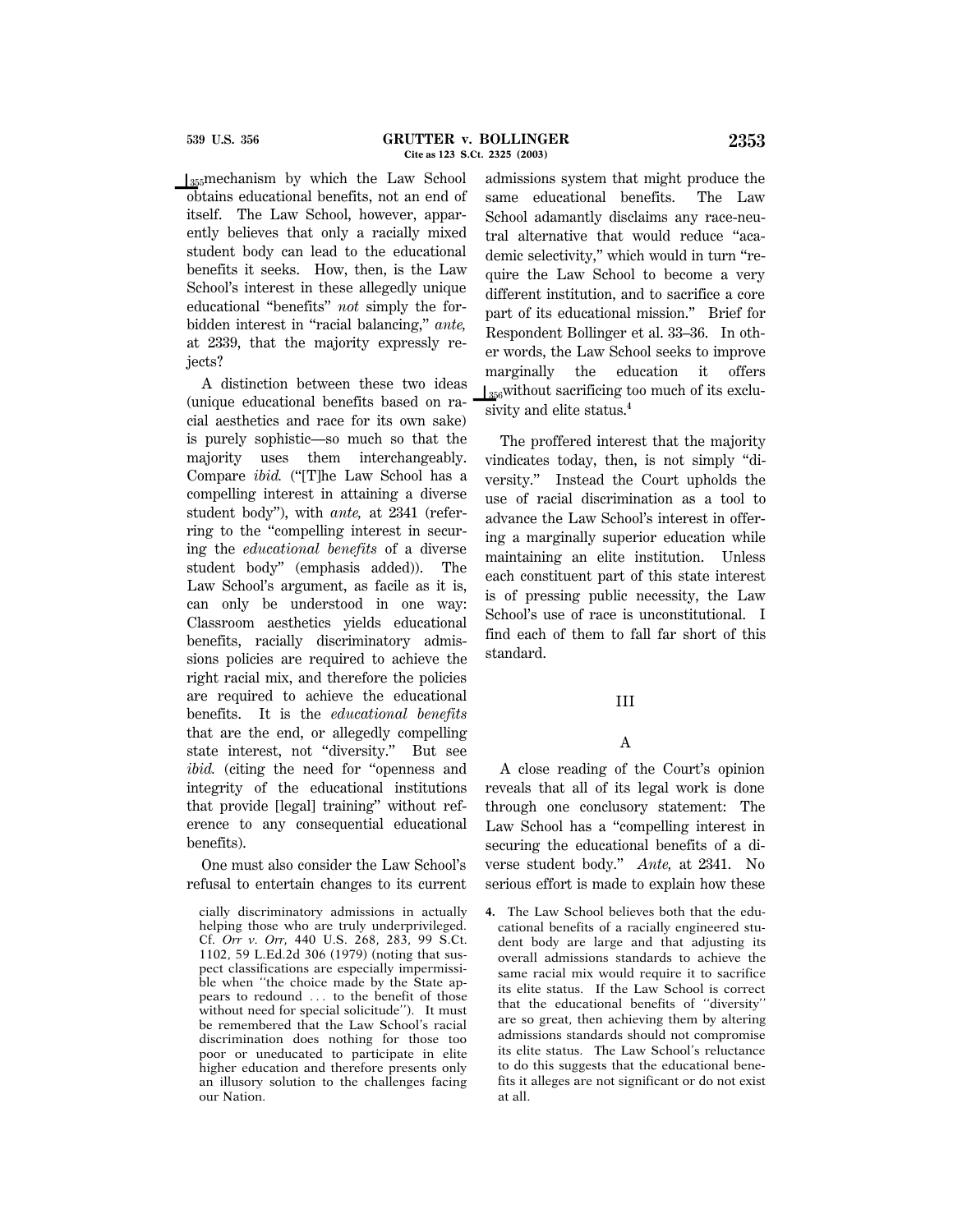benefits fit with the state interests the Court has recognized (or rejected) as compelling, see Part I, *supra,* or to place any theoretical constraints on an enterprising court's desire to discover still more justifications for racial discrimination. In the absence of any explanation, one might expect the Court to fall back on the judicial policy of *stare decisis.* But the Court eschews even this weak defense of its holding, shunning an analysis of the extent to which Justice Powell's opinion in *Regents of Univ. of Cal. v. Bakke,* 438 U.S. 265, 98 S.Ct. 2733, 57 L.Ed.2d 750 (1978),  $\frac{1}{357}$ is binding, *ante,* at 2337, in favor of an unfounded wholesale adoption of it.

Justice Powell's opinion in *Bakke* and the Court's decision today rest on the fundamentally flawed proposition that racial discrimination can be contextualized so that a goal, such as classroom aesthetics, can be compelling in one context but not in another. This ''we know it when we see it'' approach to evaluating state interests is not capable of judicial application. Today, the Court insists on radically expanding the range of permissible uses of race to something as trivial (by comparison) as the assembling of a law school class. I can only presume that the majority's failure to justify its decision by reference to any principle arises from the absence of any such principle. See Part VI, *infra.*

#### B

Under the proper standard, there is no pressing public necessity in maintaining a public law school at all and, it follows, certainly not an elite law school. Likewise, marginal improvements in legal education do not qualify as a compelling state interest.

### 1

While legal education at a public university may be good policy or otherwise laudable, it is obviously not a pressing public necessity when the correct legal standard is applied. Additionally, circumstantial evidence as to whether a state activity is of

pressing public necessity can be obtained by asking whether all States feel compelled to engage in that activity. Evidence that States, in general, engage in a certain activity by no means demonstrates that the activity constitutes a pressing public necessity, given the expansive role of government in today's society. The fact that some fraction of the States reject a particular enterprise, however, creates a presumption that the enterprise itself is not a compelling state interest. In this sense, the absence of a public, American Bar Association (ABA) accredited, law school in  $IsasA$ laska, Delaware, Massachusetts, New Hampshire, and Rhode Island, see ABA– LSAC Official Guide to ABA–Approved Law Schools (W. Margolis, B. Gordon, J. Puskarz, & D. Rosenlieb eds.2004) (hereinafter ABA–LSAC Guide), provides further evidence that Michigan's maintenance of the Law School does not constitute a compelling state interest.

## 2

As the foregoing makes clear, Michigan has no compelling interest in having a law school at all, much less an *elite* one. Still, even assuming that a State may, under appropriate circumstances, demonstrate a cognizable interest in having an elite law school, Michigan has failed to do so here.

This Court has limited the scope of equal protection review to interests and activities that occur within that State's jurisdiction. The Court held in *Missouri ex rel. Gaines v. Canada,* 305 U.S. 337, 59 S.Ct. 232, 83 L.Ed. 208 (1938), that Missouri could not satisfy the demands of ''separate but equal'' by paying for legal training of blacks at neighboring state law schools, while maintaining a segregated law school within the State. The equal protection

''obligation is imposed by the Constitution upon the States severally as governmental entities,—each responsible for its own laws establishing the rights and duties of persons within its borders. It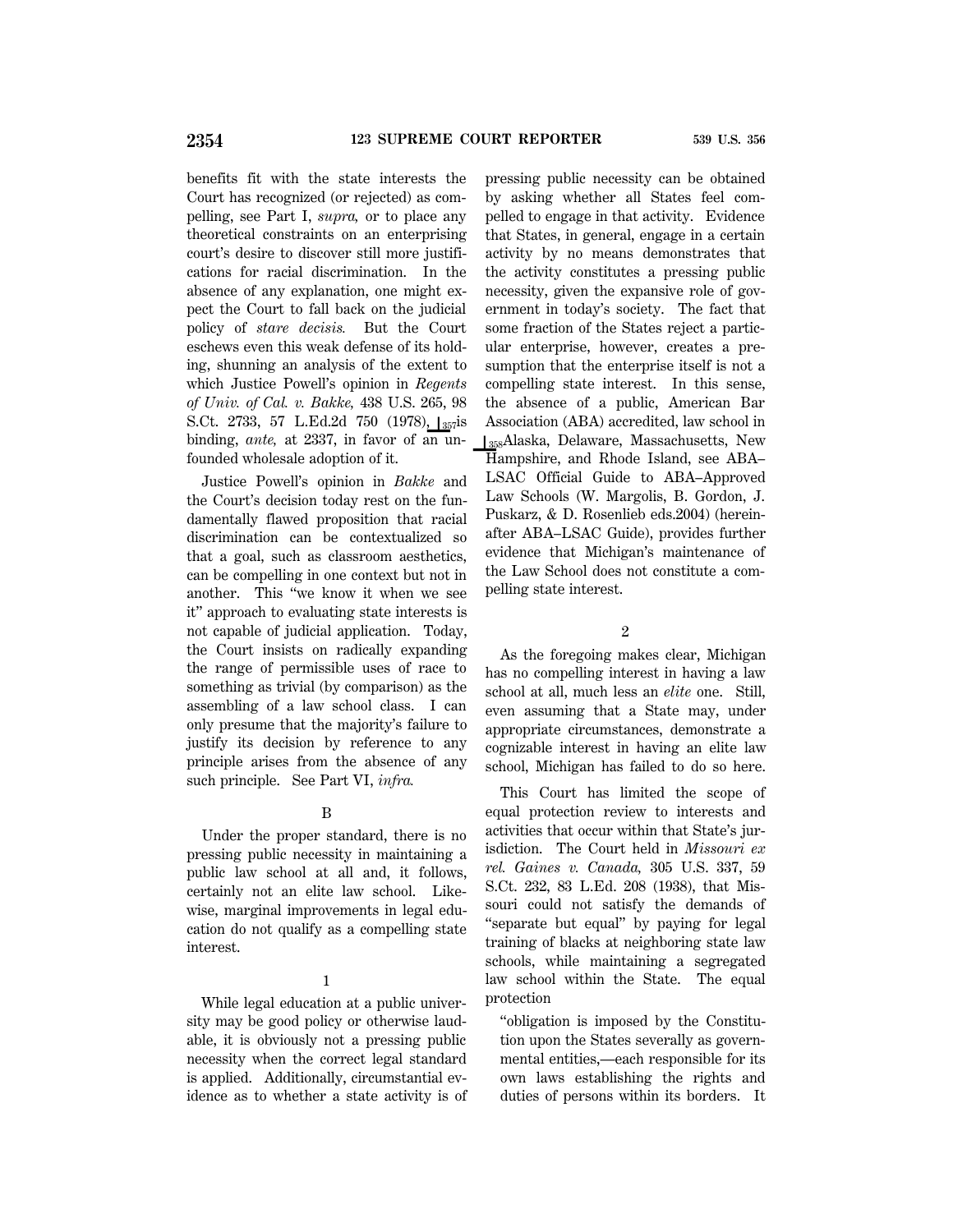is an obligation the burden of which cannot be cast by one State upon another, and no State can be excused from performance *by what another State may do or fail to do.* That separate responsibility of each State within its own sphere is of the essence of statehood maintained under our dual system.'' *Id.,* at 350, 59 S.Ct. 232 (emphasis added).

The Equal Protection Clause, as interpreted by the Court in *Gaines,* does not permit States to justify racial discrimination on the basis of what the rest of the Nation "may do or fail to do." The only interests that can satisfy the Equal  $\left| \right|_{359}$ Protection Clause's demands are those found within a State's jurisdiction.

The only cognizable state interests vindicated by operating a public law school are, therefore, the education of that State's citizens and the training of that State's lawyers. James Campbell's address at the opening of the Law Department at the University of Michigan on October 3, 1859, makes this clear:

''It not only concerns *the State* that every one should have all reasonable facilities for preparing himself for any honest position in life to which he may aspire, but it also concerns *the community* that the Law should be taught and understood .... There is not an office *in the State* in which serious legal inquiries may not frequently arise .... In all these matters, public and private rights are constantly involved and discussed, and ignorance of the Law has frequently led to results deplorable and alarming .... [I]n the history of *this State*, in more than one instance, that ignorance has led to unlawful violence, and the shedding of innocent blood.'' E. Brown, Legal Education at Michigan 1859–1959, pp. 404–406 (1959) (emphasis added).

The Law School today, however, does precious little training of those attorneys who will serve the citizens of Michigan. In 2002, graduates of the Law School made

**5.** Cf. U.S. News & World Report, America's Best Graduate Schools 28 (2004 ed.) (placing

up less than 6% of applicants to the Michigan bar, Michigan Lawyers Weekly, available at http://www.michiganlawyersweekly.com

/barpassers0202.cfm,barpassers0702.cfm

(all Internet materials as visited June 13, 2003, and available in Clerk of Court's case file), even though the Law School's graduates constitute nearly 30% of all law students graduating in Michigan. *Ibid.* Less than 16% of the Law School's graduating class elects to stay in Michigan after law school. ABA–LSAC Guide 427. Thus, while a mere 27% of the Law School's 2002 entering class is from Michigan, see University of  $\int_{360}$ Michigan Law School Website, available at http://www.law.umich.edu/ prospectivestudents/Admissions/index.htm, only half of these, it appears, will stay in Michigan.

In sum, the Law School trains few Michigan residents and overwhelmingly serves students, who, as lawyers, leave the State of Michigan. By contrast, Michigan's other public law school, Wayne State University Law School, sends 88% of its graduates on to serve the people of Michigan. ABA–LSAC Guide 775. It does not take a social scientist to conclude that it is precisely the Law School's status as an elite institution that causes it to be a waystation for the rest of the country's lawyers, rather than a training ground for those who will remain in Michigan. The Law School's decision to be an elite institution does little to advance the welfare of the people of Michigan or any cognizable interest of the State of Michigan.

Again, the fact that few States choose to maintain elite law schools raises a strong inference that there is nothing compelling about elite status. Arguably, only the public law schools of the University of Texas, the University of California, Berkeley (Boalt Hall), and the University of Virginia maintain the same reputation for excellence as the Law School.**<sup>5</sup>** Two of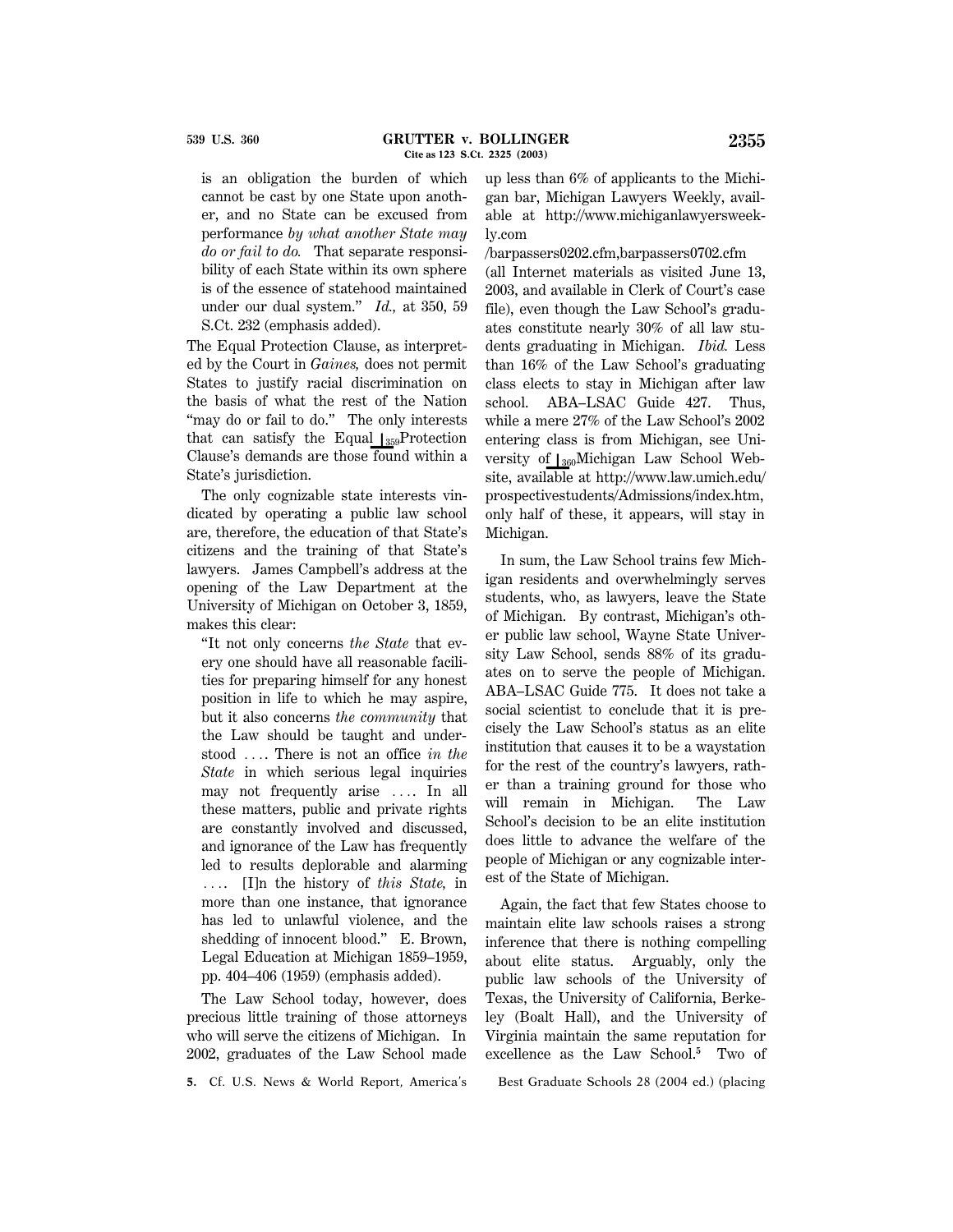these States, Texas and California, are so large that they could reasonably be expected to provide elite legal training at a separate law school to students who will, in fact, stay in the State and provide legal services to its citizens. And these two schools far outshine the Law School in producing in-state lawyers. The University of Texas, for example, sends over threefourths of its graduates on to work in the State of Texas, vindicating the State's interest (compelling or not) in training Texas' lawyers. *Id.,* at 691.

# $1_{361}3$

Finally, even if the Law School's racial tinkering produces tangible educational benefits, a marginal improvement in legal education cannot justify racial discrimination where the Law School has no compelling interest either in its existence or in its current educational and admissions policies.

## IV

The interest in remaining elite and exclusive that the majority thinks so obviously critical requires the use of admissions ''standards'' that, in turn, create the Law School's ''need'' to discriminate on the basis of race. The Court validates these admissions standards by concluding that alternatives that would require ''a dramatic sacrifice of ... the academic quality of all admitted students,'' *ante,* at 2345, need not be considered before racial discrimination can be employed.**<sup>6</sup>** In the majority's view, such methods are not required by the ''narrow tailoring'' prong of strict scrutiny because that inquiry demands, in this context, that any race-neutral alternative work '' 'about as well.' '' *Ante,* at 2344 (quoting *Wygant,* 476 U.S., at 280, n. 6, 106 S.Ct. 1842). The majority errs, however, because race-neutral alternatives must

these schools in the uppermost 15 in the Nation).

only be ''workable,'' *ante,* at 2345, and do "about as well" *in vindicating the compelling state interest.* The Court never explicitly holds that the Law School's desire to retain the status quo in ''academic selectivity'' is itself a compelling state interest, and, as I have demonstrated, it is not. See Part III–B, *supra.* Therefore, the Law School should be forced to choose between its classroom aesthetic and its exclusionary admissions system—it cannot have it both ways.

With the adoption of different admissions methods, such as accepting all students who meet minimum qualifications, S362see Brief for United States as *Amicus Curiae* 13–14, the Law School could achieve its vision of the racially aesthetic student body without the use of racial discrimination. The Law School concedes this, but the Court holds, implicitly and under the guise of narrow tailoring, that the Law School has a compelling state interest in doing what it wants to do. I cannot agree. First, under strict scrutiny, the Law School's assessment of the benefits of racial discrimination and devotion to the admissions status quo are not entitled to any sort of deference, grounded in the First Amendment or anywhere else. Second, even if its ''academic selectivity'' must be maintained at all costs along with racial discrimination, the Court ignores the fact that other top law schools have succeeded in meeting their aesthetic demands without racial discrimination.

# A

The Court bases its unprecedented deference to the Law School—a deference antithetical to strict scrutiny—on an idea of ''educational autonomy'' grounded in the First Amendment. *Ante,* at 2339. In my view, there is no basis for a right of public

**<sup>6.</sup>** The Court refers to this component of the Law School's compelling state interest vari-

ously as ''academic quality,'' avoiding ''sacrifice [of] a vital component of its educational mission,'' and ''academic selectivity.'' *Ante,* at 2345.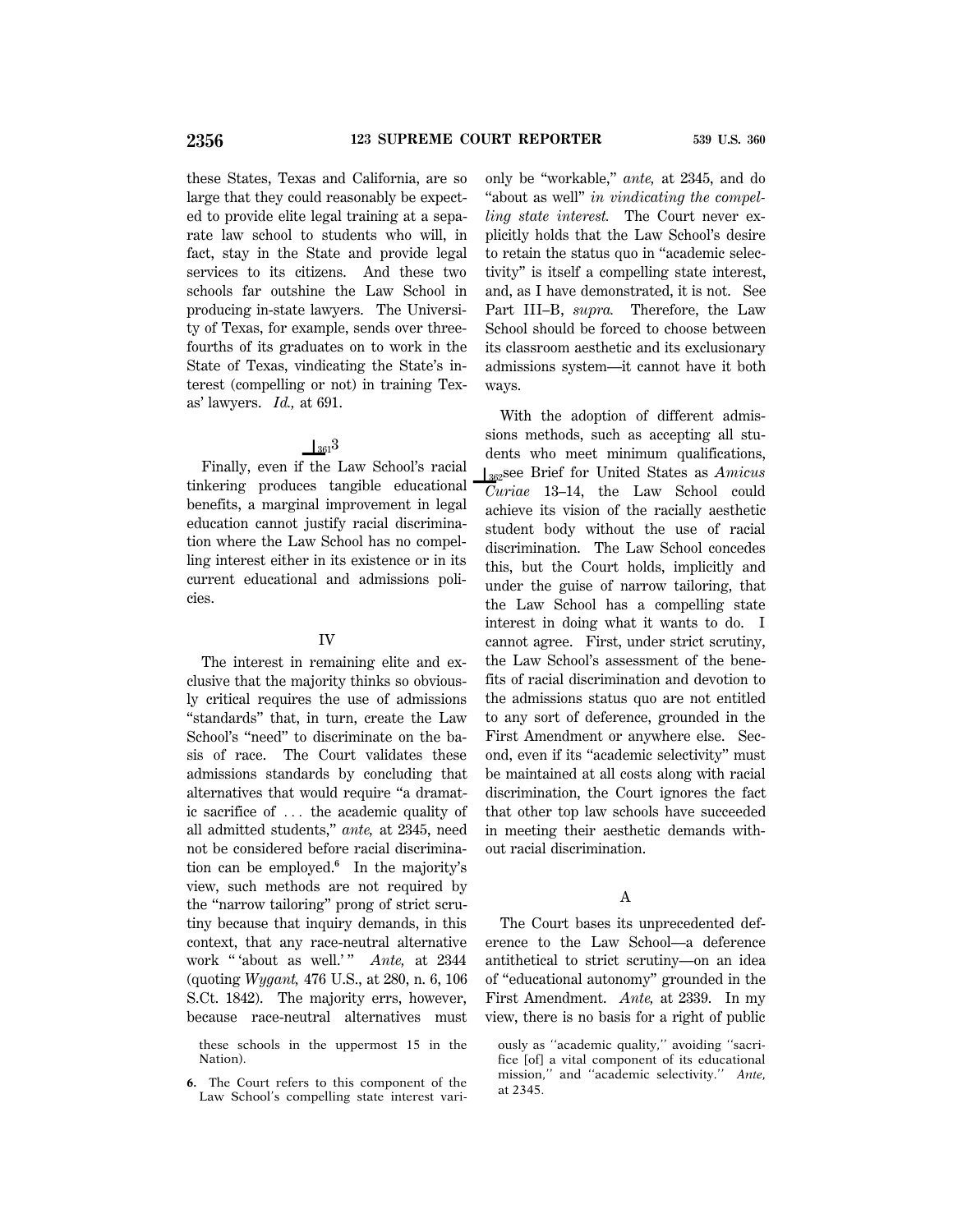The constitutionalization of ''academic freedom'' began with the concurring opinion of Justice Frankfurter in *Sweezy v. New Hampshire,* 354 U.S. 234, 77 S.Ct. 1203, 1 L.Ed.2d 1311 (1957). Sweezy, a Marxist economist, was investigated by the Attorney General of New Hampshire on suspicion of being a subversive. The prosecution sought, *inter alia,* the contents of a lecture Sweezy had given at the University of New Hampshire. The Court held that the investigation violated due process. *Id.,* at 254, 77 S.Ct. 1203.

Justice Frankfurter went further, however, reasoning that the First Amendment created a right of academic freedom that prohibited the investigation. *Id.,* at 256– 267, 77 S.Ct. 1203 (opinion concurring in result). Much of the rhetoric in Justice Frankfurter's opinion was devoted to the personal right of Sweezy to free speech. See, *e.g., id.,* at 265, 77 S.Ct. 1203 (''For a citizen to be  $\vert_{363}$  made to forego even a part of so basic a liberty as his political autonomy, the subordinating interest of the State must be compelling''). Still, claiming that the United States Reports ''need not be burdened with proof,'' Justice Frankfurter also asserted that a ''free society'' depends on ''free universities'' and ''[t]his means the exclusion of governmental intervention in the intellectual life of a university.'' *Id.,* at 262, 77 S.Ct. 1203. According to Justice Frankfurter: "It is the business of a university to provide that atmosphere which is most conducive to speculation, experiment and creation. It is an atmosphere in which there prevail 'the four essential freedoms' of a university—to determine for itself on academic grounds who may teach, what may be taught, how it shall be taught, and who may be admitted to study.'' *Id.,* at 263, 77 S.Ct. 1203 (citation omitted).

In my view, "[i]t is the business" of this Court to explain itself when it cites provisions of the Constitution to invent new doctrines—including the idea that the First Amendment authorizes a public university to do what would otherwise violate the Equal Protection Clause. The majority fails in its summary effort to prove this point. The only source for the Court's conclusion that public universities are entitled to deference even within the confines of strict scrutiny is Justice Powell's opinion in *Bakke.* Justice Powell, for his part, relied only on Justice Frankfurter's opinion in *Sweezy* and the Court's decision in *Keyishian v. Board of Regents of Univ. of State of N. Y.,* 385 U.S. 589, 87 S.Ct. 675, 17 L.Ed.2d 629 (1967), to support his view that the First Amendment somehow protected a public university's use of race in admissions. *Bakke,* 438 U.S., at 312, 98 S.Ct. 2733. *Keyishian* provides no answer to the question whether the Fourteenth Amendment's restrictions are relaxed when applied to public universities. In that case, the Court held that state statutes and regulations designed to prevent the ''appointment or retention of 'subversive' persons in state employment," 385 U.S., at 592, 87 S.Ct. 675, violated the First Amendment for vagueness. The statutes covered all public employees and were not invalidated only as applied to university<sub>364</sub> faculty members, although the Court appeared sympathetic to the notion of academic freedom, calling it a ''special concern of the First Amendment.'' *Id.,* at 603, 87 S.Ct. 675. Again, however, the Court did not relax any independent constitutional restrictions on public universities.

I doubt that when Justice Frankfurter spoke of governmental intrusions into the independence of universities, he was thinking of the Constitution's ban on racial discrimination. The majority's broad deference to both the Law School's judgment that racial aesthetics leads to educational benefits and its stubborn refusal to alter the status quo in admissions methods finds no basis in the Constitution or decisions of this Court.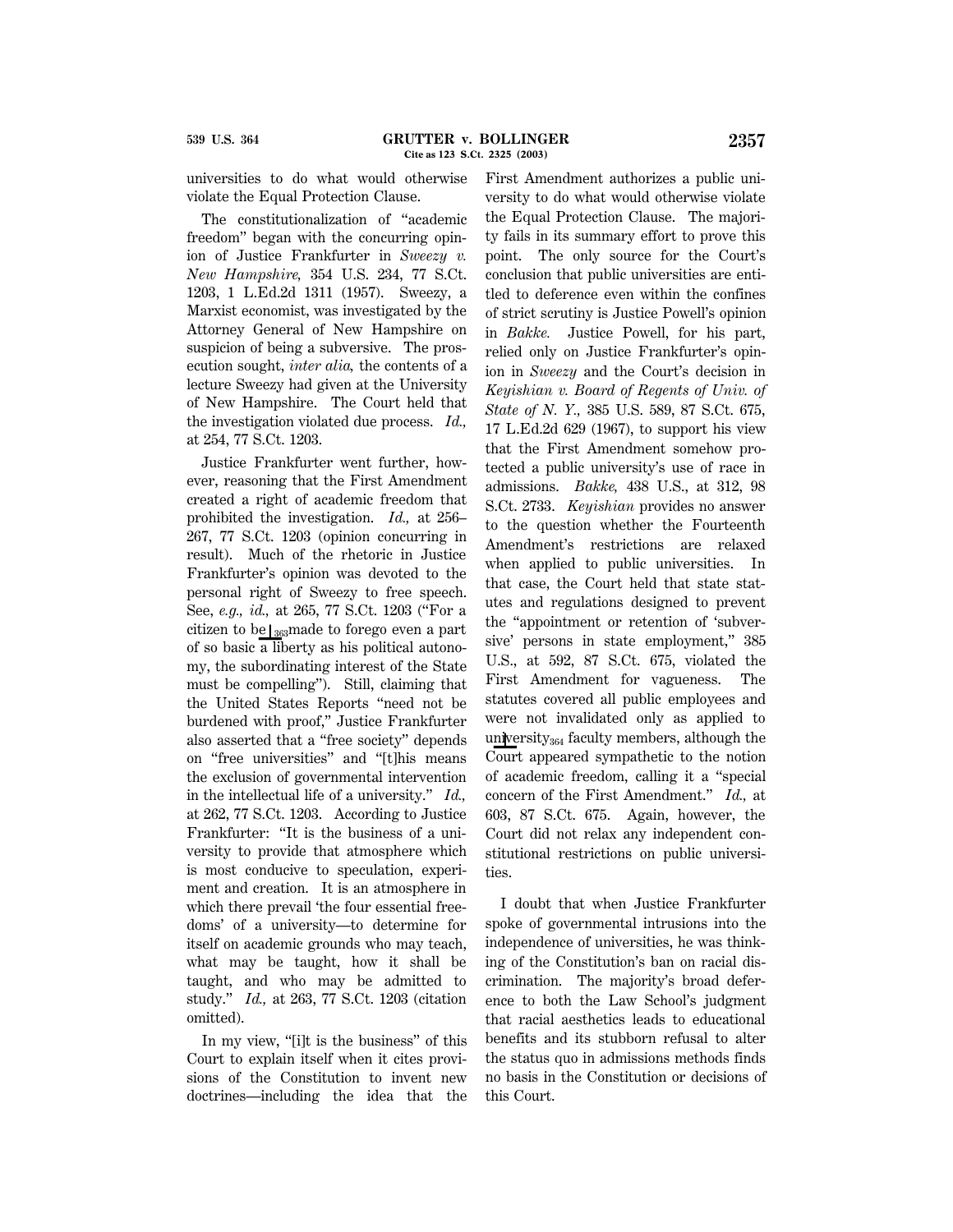# B

# 1

The Court's deference to the Law School's conclusion that its racial experimentation leads to educational benefits will, if adhered to, have serious collateral consequences. The Court relies heavily on social science evidence to justify its deference. See *ante,* at 2339–2341; but see also Rothman, Lipset, & Nevitte, Racial Diversity Reconsidered, 151 Public Interest 25 (2003) (finding that the racial mix of a student body produced by racial discrimination of the type practiced by the Law School in fact hinders students' perception of academic quality). The Court never acknowledges, however, the growing evidence that racial (and other sorts) of heterogeneity actually impairs learning among black students. See, *e.g.,* Flowers & Pascarella, Cognitive Effects of College Racial Composition on African American Students After 3 Years of College, 40 J. of College Student Development 669, 674 (1999) (concluding that black students experience superior cognitive development at Historically Black Colleges (HBCs) and that, even among blacks, ''a substantial diversity moderates the cognitive effects of attending an HBC''); Allen, The Color of Success: African–American College  $Stu$ dent<sub>365</sub> Outcomes at Predominantly White and Historically Black Public Colleges and Universities, 62 Harv. Educ. Rev. 26, 35 (1992) (finding that black students attending HBCs report higher academic achievement than those attending predominantly white colleges).

At oral argument in *Gratz v. Bollinger, post,* 539 U.S. 244, 123 S.Ct. 2411, 156 L.Ed.2d 257, 2003 WL 21434002, counsel for respondents stated that ''most every single one of [the HBCs] do have diverse student bodies.'' Tr. of Oral Arg. in No. 02–516, p. 52. What precisely counsel meant by ''diverse'' is indeterminate, but it

is reported that in 2000 at Morehouse College, one of the most distinguished HBCs in the Nation, only 0.1% of the student body was white, and only 0.2% was Hispanic. College Admissions Data Handbook 2002–2003, p. 613 (43d ed.2002) (hereinafter College Admissions Data Handbook). And at Mississippi Valley State University, a public HBC, only 1.1% of the freshman class in 2001 was white. *Id.*, at 603. If there is a "critical mass" of whites at these institutions, then ''critical mass'' is indeed a very small proportion.

The majority grants deference to the Law School's ''assessment that diversity will, in fact, yield educational benefits,'' *ante,* at 2339. It follows, therefore, that an HBC's assessment that racial homogeneity will yield educational benefits would similarly be given deference.**<sup>7</sup>** An HBC's rejection of white applicants in order to maintain racial homogeneity seems permissible, therefore, under the majority's view of the Equal Protection Clause. But see *United States v. Fordice,* 505 U.S. 717, 748, 112 S.Ct. 2727, 120 L.Ed.2d 575 (1992) (THOMAS, J., concurring) (''Obviously, a State cannot maintain ... traditions by closing particular institutions, historically white or historically black, to particular racial groups''). Contained within today's majority opinion is the seed of a new constitutional  $\log$  justification for a concept I thought long and rightly rejected—racial segregation.

### 2

Moreover one would think, in light of the Court's decision in *United States v. Virginia,* 518 U.S. 515, 116 S.Ct. 2264, 135 L.Ed.2d 735 (1996), that before being given license to use racial discrimination, the Law School would be required to radically reshape its admissions process, even to the point of sacrificing some elements of its character. In *Virginia,* a majority of the Court, without a word about academic

could seek to reduce the representation of whites in order to gain additional educational benefits.

**<sup>7.</sup>** For example, North Carolina A & T State University, which is currently 5.4% white, College Admissions Data Handbook 643,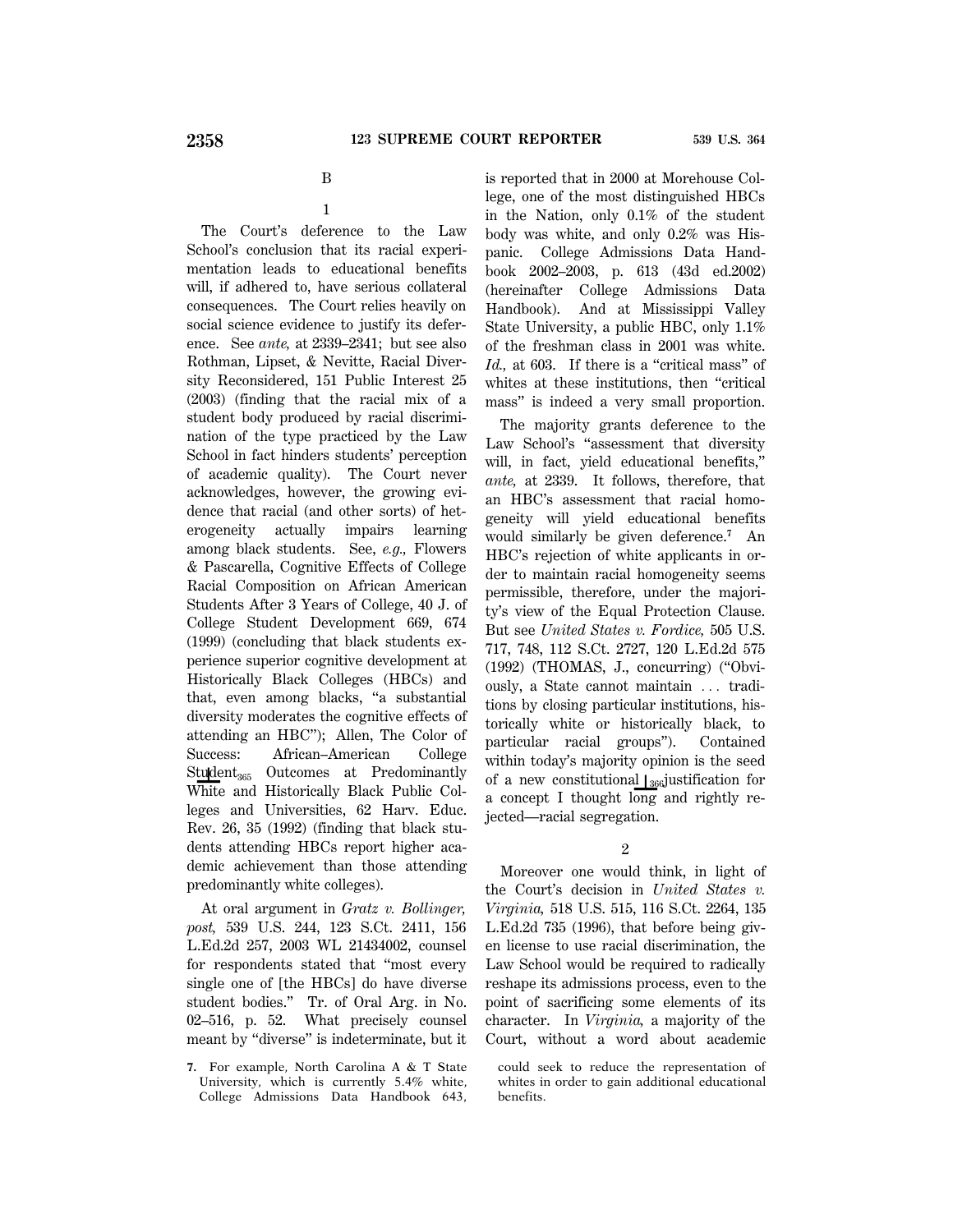freedom, accepted the all-male Virginia Military Institute's (VMI) representation that some changes in its ''adversative'' method of education would be required with the admission of women, *id.,* at 540, 116 S.Ct. 2264, but did not defer to VMI's judgment that these changes would be too great. Instead, the Court concluded that they were "manageable." *Id.*, at 551, n. 19, 116 S.Ct. 2264. That case involved sex discrimination, which is subjected to intermediate, not strict, scrutiny. *Id.,* at 533, 116 S.Ct. 2264; *Craig v. Boren,* 429 U.S. 190, 197, 97 S.Ct. 451, 50 L.Ed.2d 397 (1976). So in *Virginia,* where the standard of review dictated that greater flexibility be granted to VMI's educational policies than the Law School deserves here, this Court gave no deference. Apparently where the status quo being defended is that of the elite establishment—here the Law School—rather than a less fashionable Southern military institution, the Court will defer without serious inquiry and without regard to the applicable legal standard.

### $\mathcal C$

*Virginia* is also notable for the fact that the Court relied on the ''experience'' of formerly single-sex institutions, such as the service academies, to conclude that admission of women to VMI would be "manageable." 518 U.S., at 544-545, 116 S.Ct. 2264. Today, however, the majority ignores the ''experience'' of those institutions that have been forced to abandon explicit racial discrimination in admissions.

 $\underline{\mathsf{I}}_{367}$  The sky has not fallen at Boalt Hall at the University of California, Berkeley, for example. Prior to Proposition 209's adoption of Cal. Const., Art. 1, § 31(a), which bars the State from "grant[ing] preferential treatment ... on the basis of

**8.** Cal. Const., Art. 1, § 31(a), states in full:

''The state shall not discriminate against, or grant preferential treatment to, any individual or group on the basis of race, sex, color, ethnicity, or national origin in the operation of public employment, public education, or public contracting.'' See *Coalition for Eco*- race  $\ldots$  in the operation of  $\ldots$  public education," <sup>8</sup> Boalt Hall enrolled 20 blacks and 28 Hispanics in its first-year class for 1996. In 2002, without deploying express racial discrimination in admissions, Boalt's entering class enrolled 14 blacks and 36 Hispanics.**<sup>9</sup>** University of California Law and Medical School Enrollments, available at http://www.ucop.edu/acadadv/ datamgmt/ lawmed/ law-enrolls-eth2.html. Total underrepresented minority student enrollment at Boalt Hall now exceeds 1996 levels. Apparently the Law School cannot be counted on to be as resourceful. The Court is willfully blind to the very real experience in California and elsewhere, which raises the inference that institutions with ''reputation[s] for excellence,'' *ante,* at 2344, rivaling the Law School's have satisfied their sense of mission without resorting to prohibited racial discrimination.

#### V

Putting aside the absence of any legal support for the majority's reflexive deference, there is much to be said for the view that the use of tests and other measures to ''predict'' academic performance is a poor substitute for a system that gives every applicant a chance to prove he can succeed in the study of law. The rallying cry that in the absence of racial discrimination in admissions there would be a true  $\frac{1}{368}$ meritocracy ignores the fact that the entire process is poisoned by numerous exceptions to "merit." For example, in the national debate on racial discrimination in higher education admissions, much has been made of the fact that elite institutions utilize a so-called ''legacy'' preference to give the children of alumni an advantage in admissions. This, and other, exceptions to

*nomic Equity v. Wilson,* 122 F.3d 692 (C.A.9 1997).

**9.** Given the incredible deference the Law School receives from the Court, I think it appropriate to indulge in the presumption that Boalt Hall operates without violating California law.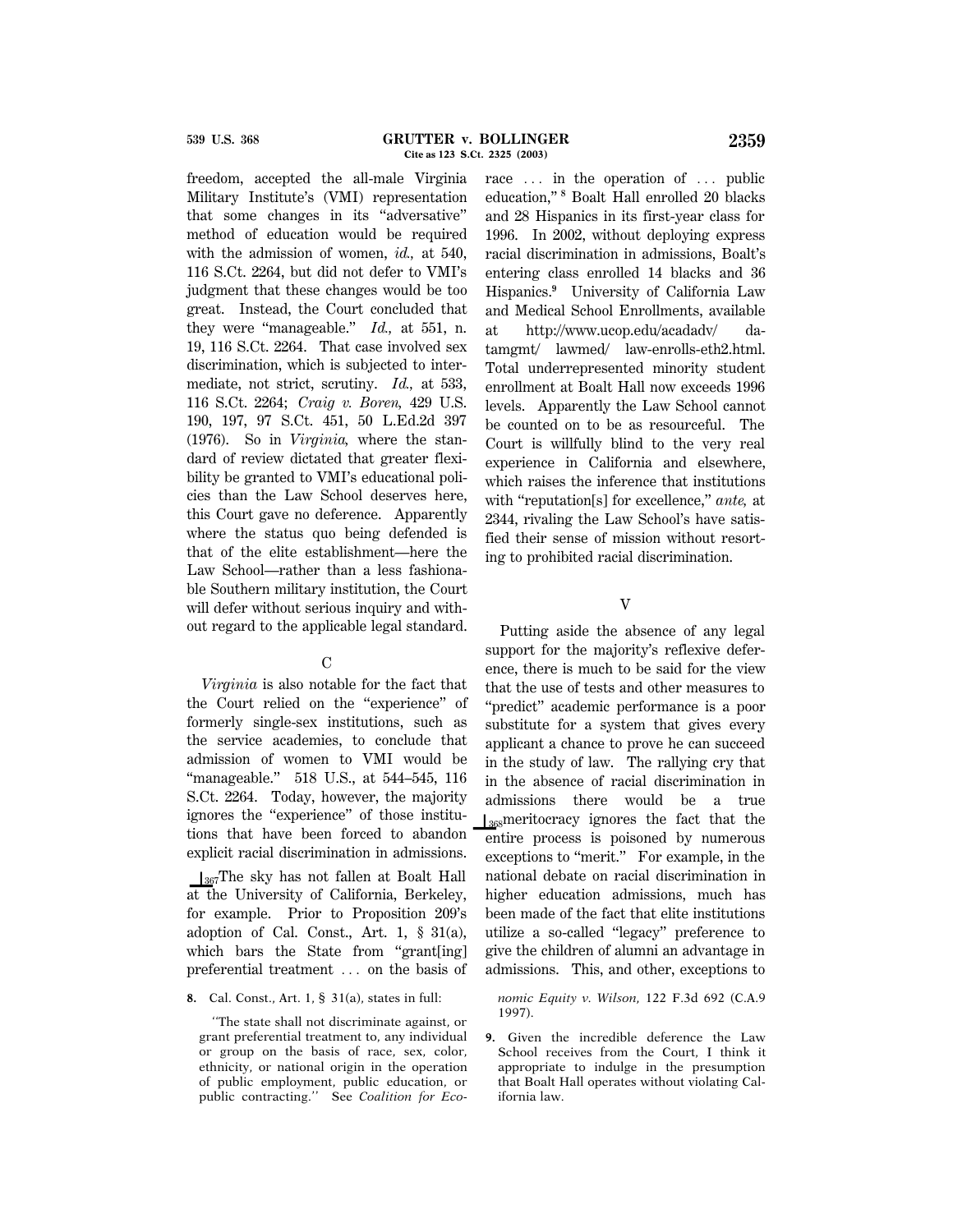a ''true'' meritocracy give the lie to protestations that merit admissions are in fact the order of the day at the Nation's universities. The Equal Protection Clause does not, however, prohibit the use of unseemly legacy preferences or many other kinds of arbitrary admissions procedures. What the Equal Protection Clause does prohibit are classifications made on the basis of race. So while legacy preferences can stand under the Constitution, racial discrimination cannot.**<sup>10</sup>** I will not twist the Constitution to invalidate legacy preferences or otherwise impose my vision of higher education admissions on the Nation. The majority should similarly stay its impulse to validate faddish racial discrimination the Constitution clearly forbids.

In any event, there is nothing ancient, honorable, or constitutionally protected about ''selective'' admissions. The University of Michigan should be well aware that alternative methods have historically been used for the admission of students, for it brought to this country the German certificate system in the late–19th century. See H. Wechsler, The Qualified Student 16–39 (1977) (hereinafter Qualified Student). Under this system, a secondary school was certified by a university so that any graduate who completed the course offered by the school was offered admission to the university. The certification regime supplemented, and later virtually replaced (at least in the Midwest), the prior regime of  $rigor<sub>9869</sub>$  subject-matter entrance examinations. *Id.,* at 57–58. The facially raceneutral "percent plans" now used in Texas, California, and Florida, see *ante,* at 2345, are in many ways the descendents of the certificate system.

Certification was replaced by selective admissions in the beginning of the 20th century, as universities sought to exercise more control over the composition of their student bodies. Since its inception, selective admissions has been the vehicle for racial, ethnic, and religious tinkering and experimentation by university administrators. The initial driving force for the relocation of the selective function from the high school to the universities was the same desire to select racial winners and losers that the Law School exhibits today. Columbia, Harvard, and others infamously determined that they had ''too many'' Jews, just as today the Law School argues it would have ''too many'' whites if it could not discriminate in its admissions process. See Qualified Student 155–168 (Columbia); H. Broun & G. Britt, Christians Only: A Study in Prejudice 53–54 (1931) (Harvard).

Columbia employed intelligence tests precisely because Jewish applicants, who were predominantly immigrants, scored worse on such tests. Thus, Columbia could claim (falsely) that '' '[w]e have not eliminated boys because they were Jews and do not propose to do so. We have honestly attempted to eliminate the lowest grade of applicant [through the use of intelligence testing] and it turns out that a good many of the low grade men are New York City Jews.'" Letter from Herbert E. Hawkes, dean of Columbia College, to E.B. Wilson, June 16, 1922 (reprinted in Qualified Student 160–161). In other words, the tests were adopted with full knowledge of their disparate impact. Cf. *DeFunis v. Odegaard,* 416 U.S. 312, 335, 94 S.Ct. 1704, 40 L.Ed.2d 164 (1974) *(per curiam)* (Douglas, J., dissenting).

Similarly no modern law school can claim ignorance of the poor performance of blacks, relatively speaking, on the Law School Admission Test (LSAT). Nevertheless, law schools  $\vert_{370}$ continue to use the test and then attempt to ''correct'' for black underperformance by using racial discrimination in admissions so as to obtain their aesthetic student body. The Law School's continued adherence to mea-

**<sup>10.</sup>** Were this Court to have the courage to forbid the use of racial discrimination in admissions, legacy preferences (and similar practices) might quickly become less popu-

lar—a possibility not lost, I am certain, on the elites (both individual and institutional) supporting the Law School in this case.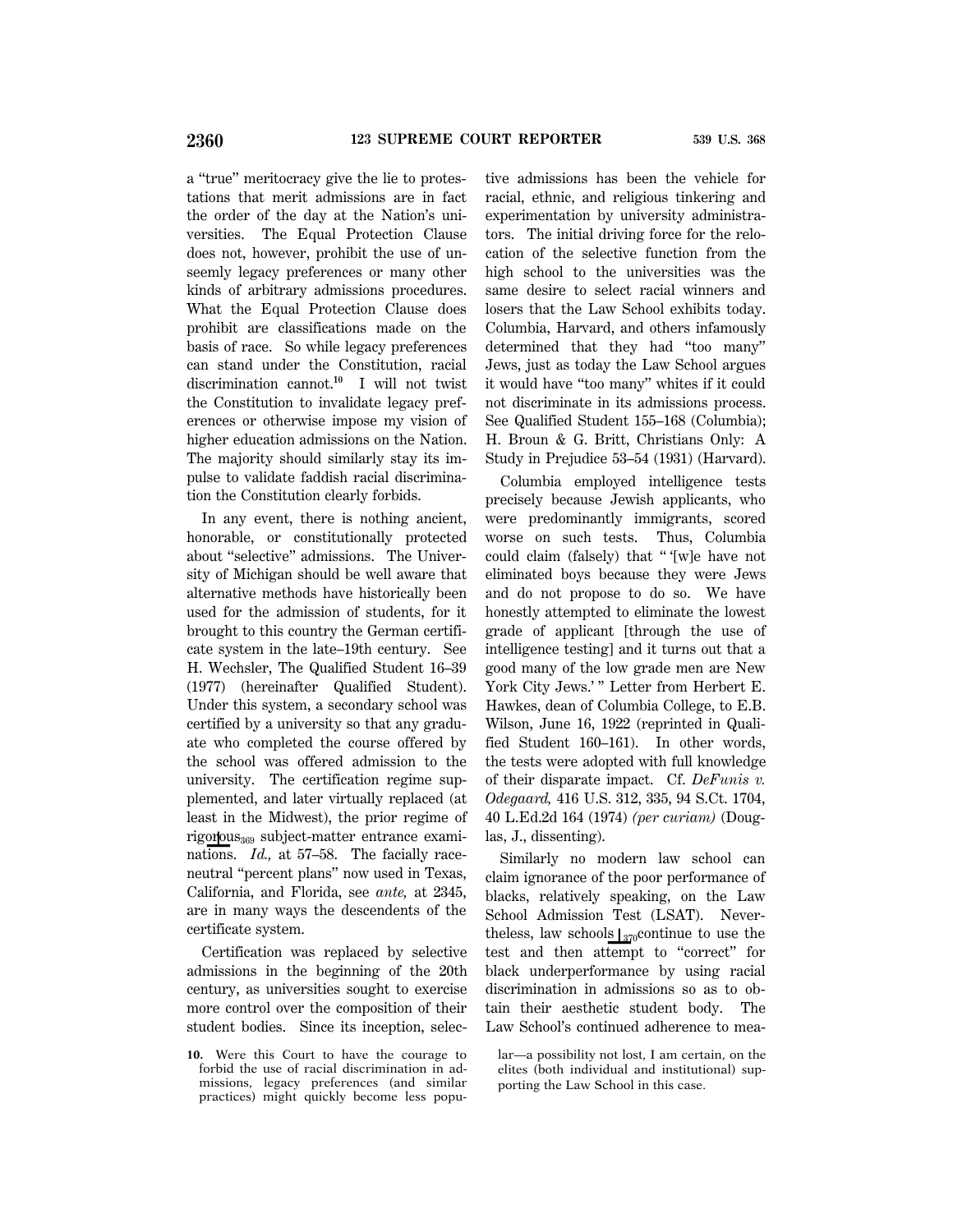sures it knows produce racially skewed results is not entitled to deference by this Court. See Part IV, *supra.* The Law School itself admits that the test is imperfect, as it must, given that it regularly admits students who score at or below 150 (the national median) on the test. See App. 156–203 (showing that, between 1995 and 2000, the Law School admitted 37 students—27 of whom were black; 31 of whom were "underrepresented minorities''—with LSAT scores of 150 or lower). And the Law School's *amici* cannot seem to agree on the fundamental question whether the test itself is useful. Compare Brief for Law School Admission Council as *Amicus Curiae* 12 ("LSAT scores ... are an effective predictor of students' performance in law school'') with Brief for Harvard Black Law Students Association et al. as *Amici Curiae* 27 (''Whether [the LSAT] measure[s] objective merit ... is certainly questionable'').

Having decided to use the LSAT, the Law School must accept the constitutional burdens that come with this decision. The Law School may freely continue to employ the LSAT and other allegedly merit-based standards in whatever fashion it likes. What the Equal Protection Clause forbids, but the Court today allows, is the use of these standards hand-in-hand with racial discrimination. An infinite variety of admissions methods are available to the Law School. Considering all of the radical thinking that has historically occurred at this country's universities, the Law School's intractable approach toward admissions is striking.

The Court will not even deign to make the Law School try other methods, however, preferring instead to grant a 25–year license to violate the Constitution. And the same Court that had the courage to order the desegregation of all public schools in the South now fears, on the basis of platitudes<sub>371</sub> rather than principle, to force the Law School to abandon a decidedly imperfect admissions regime that provides the basis for racial discrimination.

The absence of any articulated legal principle supporting the majority's principal holding suggests another rationale. I believe what lies beneath the Court's decision today are the benighted notions that one can tell when racial discrimination benefits (rather than hurts) minority groups, see *Adarand,* 515 U.S., at 239, 115 S.Ct. 2097 (SCALIA, J., concurring in part and concurring in judgment), and that racial discrimination is necessary to remedy general societal ills. This Court's precedents supposedly settled both issues, but clearly the majority still cannot commit to the principle that racial classifications are *per se* harmful and that almost no amount of benefit in the eye of the beholder can justify such classifications.

Putting aside what I take to be the Court's implicit rejection of *Adarand's* holding that beneficial and burdensome racial classifications are equally invalid, I must contest the notion that the Law School's discrimination benefits those admitted as a result of it. The Court spends considerable time discussing the impressive display of *amicus* support for the Law School in this case from all corners of society. *Ante,* at 2340. But nowhere in any of the filings in this Court is any evidence that the purported ''beneficiaries'' of this racial discrimination prove themselves by performing at (or even near) the same level as those students who receive no preferences. Cf. Thernstrom & Thernstrom, Reflections on the Shape of the River, 46 UCLA L.Rev. 1583, 1605–1608 (1999) (discussing the failure of defenders of racial discrimination in admissions to consider the fact that its ''beneficiaries'' are underperforming in the classroom).

The silence in this case is deafening to those of us who view higher education's purpose as imparting knowledge and skills to students, rather than a communal, rubber-stamp,  $\int_{372}$ credentialing process. The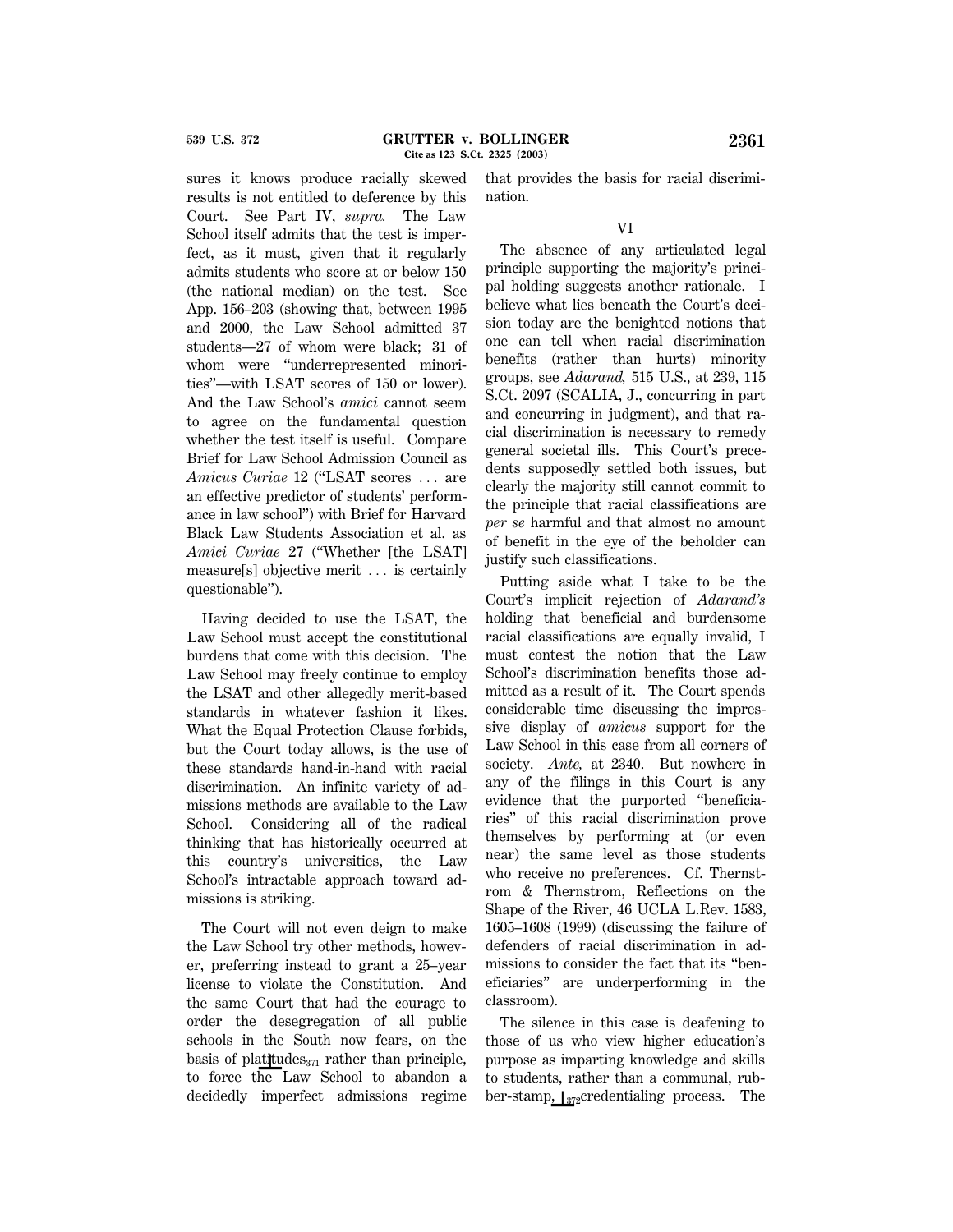Law School is not looking for those students who, despite a lower LSAT score or undergraduate grade point average, will succeed in the study of law. The Law School seeks only a facade—it is sufficient that the class looks right, even if it does not perform right.

The Law School tantalizes unprepared students with the promise of a University of Michigan degree and all of the opportunities that it offers. These overmatched students take the bait, only to find that they cannot succeed in the cauldron of competition. And this mismatch crisis is not restricted to elite institutions. See T. Sowell, Race and Culture 176–177 (1994) (''Even if most minority students are able to meet the normal standards at the 'average' range of colleges and universities, the systematic mismatching of minority students begun at the top can mean that such students are generally overmatched throughout all levels of higher education''). Indeed, to cover the tracks of the aestheticists, this cruel farce of racial discrimination must continue—in selection for the Michigan Law Review, see University of Michigan Law School Student Handbook 2002–2003, pp. 39–40 (noting the presence of a ''diversity plan'' for admission to the review), and in hiring at law firms and for judicial clerkships—until the ''beneficiaries'' are no longer tolerated. While these students may graduate with law degrees, there is no evidence that they have received a qualitatively better legal education (or become better lawyers) than if they had gone to a less ''elite'' law school for which they were better prepared. And the aestheticists will never address the real problems facing ''underrepresented minorities,"<sup>11</sup> instead continuing their social experiments on other people's children.

**11.** For example, there is no recognition by the Law School in this case that even with their racial discrimination in place, black *men* are ''underrepresented'' at the Law School. See ABA–LSAC Guide 426 (reporting that the Law School has 46 black women and 28 black men). Why does the Law School not also

 $\vert_{373}$ Beyond the harm the Law School's racial discrimination visits upon its test subjects, no social science has disproved the notion that this discrimination ''engender[s] attitudes of superiority or, alternatively, provoke[s] resentment among those who believe that they have been wronged by the government's use of race.'' *Adarand,* 515 U.S., at 241, 115 S.Ct. 2097 (THOMAS, J., concurring in part and concurring in judgment). ''These programs stamp minorities with a badge of inferiority and may cause them to develop dependencies or to adopt an attitude that they are 'entitled' to preferences.'' *Ibid.*

It is uncontested that each year, the Law School admits a handful of blacks who would be admitted in the absence of racial discrimination. See Brief for Respondent Bollinger et al. 6. Who can differentiate between those who belong and those who do not? The majority of blacks are admitted to the Law School because of discrimination, and because of this policy all are tarred as undeserving. This problem of stigma does not depend on determinacy as to whether those stigmatized are actually the ''beneficiaries'' of racial discrimination. When blacks take positions in the highest places of government, industry, or academia, it is an open question today whether their skin color played a part in their advancement. The question itself is the stigma—because either racial discrimination did play a role, in which case the person may be deemed ''otherwise unqualified,'' or it did not, in which case asking the question itself unfairly marks those blacks who would succeed without discrimination. Is this what the Court means by ''visibly open''? *Ante,* at 2341.

Finally, the Court's disturbing reference to the importance of the country's law

discriminate in favor of black men over black women, given this underrepresentation? The answer is, again, that all the Law School cares about is its own image among know-itall elites, not solving real problems like the crisis of black male underperformance.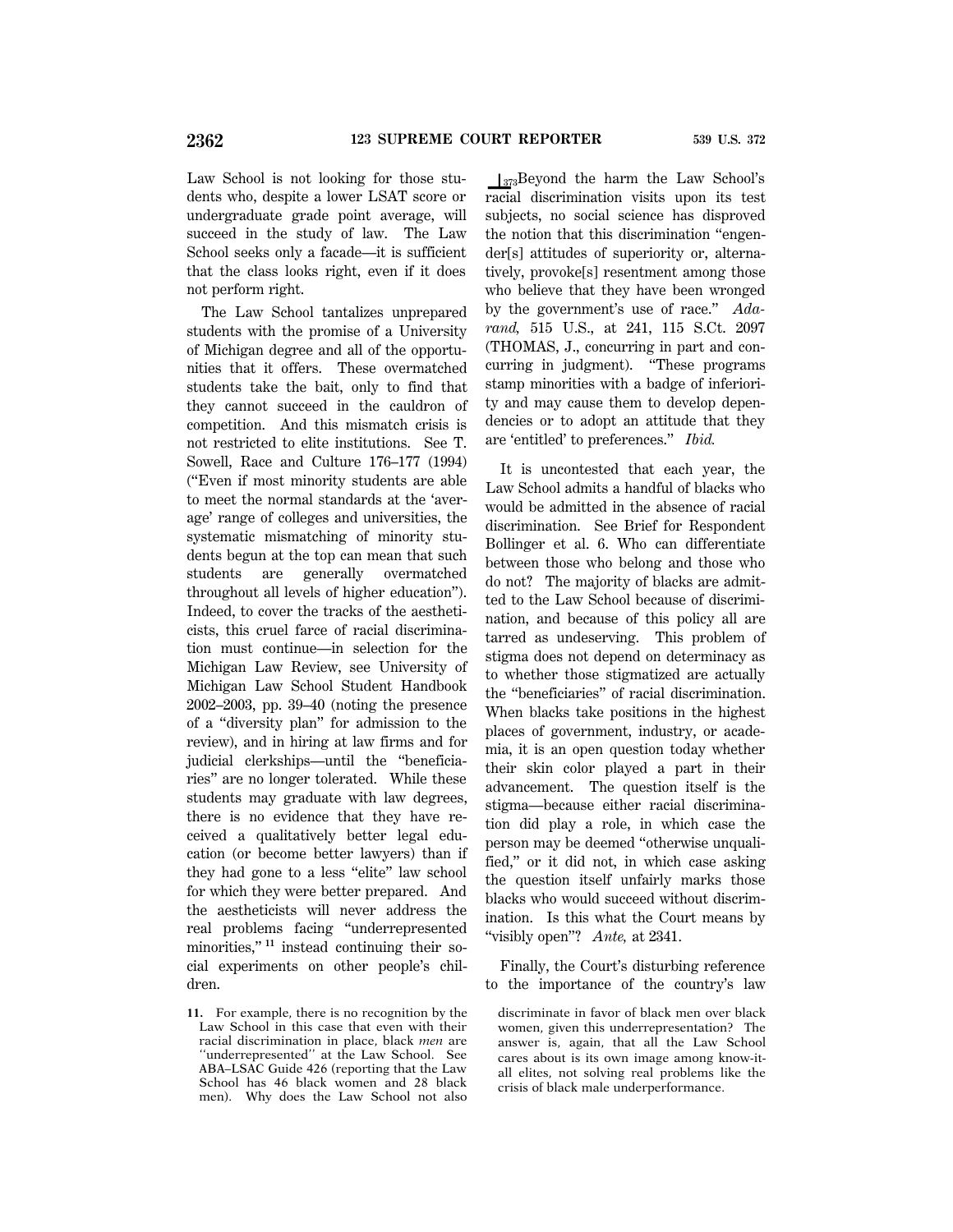schools as training grounds meant to cultivate ''a set of leaders with legitimacy in the eyes of the citizenry,'' *ibid.,* through the use of racial discrimination deserves discussion. As noted earlier, the Court has soundly  $\vert_{374}$ rejected the remedying of societal discrimination as a justification for governmental use of race. *Wygant,* 476 U.S., at 276, 106 S.Ct. 1842 (plurality opinion); *Croson,* 488 U.S., at 497, 109 S.Ct. 706 (plurality opinion); *id.,* at 520–521, 109 S.Ct. 706 (SCALIA, J., concurring in judgment). For those who believe that every racial disproportionality in our society is caused by some kind of racial discrimination, there can be no distinction between remedying societal discrimination and erasing racial disproportionalities in the country's leadership caste. And if the lack of proportional racial representation

The Court's civics lesson presents yet another example of judicial selection of a theory of political representation based on skin color—an endeavor I have previously rejected. See *Holder v. Hall,* 512 U.S. 874, 899, 114 S.Ct. 2581, 129 L.Ed.2d 687 (1994) (THOMAS, J., concurring in judgment). The majority appears to believe that broader utopian goals justify the Law School's use of race, but "[t]he Equal Protection Clause commands the elimination of racial barriers, not their creation in order to satisfy our theory as to how society ought to be organized.'' *DeFunis,* 416 U.S., at 342, 94 S.Ct. 1704 (Douglas, J., dissenting).

among our leaders is not caused by societal discrimination, then ''fixing'' it is even

less of a pressing public necessity.

**12.** That interest depends on enrolling a ''critical mass'' of underrepresented minority students, as the majority repeatedly states. *Ante,* at 2332, 2333, 2334, 2339, 2341, 2343, 2345; cf. *ante,* at 2341 (referring to the unique experience of being a ''racial minority,'' as opposed to being black, or Native American); *ante,* at 2343 (rejecting argument that the Law School maintains a disguised quota by referring to the total number of enrolled un-

# VII

As the foregoing makes clear, I believe the Court's opinion to be, in most respects, erroneous. I do, however, find two points on which I agree.

# A

First, I note that the issue of unconstitutional racial discrimination among the groups the Law School prefers is not presented in this case, because petitioner has never argued that the Law School engages in such a practice, and the Law School maintains that it does not. See Brief for Respondent Bollinger et al. 32, n. 50, and 6–7, n. 7. I join the Court's opinion insofar as it confirms that this type of racial discrimination remains unlawful. *Ante,* at 2337–2338. Under today's  $\frac{1}{375}$ decision, it is still the case that racial discrimination that does not help a university to enroll an unspecified number, or ''critical mass,'' of underrepresented minority students is unconstitutional. Thus, the Law School may not discriminate in admissions between similarly situated blacks and Hispanics, or between whites and Asians. This is so because preferring black to Hispanic applicants, for instance, does nothing to further the interest recognized by the majority today.**<sup>12</sup>** Indeed, the majority describes such racial balancing as "patently unconstitutional.'' *Ante,* at 2339. Like the Court, *ante,* at 2343, I express no opinion as to whether the Law School's current admissions program runs afoul of this prohibition.

# B

The Court also holds that racial discrimination in admissions should be given an-

derrepresented minority students, not specific races). As it relates to the Law School's racial discrimination, the Court clearly approves of only one use of race—the distinction between underrepresented minority applicants and those of all other races. A relative preference awarded to a black applicant over, for example, a similarly situated Native American applicant, does not lead to the enrollment of even one more underrepresented mi-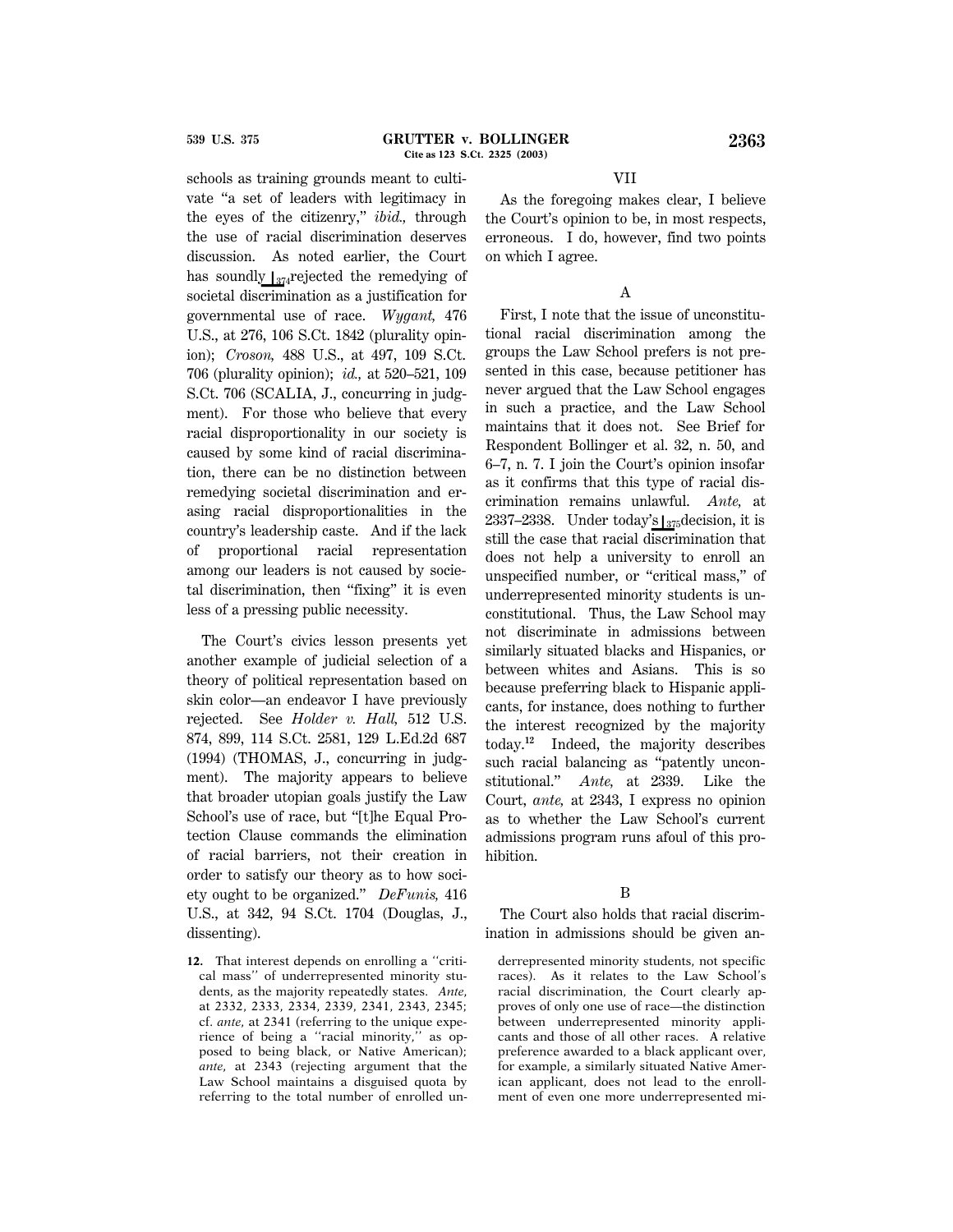other 25 years before it is deemed no longer narrowly tailored to the Law School's fabricated compelling state interest. *Ante,* at 2346–2347. While I agree that in 25 years the practices of the Law School will be illegal, they are, for the reasons I have given, illegal now. The majority does not and cannot rest its time limitation on any evidence that the gap in credentials between black and white  $\frac{1}{376}$ students is shrinking or will be gone in that timeframe.**<sup>13</sup>** In recent years there has been virtually no change, for example, in the proportion of law school applicants with LSAT scores of 165 and higher who are black.**<sup>14</sup>** In 1993 blacks constituted 1.1% of law school applicants in that score range, though they represented 11.1% of all applicants. Law School Admission Council, National Statistical Report (1994) (hereinafter LSAC Statistical Report). In 2000 the comparable numbers were 1.0% and 11.3%. LSAC Statistical Report (2001). No one can seriously contend, and the Court does not, that the racial gap in academic credentials will disappear in 25 years. Nor is the Court's holding that racial discrimination will be unconstitutional in 25 years made contingent on the gap closing in that time.**<sup>15</sup>**

nority student, but only balances the races within the ''critical mass.''

- **13.** I agree with Justice GINSBURG that the Court's holding that racial discrimination in admissions will be illegal in 25 years is not based upon a ''forecast,'' *ante,,* at 2348 (concurring opinion). I do not agree with Justice GINSBURG's characterization of the Court's holding as an expression of ''hope.'' *Ibid.*
- **14.** I use a score of 165 as the benchmark here because the Law School feels it is the relevant score range for applicant consideration (absent race discrimination). See Brief for Respondent Bollinger et al. 5; App. to Pet. for Cert. 309a (showing that the median LSAT score for all accepted applicants from 1995– 1998 was 168); *id.,* at 310a–311a (showing the median LSAT score for accepted applicants was 167 for the years 1999 and 2000); University of Michigan Law School Website, available at http://www.law.umich.edu/ prospectivestudents /Admissions / index.htm (showing that the median LSAT score for accepted applicants in 2002 was 166).

 $\log$ <sub>377</sub>Indeed, the very existence of racial discrimination of the type practiced by the Law School may impede the narrowing of the LSAT testing gap. An applicant's LSAT score can improve dramatically with preparation, but such preparation is a cost, and there must be sufficient benefits attached to an improved score to justify additional study. Whites scoring between 163 and 167 on the LSAT are routinely rejected by the Law School, and thus whites aspiring to admission at the Law School have every incentive to improve their score to levels above that range. See App. 199 (showing that in 2000, 209 out of 422 white applicants were rejected in this scoring range). Blacks, on the other hand, are nearly guaranteed admission if they score above 155. *Id.,* at 198 (showing that 63 out of 77 black applicants are accepted with LSAT scores above 155). As admission prospects approach certainty, there is no incentive for the black applicant to continue to prepare for the LSAT once he is reasonably assured of achieving the requisite score. It is far from certain that the LSAT test-taker's behavior is responsive to the Law School's admissions policies.**<sup>16</sup>**

- **15.** The majority's non sequitur observation that since 1978 the number of blacks that have scored in these upper ranges on the LSAT has grown, *ante,* at 2346–2347, says nothing about current trends. First, black participation in the LSAT until the early 1990's lagged behind black representation in the general population. For instance, in 1984 only 7.3% of law school applicants were black, whereas in 2000 11.3% of law school applicants were black. See LSAC Statistical Reports (1984 and 2000). Today, however, unless blacks were to begin applying to law school in proportions greater than their representation in the general population, the growth in absolute numbers of high scoring blacks should be expected to plateau, and it has. In 1992, 63 black applicants to law school had LSAT scores above 165. In 2000, that number was 65. See LSAC Statistical Reports (1992 and 2000).
- **16.** I use the LSAT as an example, but the same incentive structure is in place for any admissions criteria, including undergraduate grades, on which minorities are consistently admitted at thresholds significantly lower than whites.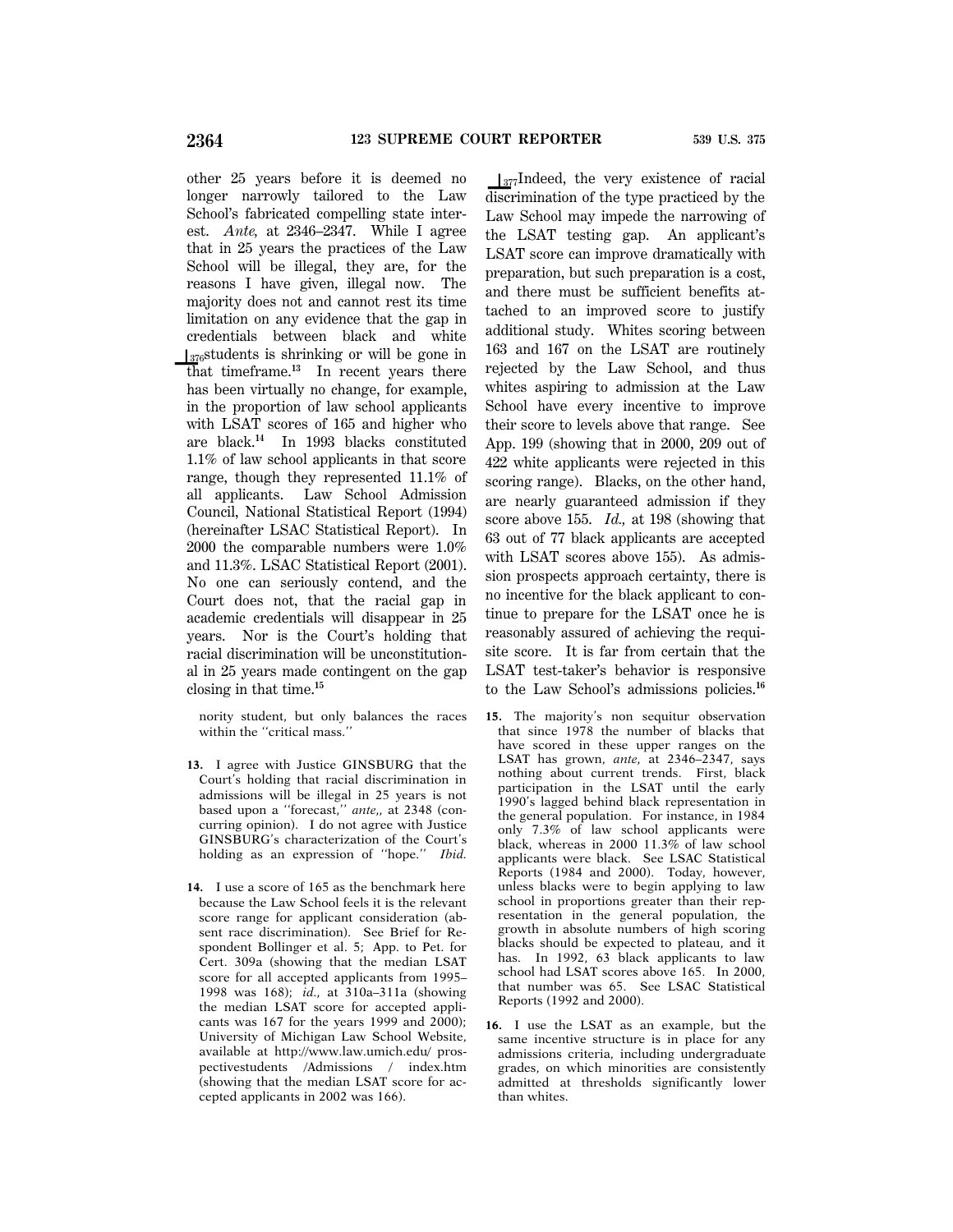Nevertheless, the possibility remains that this racial discrimination will help fulfill the bigot's prophecy about black underperformance—just as it confirms the conspiracy theorist's belief that ''institutional racism'' is at fault for every racial disparity in our society.

I therefore can understand the imposition of a 25–year time limit only as a holding that the deference the Court pays to the Law School's educational judgments and refusal to change its admissions policies will itself expire. At that point these policies will clearly have failed to '' 'eliminat[e]  $\left| \right|$  s<sub>78</sub>the [perceived] need for any racial or ethnic' '' discrimination because the academic credentials gap will still be there. *Ante,* at 2346 (quoting Nathanson & Bartnik, The Constitutionality of Preferential Treatment for Minority Applicants to Professional Schools, 58 Chicago Bar Rec. 282, 293 (May–June 1977)). The Court defines this time limit in terms of narrow tailoring, see *ante,* at 2346–2347, but I believe this arises from its refusal to define rigorously the broad state interest vindicated today. Cf. Part II, *supra.* With these observations, I join the last sentence of Part III of the opinion of the Court.

For the immediate future, however, the majority has placed its *imprimatur* on a practice that can only weaken the principle of equality embodied in the Declaration of Independence and the Equal Protection Clause. ''Our Constitution is color-blind, and neither knows nor tolerates classes among citizens.'' *Plessy v. Ferguson,* 163 U.S. 537, 559, 16 S.Ct. 1138, 41 L.Ed. 256 (1896) (Harlan, J., dissenting). It has been nearly 140 years since Frederick Douglass asked the intellectual ancestors of the Law School to ''[d]o nothing with us!'' and the Nation adopted the Fourteenth Amendment. Now we must wait another 25 years to see this principle of equality vindicated. I therefore respect-

\* \* \*

fully dissent from the remainder of the Court's opinion and the judgment.

Chief Justice REHNQUIST, with whom Justice SCALIA, Justice KENNEDY, and Justice THOMAS join, dissenting.

I agree with the Court that, ''in the limited circumstance when drawing racial distinctions is permissible,'' the government must ensure that its means are narrowly tailored to achieve a compelling state interest. *Ante,* at 2341; see also *Fullilove v. Klutznick,* 448 U.S. 448, 498, 100 S.Ct. 2758, 65 L.Ed.2d 902 (1980) (Powell, J., concurring) (''[E]ven if the government proffers a compelling interest to support reliance upon a suspect classification, the means selected must be narrowly drawn to fulfill the governmental $_{379}$  purpose''). I do not believe, however, that the University of Michigan Law School's (Law School) means are narrowly tailored to the interest it asserts. The Law School claims it must take the steps it does to achieve a '' 'critical mass' '' of underrepresented minority students. Brief for Respondent Bollinger et al. 13. But its actual program bears no relation to this asserted goal. Stripped of its "critical mass" veil, the Law School's program is revealed as a naked effort to achieve racial balancing.

As we have explained many times, '' ' ''[a]ny preference based on racial or ethnic criteria must necessarily receive a most searching examination."<sup>"</sup> Adarand Constructors, *Inc. v. Peña*, 515 U.S. 200, 223, 115 S.Ct. 2097, 132 L.Ed.2d 158 (1995) (quoting *Wygant v. Jackson Bd. of Ed.,* 476 U.S. 267, 273, 106 S.Ct. 1842, 90 L.Ed.2d 260 (1986) (plurality opinion of Powell, J.)). Our cases establish that, in order to withstand this demanding inquiry, respondents must demonstrate that their methods of using race "'fit'" a compelling state interest ''with greater precision than any alternative means.'' *Id.,* at 280, n. 6, 106 S.Ct. 1842; *Regents of Univ. of Cal. v. Bakke,* 438 U.S. 265, 299, 98 S.Ct. 2733, 57 L.Ed.2d 750 (1978) (opinion of Powell, J.) (''When [political judgments] touch upon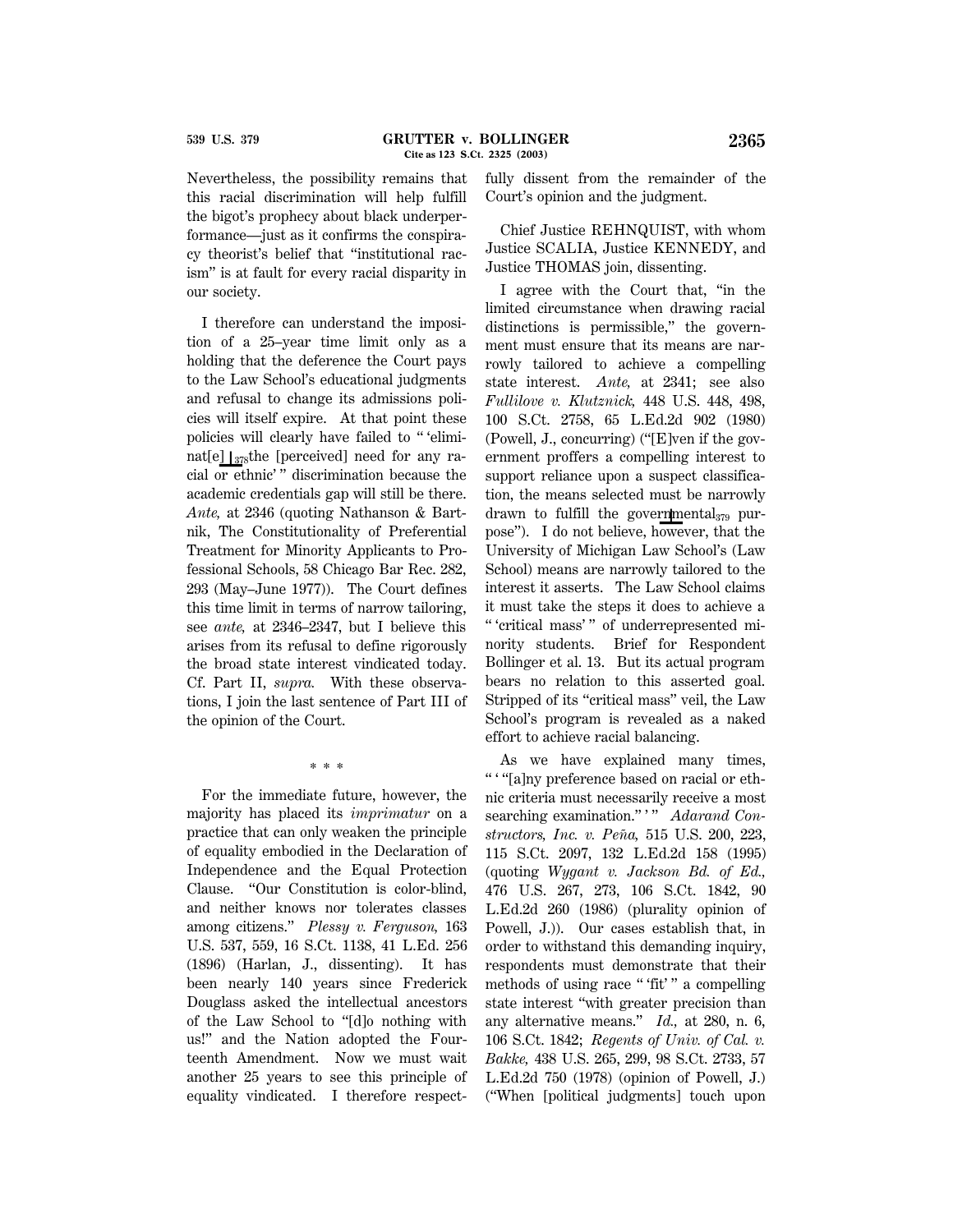an individual's race or ethnic background, he is entitled to a judicial determination that the burden he is asked to bear on that basis is precisely tailored to serve a compelling governmental interest'').

Before the Court's decision today, we consistently applied the same strict scrutiny analysis regardless of the government's purported reason for using race and regardless of the setting in which race was being used. We rejected calls to use more lenient review in the face of claims that race was being used in "good faith" because '' '[m]ore than good motives should be required when government seeks to allocate its resources by way of an explicit racial classification system.'" *Adarand*, *supra,* at 226, 115 S.Ct. 2097; *Fullilove, supra,* at 537, 100 S.Ct. 2758 (STEVENS, J., dissenting) (''Racial classifications are simply too pernicious to permit any but the most exact connection between justification and classification''). We likewise rejected<sub>380</sub> calls to apply more lenient review based on the particular setting in which race is being used. Indeed, even in the specific context of higher education, we emphasized that ''constitutional limitations protecting individual rights may not be disregarded.'' *Bakke, supra,* at 314, 98 S.Ct. 2733.

Although the Court recites the language of our strict scrutiny analysis, its application of that review is unprecedented in its deference.

Respondents' asserted justification for the Law School's use of race in the admissions process is ''obtaining 'the educational benefits that flow from a diverse student body.' '' *Ante,* at 2338 (quoting Brief for Respondent Bollinger et al. i). They contend that a ''critical mass'' of underrepresented minorities is necessary to further that interest. *Ante,* at 2339. Respondents and school administrators explain generally that ''critical mass'' means a sufficient number of underrepresented minority students to achieve several objectives: To ensure that these minority students do not feel isolated or like spokespersons for their

race; to provide adequate opportunities for the type of interaction upon which the educational benefits of diversity depend; and to challenge all students to think critically and reexamine stereotypes. See App. to Pet. for Cert. 211a; Brief for Respondent Bollinger et al. 26. These objectives indicate that ''critical mass'' relates to the size of the student body. *Id.,* at 5 (claiming that the Law School has enrolled "critical mass," or "enough minority students to provide meaningful integration of its classrooms and residence halls''). Respondents further claim that the Law School is achieving ''critical mass.'' *Id.,* at 4 (noting that the Law School's goals have been ''greatly furthered by the presence of  $\ldots$  a 'critical mass' of'' minority students in the student body).

In practice, the Law School's program bears little or no relation to its asserted goal of achieving ''critical mass.'' Respondents explain that the Law School seeks to accumulate a ''critical mass'' of *each* underrepresented minority  $\int_{381}$ group. See, *e.g.*, *id.*, at 49, n. 79 ("The Law School's  $\ldots$ current policy ... provide[s] a special commitment to enrolling a 'critical mass' of 'Hispanics' ''). But the record demonstrates that the Law School's admissions practices with respect to these groups differ dramatically and cannot be defended under any consistent use of the term ''critical mass.''

From 1995 through 2000, the Law School admitted between 1,130 and 1,310 students. Of those, between 13 and 19 were Native American, between 91 and 108 were African–American, and between 47 and 56 were Hispanic. If the Law School is admitting between 91 and 108 African–Americans in order to achieve "critical mass," thereby preventing African–American students from feeling ''isolated or like spokespersons for their race,'' one would think that a number of the same order of magnitude would be necessary to accomplish the same purpose for Hispanics and Native Americans. Similarly, even if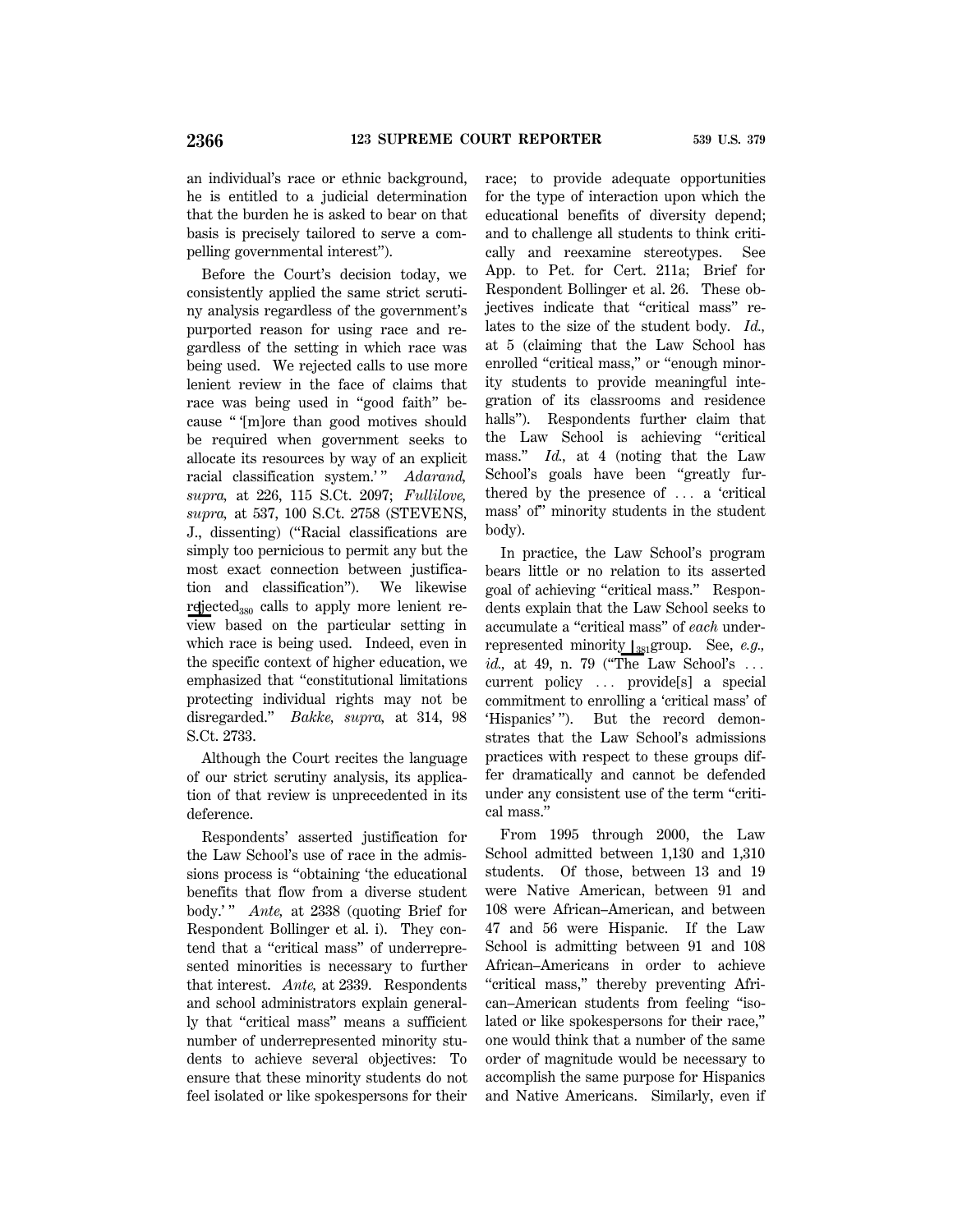all of the Native American applicants admitted in a given year matriculate, which the record demonstrates is not at all the case,\* how can this possibly constitute a ''critical mass'' of Native Americans in a class of over 350 students? In order for this pattern of admission to be consistent with the Law School's explanation of ''critical mass,'' one would have to believe that the objectives of ''critical mass'' offered by respondents are achieved with only half the number of Hispanics and one-sixth the number of Native Americans as compared to African–Americans. But respondents offer no race-specific reasons for such disparities. Instead, they simply emphasize the importance of achieving ''critical mass,'' without any explanation of why that concept is applied differently among the

three underrepresented minority groups.

 $\frac{1}{382}$ These different numbers, moreover, come only as a result of substantially different treatment among the three underrepresented minority groups, as is apparent in an example offered by the Law School and highlighted by the Court: The school asserts that it "frequently accepts nonminority applicants with grades and test scores lower than underrepresented minority applicants (and other nonminority applicants) who are rejected.'' *Ante,* at 2344 (citing Brief for Respondent Bollinger et al. 10). Specifically, the Law School states that ''[s]ixty-nine minority applicants were rejected between 1995 and 2000 with at least a 3.5 [Grade Point Average  $(GPA)$ ] and a [score of] 159 or higher on the [Law School Admission Test (LSAT) ]'' while a number of Caucasian and Asian– American applicants with similar or lower scores were admitted. *Ibid.*

Review of the record reveals only 67 such individuals. Of these 67 individuals, *56* were Hispanic, while only 6 were African–American, and only 5 were Native American. This discrepancy reflects a

consistent practice. For example, in 2000, 12 Hispanics who scored between a 159– 160 on the LSAT and earned a GPA of 3.00 or higher applied for admission and only 2 were admitted. App. 200–201. Meanwhile, 12 African–Americans in the same range of qualifications applied for admission and all 12 were admitted. *Id.,* at 198. Likewise, that same year, 16 Hispanics who scored between a 151–153 on the LSAT and earned a 3.00 or higher applied for admission and only 1 of those applicants was admitted. *Id.,* at 200–201. Twenty-three similarly qualified African– Americans applied for admission and 14 were admitted. *Id.,* at 198.

These statistics have a significant bearing on petitioner's case. Respondents have *never* offered any race-specific arguments explaining why significantly more individuals from one underrepresented minority group are needed in order to achieve ''critical mass'' or further student body diversity. They certainly have not explained why Hispanics, who they  $\frac{1}{383}$ have said are among ''the groups most isolated by racial barriers in our country,'' should have their admission capped out in this manner. Brief for Respondent Bollinger et al. 50. True, petitioner is neither Hispanic nor Native American. But the Law School's disparate admissions practices with respect to these minority groups demonstrate that its alleged goal of ''critical mass'' is simply a sham. Petitioner may use these statistics to expose this sham, which is the basis for the Law School's admission of less qualified underrepresented minorities in preference to her. Surely strict scrutiny cannot permit these sorts of disparities without at least some explanation.

Only when the ''critical mass'' label is discarded does a likely explanation for these numbers emerge. The Court states

<sup>\*</sup> Indeed, during this 5–year time period, enrollment of Native American students dropped to as low as *three* such students. Any assertion

that such a small group constituted a ''critical mass'' of Native Americans is simply absurd.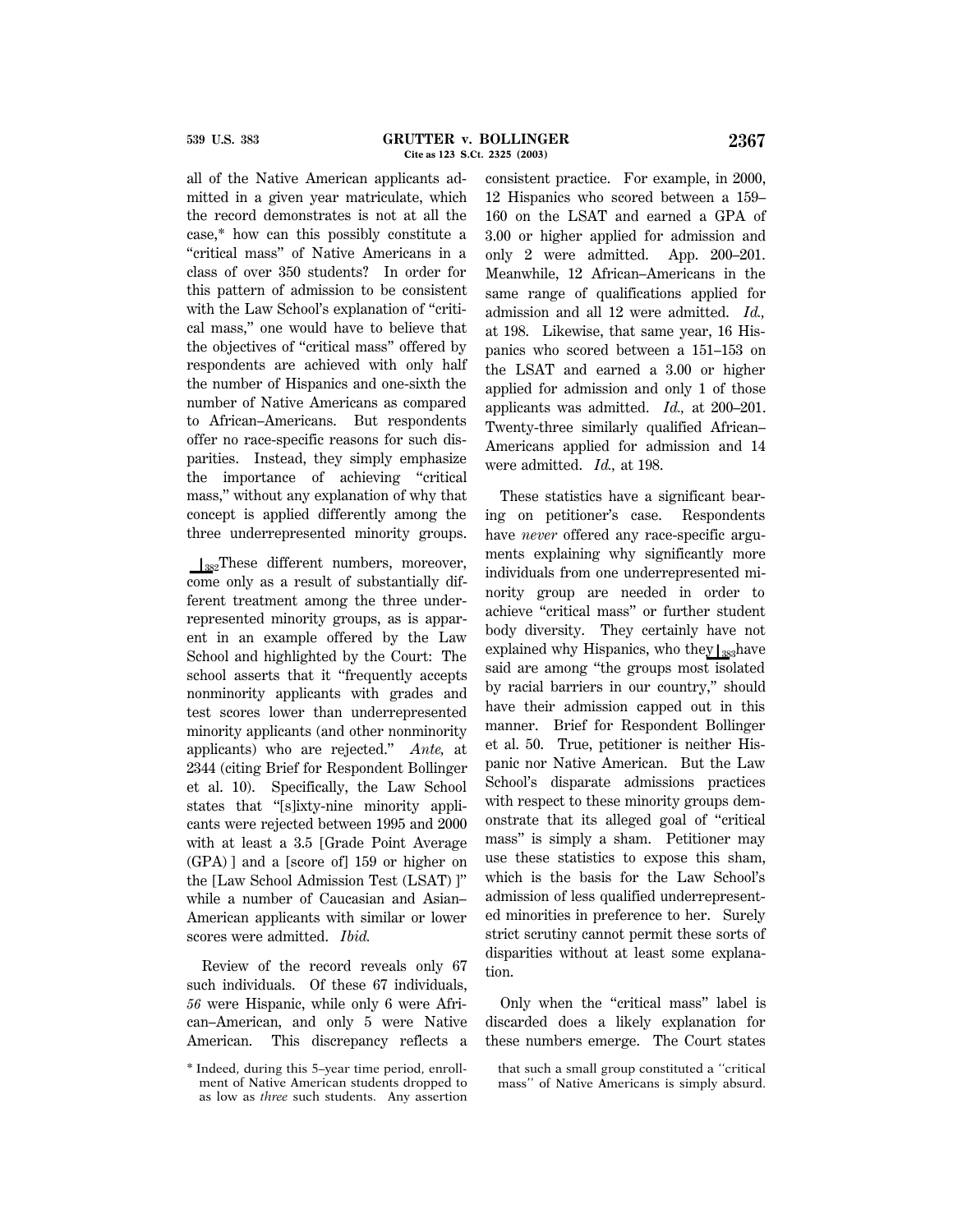that the Law School's goal of attaining a ''critical mass'' of underrepresented minority students is not an interest in merely '' 'assur[ing] within its student body some specified percentage of a particular group merely because of its race or ethnic origin.' '' *Ante,* at 2339 (quoting *Bakke,* 438 U.S., at 307, 98 S.Ct. 2733 (opinion of Powell, J.)). The Court recognizes that such an interest ''would amount to outright racial balancing, which is patently unconstitutional.'' *Ante,* at 2339. The Court concludes, however, that the Law School's use of race in admissions, consistent with Justice Powell's opinion in *Bakke,* only pays '' '[s]ome attention to numbers.' ''

*Ante,* at 2343 (quoting *Bakke, supra,* at 323, 98 S.Ct. 2733).

But the correlation between the percentage of the Law School's pool of applicants who are members of the three minority groups and the percentage of the admitted applicants who are members of these same groups is far too precise to be dismissed as merely the result of the school paying "some attention to [the] numbers." As the tables below show, from 1995 through 2000 the percentage of admitted applicants who were members of these minority groups closely tracked the percentage of individuals in the school's applicant pool who were from the same groups.

|                      |                                                       |                                                               | $_{1384}$ TABLE 1                                                        |                                                                             |                                                                           |                                                                                            |
|----------------------|-------------------------------------------------------|---------------------------------------------------------------|--------------------------------------------------------------------------|-----------------------------------------------------------------------------|---------------------------------------------------------------------------|--------------------------------------------------------------------------------------------|
| Year<br>1995<br>1996 | Number of<br>law school<br>applicants<br>4147<br>3677 | Number of<br>African-<br>American<br>applicants<br>404<br>342 | $%$ of<br>applicants<br>who were<br>African-<br>American<br>9.7%<br>9.3% | Number of<br>applicants<br>admitted<br>by the law<br>school<br>1130<br>1170 | Number of<br>African-<br>American<br>applicants<br>admitted<br>106<br>108 | $%$ of<br>admitted<br>applicants<br>who were<br>African-<br>American<br>$9.4\%$<br>$9.2\%$ |
| 1997                 | 3429                                                  | 320                                                           | 9.3%                                                                     | 1218                                                                        | 101                                                                       | 8.3%                                                                                       |
| 1998                 | 3537                                                  | 304                                                           | $8.6\%$                                                                  | 1310                                                                        | 103                                                                       | $7.9\%$                                                                                    |
| 1999                 | 3400                                                  | 247                                                           | 7.3%                                                                     | 1280                                                                        | 91                                                                        | 7.1%                                                                                       |
| 2000                 | 3432                                                  | 259                                                           | 7.5%                                                                     | 1249                                                                        | 91                                                                        | $7.3\%$                                                                                    |
|                      |                                                       |                                                               | Table 2                                                                  |                                                                             |                                                                           |                                                                                            |
| Year                 | Number of<br>law school<br>applicants                 | Number of<br>Hispanic<br>applicants                           | $%$ of<br>applicants<br>who were<br>Hispanic                             | Number of<br>applicants<br>admitted<br>by the law<br>school                 | Number of<br>Hispanic<br>applicants<br>admitted                           | $\%$ of<br>admitted<br>applicants<br>who were<br>Hispanic                                  |
| 1995                 | 4147                                                  | 213                                                           | 5.1%                                                                     | 1130                                                                        | 56                                                                        | 5.0%                                                                                       |
| 1996                 | 3677                                                  | 186                                                           | 5.1%                                                                     | 1170                                                                        | 54                                                                        | $4.6\%$                                                                                    |
| 1997                 | 3429                                                  | 163                                                           | 4.8%                                                                     | 1218                                                                        | 47                                                                        | 3.9%                                                                                       |
| 1998                 | 3537                                                  | 150                                                           | $4.2\%$                                                                  | 1310                                                                        | 55                                                                        | $4.2\%$                                                                                    |
| 1999                 | 3400                                                  | 152                                                           | $4.5\%$                                                                  | 1280                                                                        | 48                                                                        | $3.8\%$                                                                                    |
| 2000                 | 3432                                                  | 168                                                           | 4.9%                                                                     | 1249                                                                        | 53                                                                        | $4.2\%$                                                                                    |
|                      |                                                       |                                                               | Table 3                                                                  |                                                                             |                                                                           |                                                                                            |
|                      | Number of<br>law school                               | Number of<br><b>Native</b><br>American                        | $%$ of<br>applicants<br>who were<br>Native                               | Number of<br>applicants<br>admitted<br>by the law                           | Number of<br><b>Native</b><br>American<br>applicants                      | $\%$ of<br>admitted<br>applicants<br>who were<br>Native                                    |
| Year                 | applicants                                            | applicants                                                    | American                                                                 | school                                                                      | admitted                                                                  | American                                                                                   |
| 1995                 | 4147                                                  | 45                                                            | 1.1%                                                                     | 1130                                                                        | 14                                                                        | $1.2\%$                                                                                    |
| 1996                 | 3677                                                  | 31                                                            | $0.8\%$                                                                  | 1170                                                                        | 13                                                                        | 1.1%                                                                                       |
| 1997                 | 3429                                                  | 37                                                            | 1.1%                                                                     | 1218                                                                        | 19                                                                        | 1.6%                                                                                       |
| 1998                 | 3537                                                  | 40                                                            | 1.1%                                                                     | 1310                                                                        | 18                                                                        | 1.4%                                                                                       |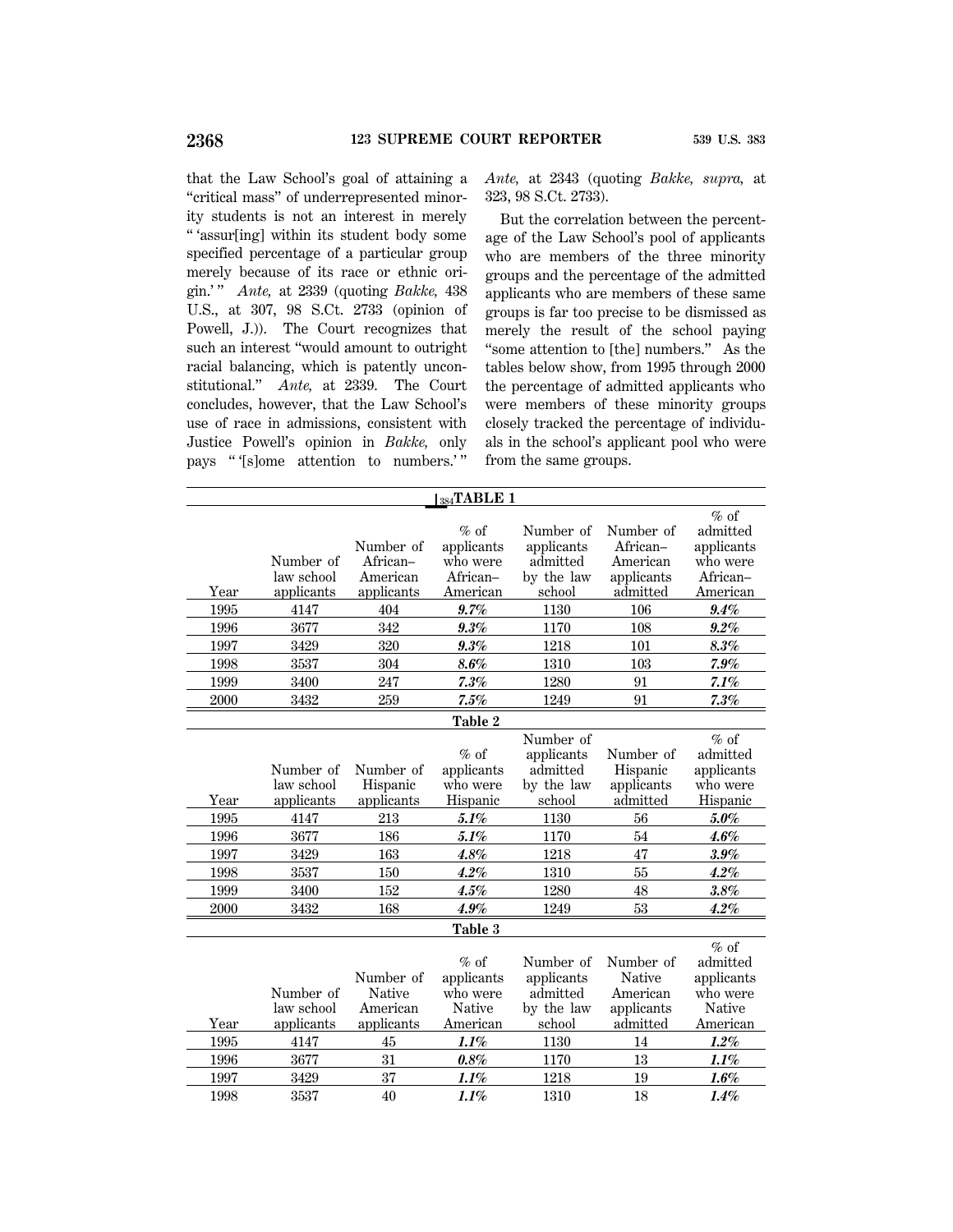**539 U.S. 386**

**GRUTTER v. BOLLINGER 2369**

| 1999 | $\sim$ | $\sim$<br>ചപ | 7%    | ററെ<br>140U | 1U | 0% |
|------|--------|--------------|-------|-------------|----|----|
| 2000 | 10C    | ົ້<br>ಀಀ     | $0\%$ | 1249        | ∸  | 1% |

 $\frac{1}{385}$ For example, in 1995, when 9.7% of the applicant pool was African–American, 9.4% of the admitted class was African– American. By 2000, only 7.5% of the applicant pool was African–American, and 7.3% of the admitted class was African– American. This correlation is striking. Respondents themselves emphasize that the number of underrepresented minority students admitted to the Law School would be significantly smaller if the race of each applicant were not considered. See App. to Pet. for Cert. 223a; Brief for Respondent Bollinger et al. 6 (quoting App. to Pet. for Cert. 299a). But, as the examples above illustrate, the measure of the decrease would differ dramatically among the groups. The tight correlation between the percentage of applicants and admittees of a given race, therefore, must result from careful race based planning by the Law School. It suggests a formula for admission based on the aspirational assumption that all applicants are equally qualified academically, and therefore that the proportion of each group admitted should be the same as the proportion of that group in the applicant pool. See Brief for Respondent Bollinger et al. 43, n. 70 (discussing admissions officers' use of ''periodic reports'' to track ''the racial composition of the developing class'').

Not only do respondents fail to explain this phenomenon, they attempt to obscure it. See *id.,* at 32, n. 50 (''The Law School's minority enrollment percentages  $\ldots$  diverged from the percentages in the applicant pool by as much as 17.7% from 1995–2000''). But the divergence between the percentages of underrepresented minorities in the applicant pool and in the *enrolled* classes is not the only relevant comparison. In fact, it may not be the most relevant comparison. The Law School cannot precisely control which of its admitted applicants decide to attend the university. But it can and, as the numbers demonstrate, clearly does employ racial preferences in extending offers of admission. Indeed, the ostensibly flexible nature of the Law School's admissions program  $\frac{1}{386}$ that the Court finds appealing, see *ante,* at 2343–2344, appears to be, in practice, a carefully managed program designed to ensure proportionate representation of applicants from selected minority groups.

I do not believe that the Constitution gives the Law School such free rein in the use of race. The Law School has offered no explanation for its actual admissions practices and, unexplained, we are bound to conclude that the Law School has managed its admissions program, not to achieve a ''critical mass,'' but to extend offers of admission to members of selected minority groups in proportion to their statistical representation in the applicant pool. But this is precisely the type of racial balancing that the Court itself calls ''patently unconstitutional.'' *Ante,* at 2339.

Finally, I believe that the Law School's program fails strict scrutiny because it is devoid of any reasonably precise time limit on the Law School's use of race in admissions. We have emphasized that we will consider ''the planned duration of the remedy'' in determining whether a raceconscious program is constitutional. *Fullilove,* 448 U.S., at 510, 100 S.Ct. 2758 (Powell, J., concurring); see also *United States v. Paradise,* 480 U.S. 149, 171, 107 S.Ct. 1053, 94 L.Ed.2d 203 (1987) (''In determining whether race-conscious remedies are appropriate, we look to several factors, including the  $\ldots$  duration of the relief''). Our previous cases have required some limit on the duration of programs such as this because discrimination on the basis of race is invidious.

The Court suggests a possible 25–year limitation on the Law School's current pro-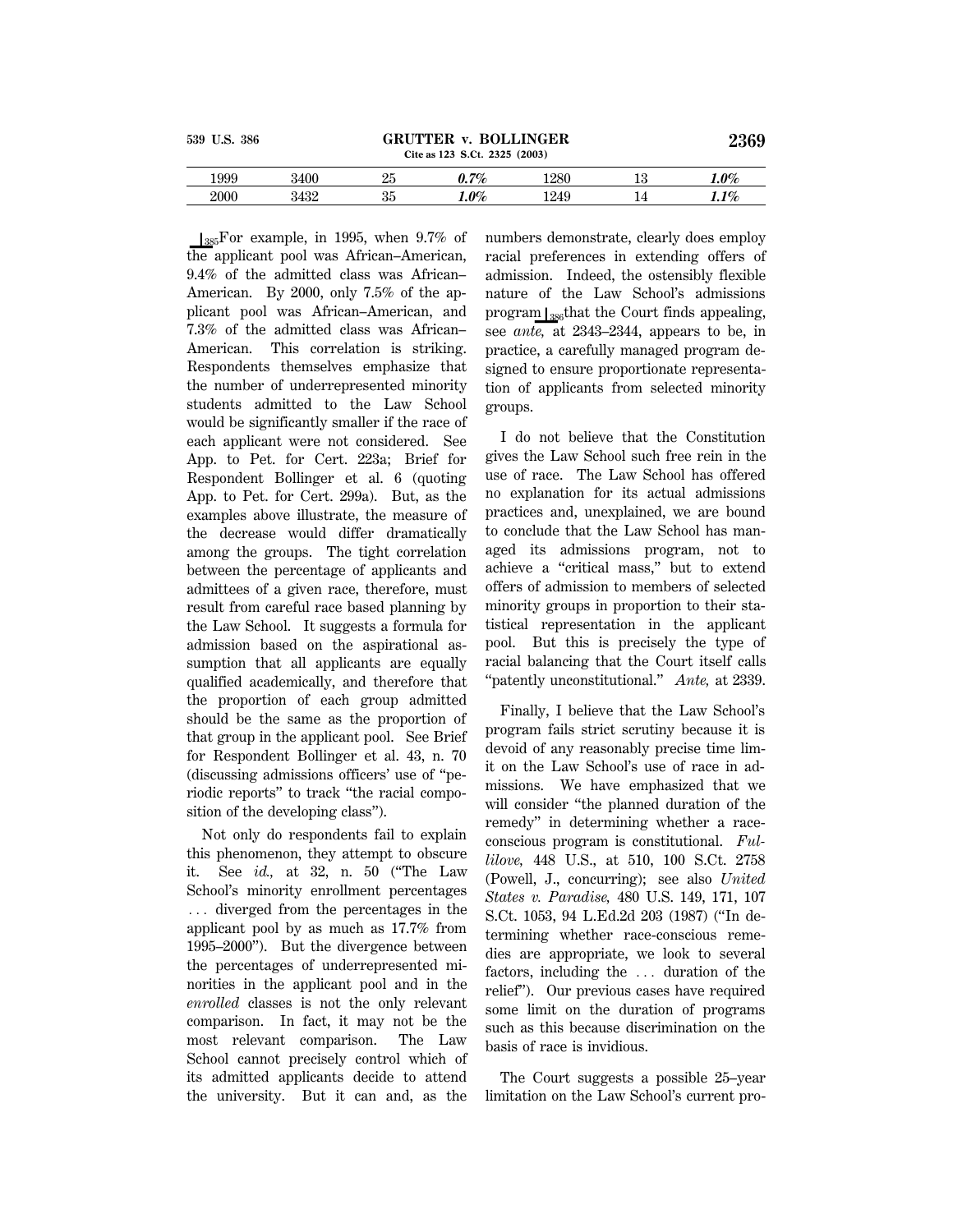gram. See *ante,* at 2346–2347. Respondents, on the other hand, remain more ambiguous, explaining that ''[t]he Law School of course recognizes that race-conscious programs must have reasonable durational limits, and the Sixth Circuit properly found such a limit in the Law School's resolve to cease considering race when genuine race-neutral alternatives become available.'' Brief for Respondent Bollinger et al. 32. These discussions of a time  $\frac{1}{387}$ limit are the vaguest of assurances. In truth, they permit the Law School's use of racial preferences on a seemingly permanent basis. Thus, an important component of strict scrutiny—that a program be limited in time—is casually subverted.

The Court, in an unprecedented display of deference under our strict scrutiny analysis, upholds the Law School's program despite its obvious flaws. We have said that when it comes to the use of race, the connection between the ends and the means used to attain them must be precise. But here the flaw is deeper than that; it is not merely a question of ''fit'' between ends and means. Here the means actually used are forbidden by the Equal Protection Clause of the Constitution.

#### Justice KENNEDY, dissenting.

The separate opinion by Justice Powell in *Regents of Univ. of Cal. v. Bakke,* 438 U.S. 265, 289–291, 315–318, 98 S.Ct. 2733, 57 L.Ed.2d 750 (1978), is based on the principle that a university admissions program may take account of race as one, nonpredominant factor in a system designed to consider each applicant as an individual, provided the program can meet the test of strict scrutiny by the judiciary. This is a unitary formulation. If strict scrutiny is abandoned or manipulated to distort its real and accepted meaning, the Court lacks authority to approve the use of race even in this modest, limited way. The opinion by Justice Powell, in my view, states the correct rule for resolving this case. The Court, however, does not apply strict scrutiny. By trying to say otherwise, it undermines both the test and its own controlling precedents.

Justice Powell's approval of the use of race in university admissions reflected a tradition, grounded in the First Amendment, of acknowledging a university's conception of its educational mission. *Id.,* at 312–314, 98 S.Ct. 2733; *ante,* at 2339. Our precedents provide a basis for the Court's acceptance of a university's considered judgment that racial diversity among  $\int_{388}$ students can further its educational task, when supported by empirical evidence. *Ante,* at 2339–2340.

It is unfortunate, however, that the Court takes the first part of Justice Powell's rule but abandons the second. Having approved the use of race as a factor in the admissions process, the majority proceeds to nullify the essential safeguard Justice Powell insisted upon as the precondition of the approval. The safeguard was rigorous judicial review, with strict scrutiny as the controlling standard. *Bakke, supra,* at 291, 98 S.Ct. 2733 (''Racial and ethnic distinctions of any sort are inherently suspect and thus call for the most exacting judicial examination''). This Court has reaffirmed, subsequent to *Bakke,* the absolute necessity of strict scrutiny when the State uses race as an operative category. *Adarand Construc*tors, Inc. v. Peña, 515 U.S. 200, 224, 115 S.Ct. 2097, 132 L.Ed.2d 158 (1995) (''[A]ny person, of whatever race, has the right to demand that any governmental actor subject to the Constitution justify any racial classification subjecting that person to unequal treatment under the strictest judicial scrutiny''); *Richmond v. J.A. Croson Co.,* 488 U.S. 469, 493–494, 109 S.Ct. 706, 102 L.Ed.2d 854 (1989); see *id.,* at 519, 109 S.Ct. 706 (KENNEDY, J., concurring in part and concurring in judgment) (''[A]ny racial preference must face the most rigorous scrutiny by the courts''). The Court confuses deference to a university's defini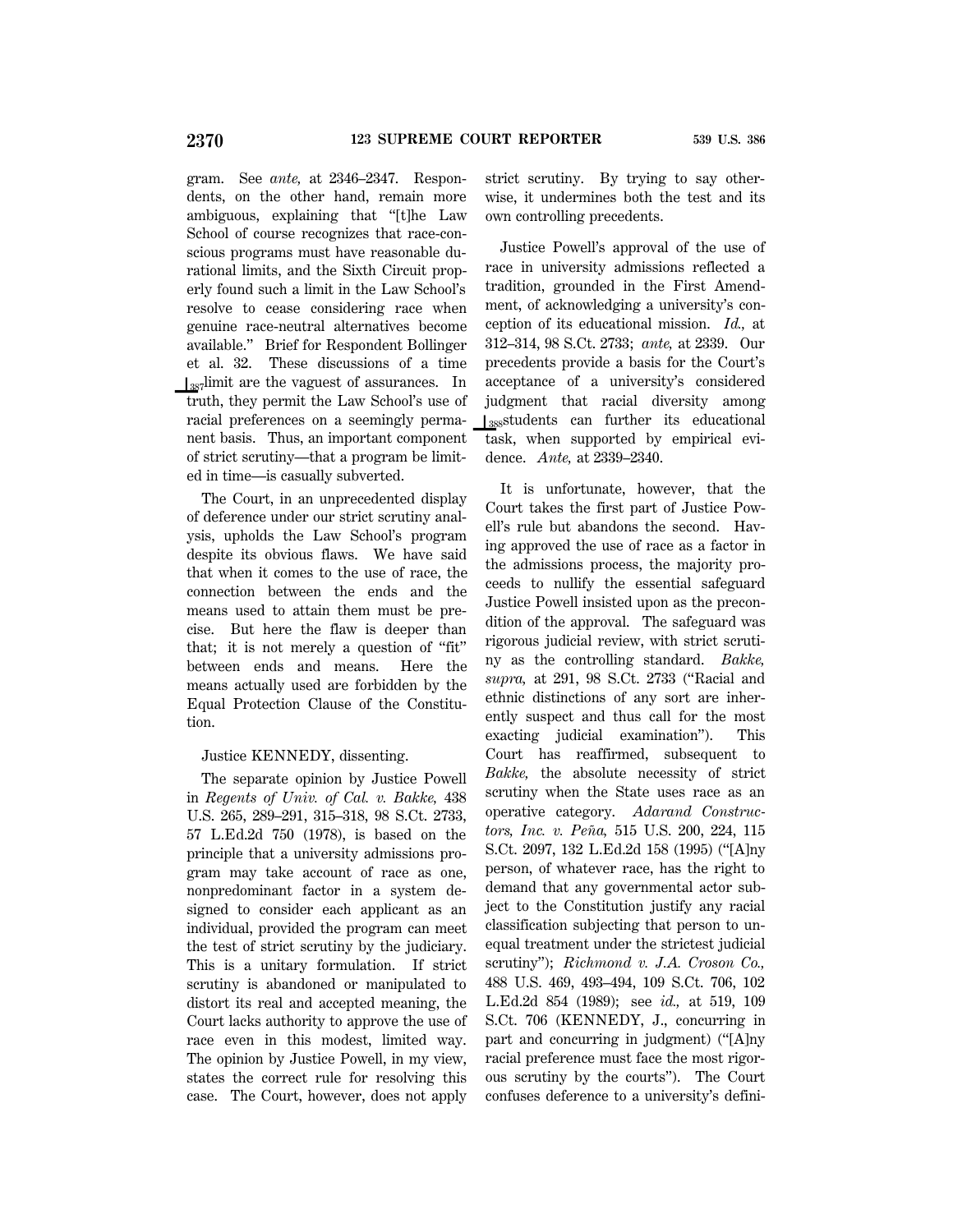tion of its educational objective with deference to the implementation of this goal. In the context of university admissions the objective of racial diversity can be accepted based on empirical data known to us, but deference is not to be given with respect to the methods by which it is pursued. Preferment by race, when resorted to by the State, can be the most divisive of

all policies, containing within it the potential to destroy confidence in the Constitution and in the idea of equality. The majority today refuses to be faithful to the settled principle of strict review designed to reflect these concerns.

The Court, in a review that is nothing short of perfunctory, accepts the University of Michigan Law School's (Law  $\log S$ chool) assurances that its admissions process meets with constitutional requirements. The majority fails to confront the reality of how the Law School's admissions policy is implemented. The dissenting opinion by THE CHIEF JUSTICE, which I join in full, demonstrates beyond question why the concept of critical mass is a delusion used by the Law School to mask its attempt to make race an automatic factor in most instances and to achieve numerical goals indistinguishable from quotas. An effort to achieve racial balance among the minorities the school seeks to attract is, by the Court's own admission, ''patently unconstitutional.'' *Ante,* at 2339; see also *Bakke, supra,* at 307, 98 S.Ct. 2733 (opinion of Powell, J.). It remains to point out how critical mass becomes inconsistent with individual consideration in some more specific aspects of the admissions process.

About 80% to 85% of the places in the entering class are given to applicants in the upper range of Law School Admissions Test scores and grades. An applicant with these credentials likely will be admitted without consideration of race or ethnicity. With respect to the remaining 15% to 20% of the seats, race is likely outcome determinative for many members of minority groups. That is where the competition becomes tight and where any given appli-

cant's chance of admission is far smaller if he or she lacks minority status. At this point the numerical concept of critical mass has the real potential to compromise individual review.

The Law School has not demonstrated how individual consideration is, or can be, preserved at this stage of the application process given the instruction to attain what it calls critical mass. In fact the evidence shows otherwise. There was little deviation among admitted minority students during the years from 1995 to 1998. The percentage of enrolled minorities fluctuated only by 0.3%, from 13.5% to 13.8%. The number of minority students to whom offers were extended varied by just a slightly greater magnitude of 2.2%, from the high of 15.6% in 1995 to the low of 13.4% in 1998.

 $\frac{1}{390}$ The District Court relied on this uncontested fact to draw an inference that the Law School's pursuit of critical mass mutated into the equivalent of a quota. 137 F.Supp.2d 821, 851 (E.D.Mich.2001). Admittedly, there were greater fluctuations among enrolled minorities in the preceding years,  $1987-1994$ , by as much as  $5%$ or 6%. The percentage of minority offers, however, at no point fell below 12%, historically defined by the Law School as the bottom of its critical mass range. The greater variance during the earlier years, in any event, does not dispel suspicion that the school engaged in racial balancing. The data would be consistent with an inference that the Law School modified its target only twice, in 1991 (from 13% to 19%), and then again in 1995 (back from 20% to 13%). The intervening year, 1993, when the percentage dropped to 14.5%, could be an aberration, caused by the school's miscalculation as to how many applicants with offers would accept or by its redefinition, made in April 1992, of which minority groups were entitled to racebased preference. See Brief for Respondent Bollinger et al. 49, n. 79.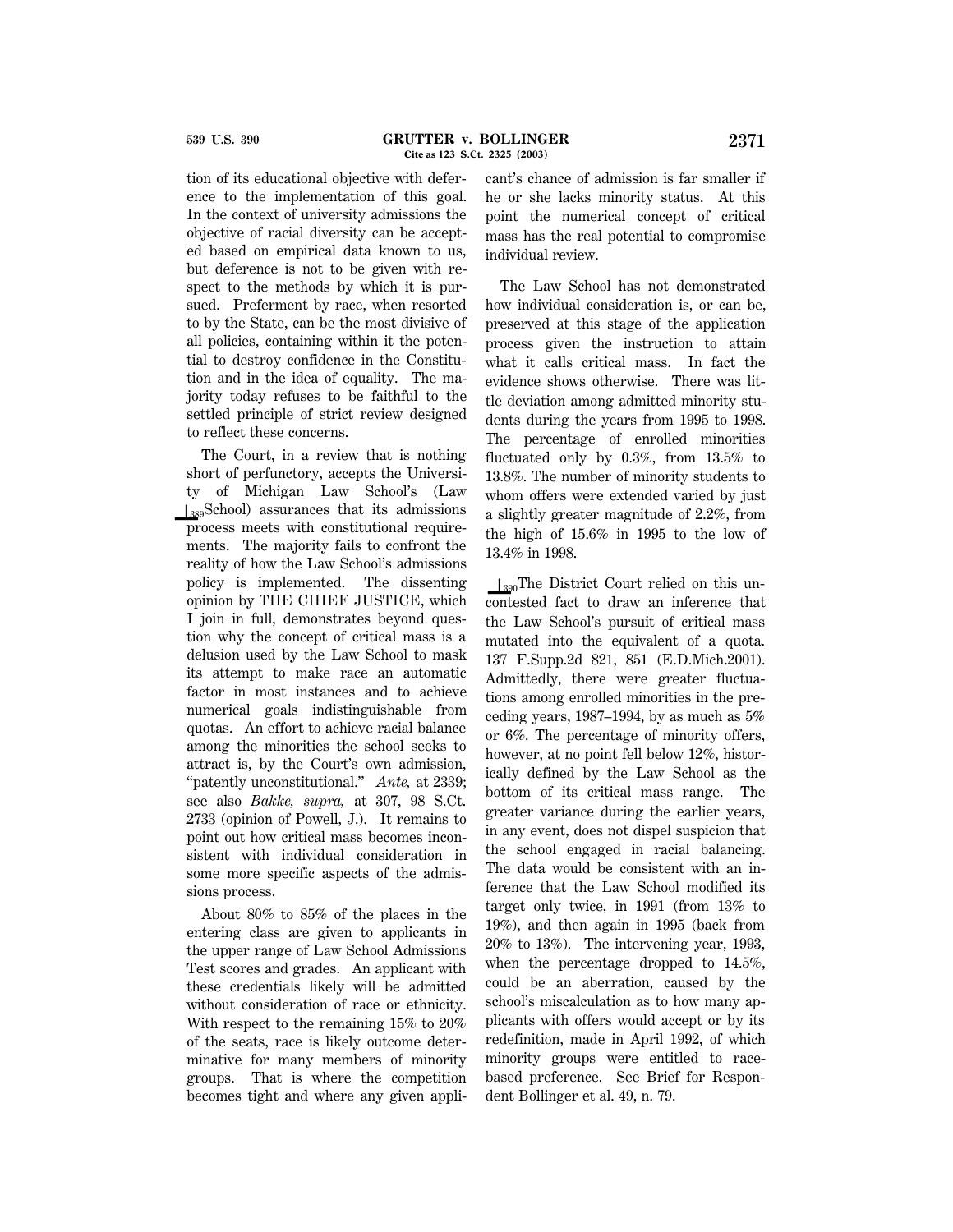| Year | Percentage<br>of enrolled<br>minority<br>students |
|------|---------------------------------------------------|
| 1987 | $12.3\%$                                          |
| 1988 | $13.6\%$                                          |
| 1989 | 14.4%                                             |
| 1990 | 13.4%                                             |
| 1991 | 19.1%                                             |
| 1992 | 19.8%                                             |
| 1993 | 14.5%                                             |
| 1994 | $20.1\%$                                          |
| 1995 | $13.5\%$                                          |
| 1996 | $13.8\%$                                          |
| 1997 | $13.6\%$                                          |
| 1998 | $13.8\%$                                          |

The narrow fluctuation band raises an inference that the Law School subverted individual determination, and strict  $\log_{391}$ scrutiny requires the Law School to overcome the inference. Whether the objective of critical mass ''is described as a quota or a goal, it is a line drawn on the basis of race and ethnic status,'' and so risks compromising individual assessment. *Bakke,* 438 U.S., at 289, 98 S.Ct. 2733 (opinion of Powell, J.). In this respect the Law School program compares unfavorably with the experience of Little Ivy League colleges. *Amicus* Amherst College, for example, informs us that the offers it extended to students of African– American background during the period from 1993 to 2002 ranged between 81 and 125 out of 950 offers total, resulting in a fluctuation from 24 to 49 matriculated students in a class of about 425. See Brief for Amherst College et al. as *Amici Curiae* 10–11. The Law School insisted upon a much smaller fluctuation, both in the offers extended and in the students who eventually enrolled, despite having a comparable class size.

The Law School has the burden of proving, in conformance with the standard of strict scrutiny, that it did not utilize race in an unconstitutional way. *Adarand Constructors,* 515 U.S., at 224, 115 S.Ct. 2097. At the very least, the constancy of admitted minority students and the close correlation between the racial breakdown of admitted minorities and the composition of the applicant pool, discussed by THE CHIEF JUSTICE, *ante*, at 2366–2369, require the Law School either to produce a convincing explanation or to show it has taken adequate steps to ensure individual assessment. The Law School does neither.

The obvious tension between the pursuit of critical mass and the requirement of individual review increased by the end of the admissions season. Most of the decisions where race may decide the outcome are made during this period. See *supra,* at 2371. The admissions officers consulted the daily reports which indicated the composition of the incoming class along racial lines. As Dennis Shields, Director of Admissions from 1991 to 1996, stated, ''the further [he] went into the [admissions] season the more frequently [he] would  $\log$ <sub>392</sub>want to look at these [reports] and see the change from day-to-day.'' These reports would ''track exactly where [the Law School] st[ood] at any given time in assembling the class,'' and so would tell the admissions personnel whether they were short of assembling a critical mass of minority students. Shields generated these reports because the Law School's admissions policy told him the racial makeup of the entering class was ''something [he] need[ed] to be concerned about,'' and so he had ''to find a way of tracking what's going on.'' Deposition of Dennis Shields in Civ. Action No. 97–75928, pp. 129–130, 141 (E.D.Mich., Dec. 7, 1998).

The consultation of daily reports during the last stages in the admissions process suggests there was no further attempt at individual review save for race itself. The admissions officers could use the reports to recalibrate the plus factor given to race depending on how close they were to achieving the Law School's goal of critical mass. The bonus factor of race would then become divorced from individual review; it would be premised instead on the numerical objective set by the Law School.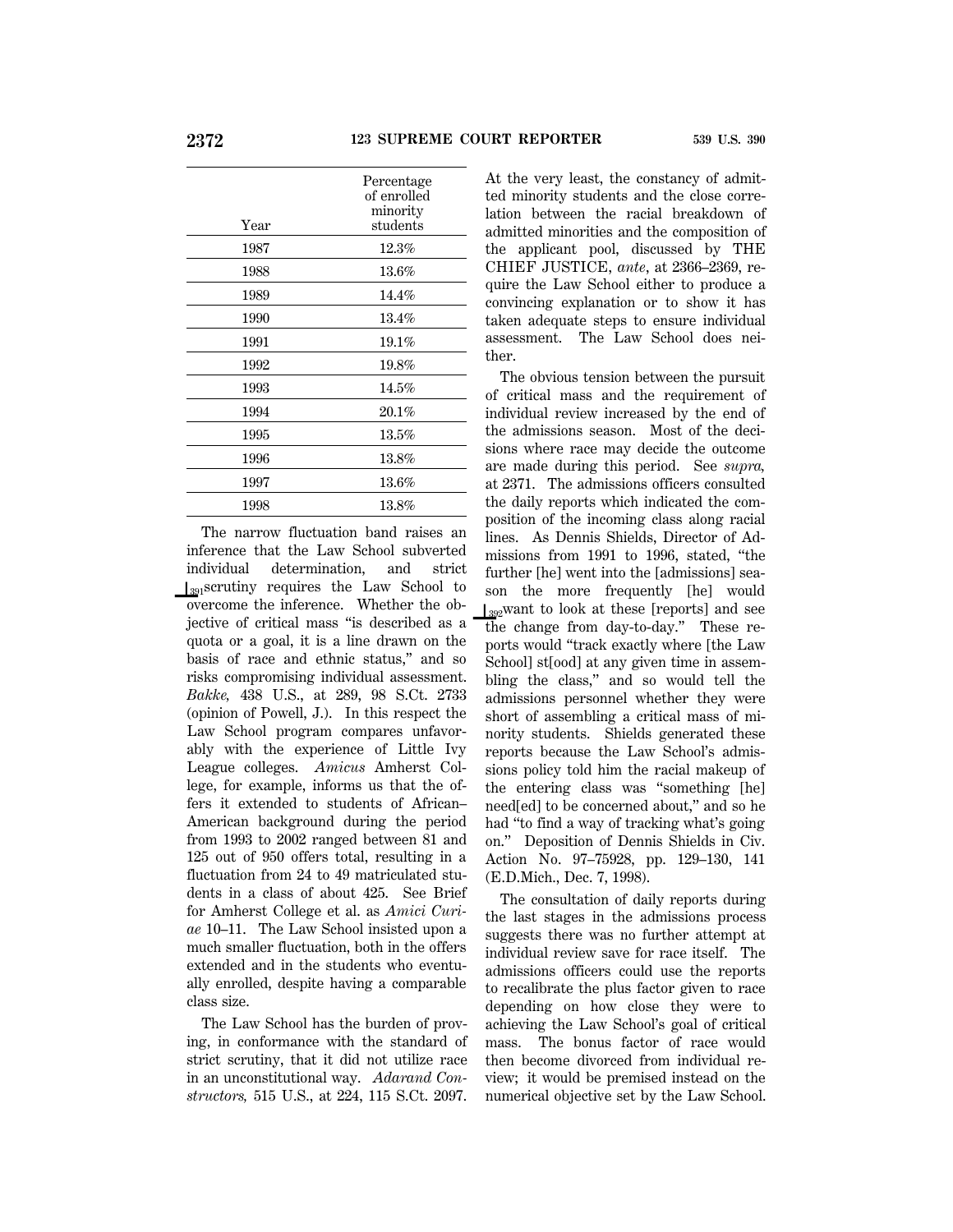The Law School made no effort to guard against this danger. It provided no guidelines to its admissions personnel on how to reconcile individual assessment with the directive to admit a critical mass of minority students. The admissions program could have been structured to eliminate at least some of the risk that the promise of individual evaluation was not being kept. The daily consideration of racial breakdown of admitted students is not a feature of affirmative-action programs used by other institutions of higher learning. The Little Ivy League colleges, for instance, do not keep ongoing tallies of racial or ethnic composition of their entering students. See Brief for Amherst College et al. as *Amici Curiae* 10.

To be constitutional, a university's compelling interest in a diverse student body must be achieved by a system where individual assessment is safeguarded through the entire process. There is no constitutional objection to the goal of  $\log$ considering race as one modest factor among many others to achieve diversity, but an educational institution must ensure, through sufficient procedures, that each applicant receives individual consideration and that race does not become a predominant factor in the admissions decisionmaking. The Law School failed to comply with this requirement, and by no means has it carried its burden to show otherwise by the test of strict scrutiny.

The Court's refusal to apply meaningful strict scrutiny will lead to serious consequences. By deferring to the law schools' choice of minority admissions programs, the courts will lose the talents and resources of the faculties and administrators in devising new and fairer ways to ensure individual consideration. Constant and rigorous judicial review forces the law school faculties to undertake their responsibilities as state employees in this most sensitive of areas with utmost fidelity to the mandate of the Constitution. Dean Allan Stillwagon, who directed the Law School's Office of Admissions from 1979 to

1990, explained the difficulties he encountered in defining racial groups entitled to benefit under the Law School's affirmative action policy. He testified that faculty members were ''breathtakingly cynical'' in deciding who would qualify as a member of underrepresented minorities. An example he offered was faculty debate as to whether Cubans should be counted as Hispanics: One professor objected on the grounds that Cubans were Republicans. Many academics at other law schools who are ''affirmative action's more forthright defenders readily concede that diversity is merely the current rationale of convenience for a policy that they prefer to justify on other grounds.'' Schuck, Affirmative Action: Past, Present, and Future, 20 Yale L. & Pol'y Rev. 1, 34 (2002) (citing Levinson, Diversity, 2 U. Pa. J. Const. L. 573, 577– 578 (2000); Rubenfeld, Affirmative Action, 107 Yale L.J. 427, 471 (1997)). This is not to suggest the faculty at Michigan or other law schools do not pursue aspirations they consider laudable and consistent with our constitutional  $\int_{394}$ traditions. It is but further evidence of the necessity for scrutiny that is real, not feigned, where the corrosive category of race is a factor in decisionmaking. Prospective students, the courts, and the public can demand that the State and its law schools prove their process is fair and constitutional in every phase of implementation.

It is difficult to assess the Court's pronouncement that race-conscious admissions programs will be unnecessary 25 years from now. *Ante,* at 2345–2347. If it is intended to mitigate the damage the Court does to the concept of strict scrutiny, neither petitioner nor other rejected law school applicants will find solace in knowing the basic protection put in place by Justice Powell will be suspended for a full quarter of a century. Deference is antithetical to strict scrutiny, not consistent with it.

As to the interpretation that the opinion contains its own self-destruct mechanism,